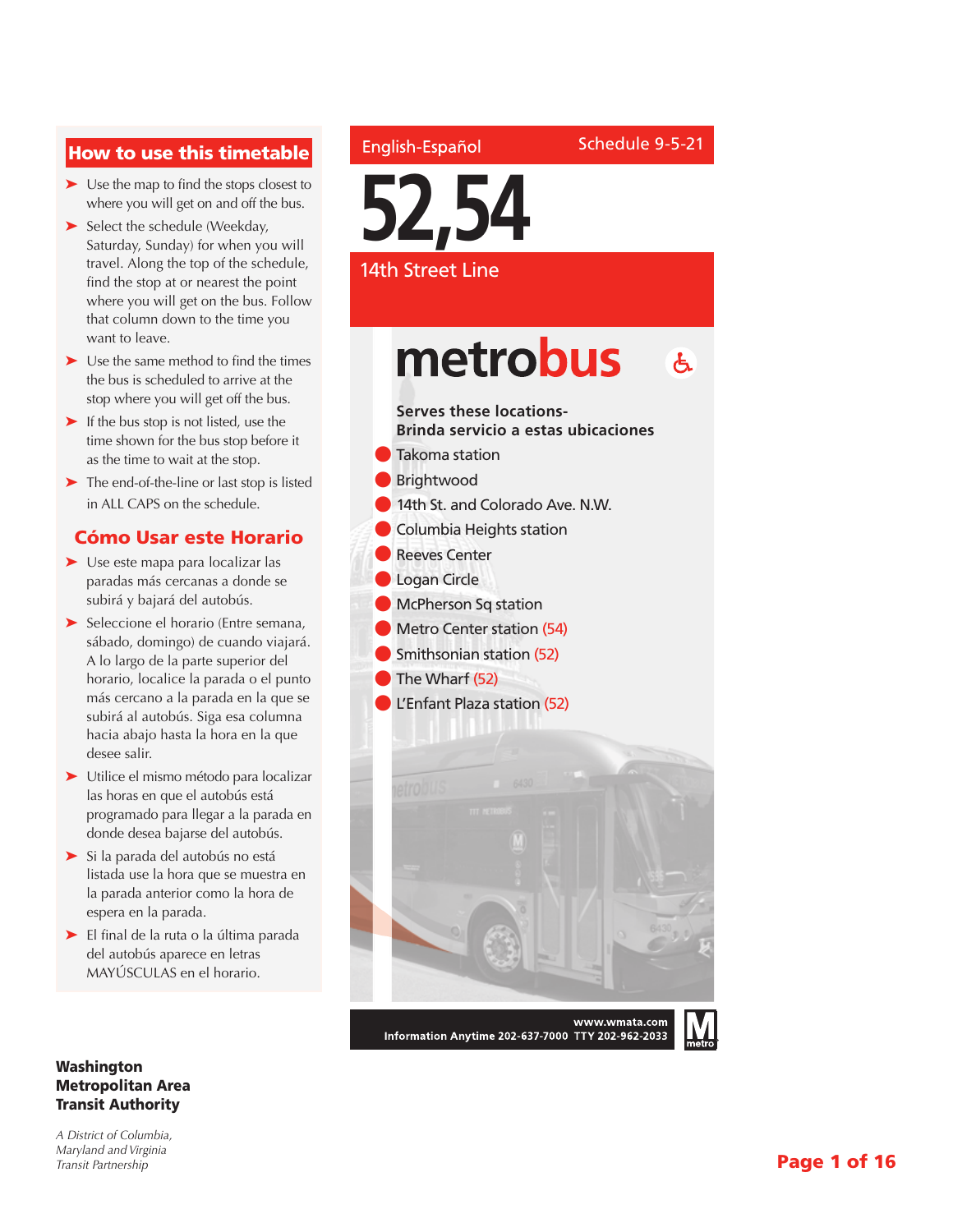

**A partir del domingo, 5 de septiembre de 2021**



Page 2 of 16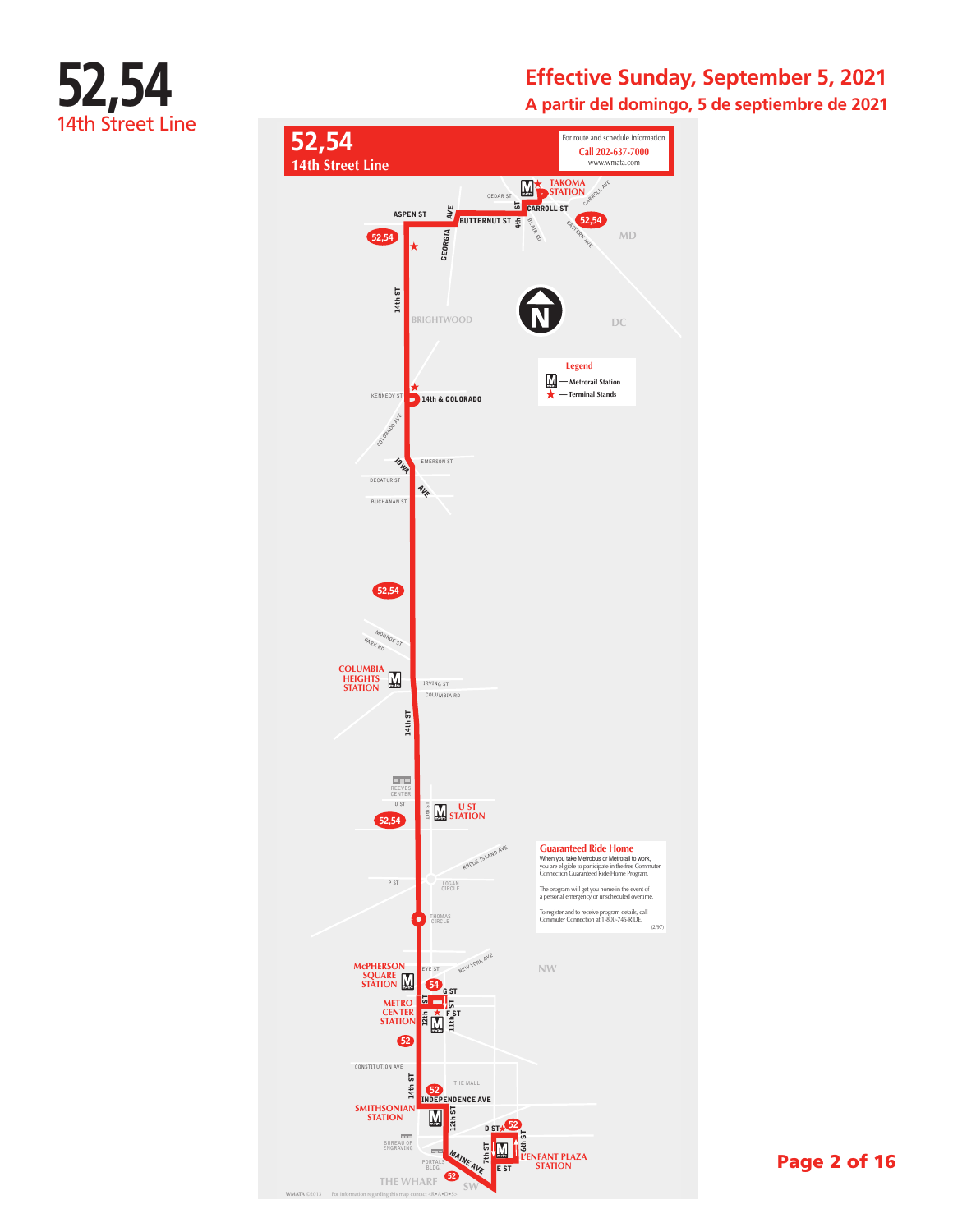# **52,54**

# **Effective Sunday, September 5, 2021**

**A partir del domingo, 5 de septiembre de 2021**

14th Street Line **Southbound To Metro Center and L'Enfant Plaza stations** 

Monday thru Friday — De Lunes a viernes

|            |                                   | 14th                              | 14th St.          |                             | 14th &<br><b>Irving Sts.</b><br><b>NW</b> | 14th<br>& U    | 14th<br>& I<br>Sts. NW | F<br>&<br>12th<br><b>Sts</b><br>NW | Independ-<br>ence<br>Ave. &<br>12th St.<br>SW | D &<br>7th<br>Sts. SW            |
|------------|-----------------------------------|-----------------------------------|-------------------|-----------------------------|-------------------------------------------|----------------|------------------------|------------------------------------|-----------------------------------------------|----------------------------------|
|            |                                   | &<br>Aspen                        | &                 | 14th &<br>Colorado Buchanan | (Columbia                                 | Sts.<br>NW     | (McPher-               | (METRO                             | (Smith-<br>sonian)                            | (L'EN-<br><b>FANT</b>            |
| Route      | <b>Takoma</b><br>M                | Sts.                              | Ave.<br><b>NW</b> | Sts.                        | Hts.)<br>M                                | (Reeves        | son Sq)<br>M           | <b>CENTER)</b><br>M                | M                                             | PLAZA)<br>M                      |
| Number     |                                   | <b>NW</b>                         |                   | NW                          | <b>AM Service - Servicio matutino</b>     | Center)        |                        |                                    |                                               |                                  |
| 52/        | $\overline{\phantom{a}}$          | $\overline{\phantom{a}}$          | 4:00              | 4:03                        | 4:11                                      | 4:16           | 4:23                   | $\overline{\phantom{a}}$           | 4:28                                          | 4:36                             |
| 54/<br>52/ | $\overline{a}$<br>÷,              | $\frac{1}{2}$<br>÷,               | 4:12<br>4:24      | 4:15<br>4:27                | 4:23<br>4:35                              | 4:28<br>4:40   | 4:35<br>4:47           | 4:39<br>$\bar{a}$                  | $\overline{a}$<br>4:52                        | ÷,<br>5:00                       |
| 54/        | $\overline{a}$                    | Ē,                                | 4:36              | 4:39                        | 4:47                                      | 4:52           | 4:59                   | 5:03                               | $\overline{\phantom{m}}$                      | $\overline{\phantom{a}}$         |
| 52/<br>54/ | ÷,<br>$\overline{\phantom{m}}$    | ÷,<br>Ĭ.                          | 4:48<br>5:00      | 4:51<br>5:03                | 4:59<br>5:11                              | 5:04<br>5:16   | 5:11<br>5:23           | ÷.<br>5:27                         | 5:16<br>$\overline{a}$                        | 5:24<br>$\overline{a}$           |
| 52/        | ÷,                                | ä,                                | 5:08              | 5:11                        | 5:19                                      | 5:24           | 5:31                   | ÷                                  | 5:37                                          | 5:46                             |
| 54/        | $\overline{a}$                    | L.                                | 5:16              | 5:19                        | 5:27                                      | 5:32           | 5:39                   | 5:45                               | $\overline{\phantom{m}}$                      | ÷,                               |
| 52/<br>54  | ÷,<br>5:19                        | ä,<br>5:25                        | 5:24<br>5:32      | 5:27<br>5:35                | 5:35<br>5:43                              | 5:40<br>5:48   | 5:47<br>5:55           | ÷,<br>6:01                         | 5:53<br>$\overline{\phantom{m}}$              | 6:02<br>$\overline{a}$           |
| 52/        | ÷,                                | ÷,                                | 5:40              | 5:43                        | 5:51                                      | 5:56           | 6:03                   | $\overline{\phantom{a}}$           | 6:09                                          | 6:18                             |
| 54<br>52/  | 5:35<br>÷,                        | 5:41<br>÷,                        | 5:48<br>5:56      | 5:51<br>5:59                | 6:00<br>6:07                              | 6:06<br>6:12   | 6:15<br>6:19           | 6:21<br>$\overline{\phantom{a}}$   | L,<br>6:25                                    | $\overline{\phantom{0}}$<br>6:34 |
| 54         | 5:51                              | 5:57                              | 6:04              | 6:07                        | 6:16                                      | 6:22           | 6:31                   | 6:37                               | ÷,                                            | ÷,                               |
| 52/<br>54  | $\bar{a}$<br>6:05                 | ÷,<br>6:11                        | 6:12<br>6:18      | 6:15<br>6:21                | 6:24<br>6:30                              | 6:30<br>6:36   | 6:39                   | $\bar{a}$<br>6:51                  | 6:46                                          | 6:56                             |
| 52/        | ÷,                                | $\sim$                            | 6:24              | 6:27                        | 6:36                                      | 6:42           | 6:45<br>6:51           | $\overline{\phantom{a}}$           | $\overline{\phantom{a}}$<br>6:58              | 7:08                             |
| 54         | 6:17                              | 6:23                              | 6:30              | 6:33                        | 6:42                                      | 6:48           | 6:57                   | 7:03                               | $\frac{1}{2}$                                 | $\qquad \qquad -$                |
| 52/<br>54  | 6:29                              | ä,<br>6:35                        | 6:36<br>6:42      | 6:39<br>6:45                | 6:48<br>6:54                              | 6:54<br>7:00   | 7:03<br>7:09           | ÷<br>7:15                          | 7:10<br>$\overline{\phantom{a}}$              | 7:20<br>$\overline{\phantom{a}}$ |
| 52/        | ÷,                                | ÷,                                | 6:48              | 6:51                        | 7:00                                      | 7:06           | 7:15                   | ÷,                                 | 7:22                                          | 7:32                             |
| 54<br>52/  | 6:41<br>$\overline{\phantom{a}}$  | 6:47<br>÷,                        | 6:54<br>7:00      | 6:57<br>7:03                | 7:06<br>7:12                              | 7:12<br>7:18   | 7:21<br>7:27           | 7:27<br>÷,                         | $\overline{\phantom{m}}$<br>7:34              | $\overline{\phantom{0}}$<br>7:44 |
| 54         | 6:53                              | 6:59                              | 7:06              | 7:09                        | 7:18                                      | 7:24           | 7:33                   | 7:39                               | $\overline{\phantom{m}}$                      | $\overline{\phantom{a}}$         |
| 52/        | $\overline{\phantom{a}}$          | ÷                                 | 7:12              | 7:15                        | 7:24                                      | 7:30           | 7:39                   | $\overline{\phantom{a}}$           | 7:46                                          | 7:56                             |
| 54<br>52/  | 7:05<br>$\bar{a}$                 | 7:11<br>÷,                        | 7:18<br>7:24      | 7:21<br>7:27                | 7:30<br>7:35                              | 7:36<br>7:42   | 7:45<br>7:52           | 7:51<br>$\bar{a}$                  | ÷,<br>8:00                                    | ÷,<br>8:11                       |
| 54         | 7:16                              | 7:22                              | 7:30              | 7:33                        | 7:41                                      | 7:48           | 7:58                   | 8:03                               | -                                             | ÷,                               |
| 52/<br>54  | ÷,<br>7:28                        | ÷,<br>7:34                        | 7:36<br>7:42      | 7:39<br>7:45                | 7:47<br>7:53                              | 7:54<br>8:00   | 8:04<br>8:10           | $\bar{a}$<br>8:15                  | 8:12<br>÷,                                    | 8:23<br>÷,                       |
| 52/        | L,                                | ä,                                | 7:48              | 7:51                        | 7:59                                      | 8:06           | 8:16                   | ÷                                  | 8:24                                          | 8:35                             |
| 54         | 7:38                              | 7:45                              | 7:54              | 7:58                        | 8:10                                      | 8:17           | 8:28                   | 8:35                               | $\overline{\phantom{a}}$                      | $\frac{1}{2}$                    |
| 52/<br>54  | ä,<br>7:50                        | $\overline{\phantom{a}}$<br>7:57  | 8:00<br>8:06      | 8:04<br>8:10                | 8:16<br>8:22                              | 8:23<br>8:29   | 8:34<br>8:40           | ÷,<br>8:47                         | 8:42<br>$\frac{1}{2}$                         | 8:52<br>$\overline{\phantom{0}}$ |
| 52/        | $\overline{\phantom{a}}$          | ÷,                                | 8:12              | 8:16                        | 8:28                                      | 8:35           | 8:46                   | $\overline{\phantom{a}}$           | 8:54                                          | 9:04                             |
| 54<br>52/  | 8:02<br>$\overline{\phantom{a}}$  | 8:09<br>÷                         | 8:18<br>8:24      | 8:22<br>8:28                | 8:34<br>8:40                              | 8:41<br>8:47   | 8:52<br>8:58           | 8:59<br>$\overline{\phantom{a}}$   | $\overline{\phantom{m}}$<br>9:06              | $\overline{\phantom{0}}$<br>9:16 |
| 54         | 8:14                              | 8:21                              | 8:30              | 8:34                        | 8:46                                      | 8:53           | 9:04                   | 9:11                               | $\overline{a}$                                | ÷,                               |
| 52/<br>54  | $\bar{a}$<br>8:26                 | $\bar{a}$<br>8:33                 | 8:36<br>8:42      | 8:40<br>8:46                | 8:52<br>8:58                              | 8:59<br>9:05   | 9:10<br>9:16           | ÷,<br>9:23                         | 9:18                                          | 9:28                             |
| 52/        | $\bar{a}$                         | ÷,                                | 8:48              | 8:52                        | 9:04                                      | 9:11           | 9:22                   | $\bar{a}$                          | 9:30                                          | 9:40                             |
| 54<br>52/  | 8:38                              | 8:45                              | 8:54              | 8:58                        | 9:10                                      | 9:17           | 9:28                   | 9:35                               | $\frac{1}{2}$                                 | $\overline{\phantom{0}}$         |
| 52/        | L,                                |                                   | 9:00<br>9:00      | 9:04<br>9:04                | 9:16<br>9:16                              | 9:23<br>9:23   | 9:34<br>9:34           |                                    | 9:42<br>9:42                                  | 9:52<br>9:52                     |
| 54         | 8:55                              | 9:01                              | 9:08              | 9:11                        | 9:22                                      | 9:29           | 9:40                   | 9:47                               |                                               |                                  |
| 52/<br>54  | $\overline{\phantom{a}}$<br>9:11  | $\overline{\phantom{a}}$<br>9:17  | 9:16<br>9:24      | 9:20<br>9:27                | 9:32<br>9:38                              | 9:39<br>9:45   | 9:50<br>9:56           | $\sim$<br>10:03                    | 9:58<br>$\Box$                                | 10:08<br>÷,                      |
| 52/        | $\overline{\phantom{a}}$          | $\overline{\phantom{a}}$          | 9:32              | 9:35                        | 9:46                                      | 9:53           | 10:04                  | $\sim$                             | 10:11                                         | 10:21                            |
| 54<br>52/  | 9:27                              | 9:33<br>$\mathcal{L}^{\pm}$       | 9:40              | 9:43                        | 9:54<br>10:02                             | 10:01          | 10:12                  | 10:19                              | ä,                                            | ÷,                               |
| 54         | $\sim$<br>9:43                    | 9:49                              | 9:48<br>9:56      | 9:51<br>9:59                | 10:10                                     | 10:09<br>10:17 | 10:20<br>10:28         | $\sim$<br>10:35                    | 10:27<br>÷,                                   | 10:37<br>÷,                      |
| 52/        | $\sim$                            | $\omega_{\rm c}$                  | 10:04             | 10:07                       | 10:18                                     | 10:25          | 10:36                  | $\sim$                             | 10:43                                         | 10:53                            |
| 54         | 9:59                              | 10:05                             | 10:12             | 10:15                       | 10:26                                     | 10:33          | 10:44                  | 10:51                              | $\overline{\phantom{a}}$                      |                                  |
| 52/<br>54  | $\overline{\phantom{a}}$<br>10:15 | $\overline{\phantom{a}}$<br>10:21 | 10:20<br>10:28    | 10:23<br>10:31              | 10:34<br>10:42                            | 10:41<br>10:49 | 10:52<br>11:00         | $\mathbb{Z}^2$<br>11:07            | 10:59<br>÷,                                   | 11:09<br>÷,                      |
| 52/        | ÷,                                | $\mathbb{Z}^2$                    | 10:36             | 10:39                       | 10:50                                     | 10:57          | 11:08                  | $\sim$                             | 11:15                                         | 11:25                            |
| 54         | 10:31                             | 10:37                             | 10:44             | 10:47                       | 10:58                                     | 11:05          | 11:16                  | 11:23                              | $\overline{\phantom{a}}$                      | $\mathcal{L}_{\mathcal{A}}$      |
| 52/<br>54  | $\overline{\phantom{a}}$<br>10:47 | 10:53                             | 10:52<br>11:00    | 10:55<br>11:03              | 11:06<br>11:14                            | 11:13<br>11:21 | 11:24<br>11:32         | $\overline{\phantom{a}}$<br>11:39  | 11:31<br>$\omega$                             | 11:41<br>÷.                      |
| 52/        | ÷,                                | $\mathcal{L}_{\mathcal{A}}$       | 11:08             | 11:11                       | 11:22                                     | 11:29          | 11:40                  | $\mathcal{L}_{\mathcal{A}}$        | 11:47                                         | 11:57                            |
| 54         | 11:03                             | 11:09                             | 11:16             | 11:19                       | 11:30                                     | 11:37          | 11:48                  | 11:55                              | $\overline{\phantom{a}}$                      | $\mathcal{L}_{\mathcal{A}}$      |
| 52/<br>54  | $\Box$<br>11:19                   | $\sim$<br>11:25                   | 11:24<br>11:32    | 11:27<br>11:35              | 11:38<br>11:46                            | 11:45<br>11:53 | 11:56<br>12:04         | $\omega_{\rm c}$<br>12:11          | 12:03<br>÷,                                   | 12:13<br>÷.                      |
| 52/        | $\Box$                            | $\mathbb{Z}^{\times}$             | 11:40             | 11:43                       | 11:54                                     | 12:01          | 12:12                  | ÷,                                 | 12:19                                         | 12:29                            |
| 54         | 11:35                             | 11:41                             | 11:48             | 11:51                       | 12:02                                     | 12:09          | 12:20                  | 12:27                              | $\overline{\phantom{a}}$                      | $\mathcal{L}_{\mathcal{A}}$      |
| 52/<br>54  | $\overline{\phantom{a}}$          | ÷,<br>11:57                       | 11:56             | 11:59                       | 12:10                                     | 12:17          | 12:28                  | $\sim$                             | 12:35                                         | 12:45<br>÷.                      |
|            | 11:51                             |                                   | 12:04             | 12:07                       | 12:18                                     | 12:25          | 12:36                  | 12:43                              | $\overline{\phantom{a}}$                      |                                  |

Page 3 of 16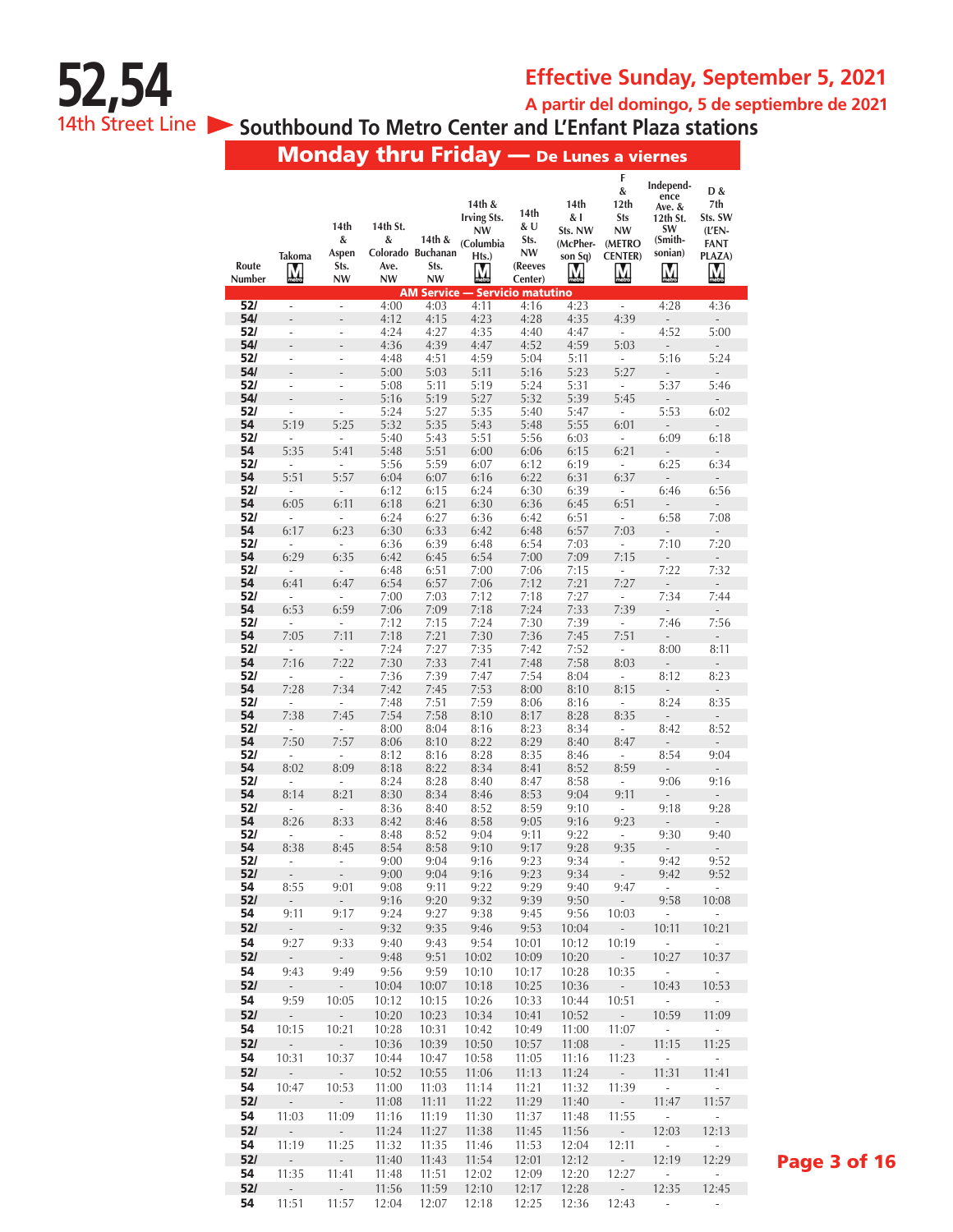

# **Southbound To Metro Center and L'Enfant Plaza stations**

|                 |                                     |                                         |                             |                                                  | <b>Monday thru Friday</b> — De Lunes a viernes                       |                                                        |                                                    |                                                               |                                                                          |                                                                                 |
|-----------------|-------------------------------------|-----------------------------------------|-----------------------------|--------------------------------------------------|----------------------------------------------------------------------|--------------------------------------------------------|----------------------------------------------------|---------------------------------------------------------------|--------------------------------------------------------------------------|---------------------------------------------------------------------------------|
| Route<br>Number | Takoma<br><u>M</u>                  | 14th<br>&<br>Aspen<br>Sts.<br><b>NW</b> | 14th St.<br>&<br>Ave.<br>NW | 14th &<br>Colorado Buchanan<br>Sts.<br><b>NW</b> | 14th &<br><b>Irving Sts.</b><br><b>NW</b><br>(Columbia<br>Hts.)<br>M | 14th<br>& U<br>Sts.<br><b>NW</b><br>(Reeves<br>Center) | 14th<br>& I<br>Sts. NW<br>(McPher-<br>son Sq)<br>M | F<br>&<br>12th<br>Sts<br>NW<br>(METRO<br><b>CENTER</b> )<br>M | Independ-<br>ence<br>Ave. &<br>12th St.<br>SW<br>(Smith-<br>sonian)<br>M | D &<br>7th<br>Sts. SW<br>$($ L'EN-<br>FANT<br>PLAZA)<br>$\overline{\mathsf{M}}$ |
|                 |                                     |                                         |                             | <b>PM Service -</b>                              | - Servicio vespertino                                                |                                                        |                                                    |                                                               |                                                                          |                                                                                 |
| 52/             | ä,                                  | $\overline{\phantom{a}}$                | 12:12                       | 12:15                                            | 12:26                                                                | 12:33                                                  | 12:44                                              | ä,                                                            | 12:51                                                                    | 1:01                                                                            |
| 54              | 12:07                               | 12:13                                   | 12:20                       | 12:23                                            | 12:34                                                                | 12:41                                                  | 12:52                                              | 12:59                                                         | $\overline{a}$                                                           | $\overline{a}$                                                                  |
| 52/<br>54       | ÷,<br>12:23                         | $\overline{\phantom{a}}$<br>12:29       | 12:28<br>12:36              | 12:31<br>12:39                                   | 12:42<br>12:50                                                       | 2:49<br>2:57                                           | 1:00<br>1:08                                       | $\overline{\phantom{a}}$<br>1:15                              | 1:07                                                                     | 1:17                                                                            |
| 52/             | i.                                  | ÷,                                      | 12:44                       | 12:47                                            | 12:58                                                                | 1:05                                                   | 1:16                                               | ÷,                                                            | ÷,<br>1:23                                                               | $\overline{\phantom{a}}$<br>1:33                                                |
| 54              | 12:38                               | 12:45                                   | 12:52                       | 12:55                                            | 1:06                                                                 | 1:13                                                   | 1:22                                               | 1:29                                                          | ÷,                                                                       | ÷,                                                                              |
| 52/             | i.                                  | ÷,                                      | 1:00                        | 1:03                                             | 1:14                                                                 | 1:21                                                   | 1:30                                               | $\overline{\phantom{a}}$                                      | 1:37                                                                     | 1:48                                                                            |
| 54              | 12:54                               | 1:01                                    | 1:08                        | 1:11                                             | 1:22                                                                 | 1:29                                                   | 1:38                                               | 1:45                                                          | $\overline{a}$                                                           |                                                                                 |
| 52/             | $\frac{1}{2}$                       | ÷,                                      | 1:16                        | 1:19                                             | 1:30                                                                 | 1:37                                                   | 1:46                                               | $\overline{\phantom{a}}$                                      | 1:53                                                                     | 2:04                                                                            |
| 54              | 1:10                                | 1:17                                    | 1:24                        | 1:27                                             | 1:38                                                                 | 1:45                                                   | 1:54                                               | 2:01                                                          |                                                                          |                                                                                 |
| 52/             | ÷,                                  | ÷,                                      | 1:32                        | 1:35                                             | 1:46                                                                 | 1:53                                                   | 2:02                                               | $\overline{\phantom{a}}$                                      | 2:09                                                                     | 2:20                                                                            |
| 54              | 1:26                                | 1:33                                    | 1:40                        | 1:43                                             | 1:54                                                                 | 2:01                                                   | 2:10                                               | 2:17                                                          | L,                                                                       | $\overline{\phantom{m}}$                                                        |
| 52/             | ÷,                                  | ÷,                                      | 1:48                        | 1:51                                             | 2:02                                                                 | 2:09                                                   | 2:18                                               | $\blacksquare$                                                | 2:25                                                                     | 2:36                                                                            |
| 54              | 1:42                                | 1:49                                    | 1:56                        | 1:59                                             | 2:10                                                                 | 2:17                                                   | 2:26                                               | 2:33                                                          | ÷,                                                                       | ÷,                                                                              |
| 52/<br>54       | ÷<br>1:58                           | $\overline{\phantom{a}}$<br>2:05        | 2:04<br>2:12                | 2:07<br>2:15                                     | 2:18<br>2:26                                                         | 2:25<br>2:33                                           | 2:34<br>2:42                                       | $\overline{\phantom{a}}$<br>2:49                              | 2:41                                                                     | 2:52                                                                            |
| 52/             | ÷                                   | ÷                                       | 2:20                        | 2:23                                             | 2:34                                                                 | 2:42                                                   | 2:53                                               | i,                                                            | $\overline{a}$<br>3:00                                                   | $\overline{a}$<br>3:10                                                          |
| 54              | 2:12                                | 2:19                                    | 2:26                        | 2:29                                             | 2:40                                                                 | 2:48                                                   | 2:59                                               | 3:06                                                          | $\overline{a}$                                                           | $\frac{1}{2}$                                                                   |
| 52/             | $\overline{a}$                      | $\overline{a}$                          | 2:33                        | 2:36                                             | 2:47                                                                 | 2:55                                                   | 3:06                                               | i,                                                            | 3:13                                                                     | 3:23                                                                            |
| 54              | 2:26                                | 2:33                                    | 2:40                        | 2:43                                             | 2:54                                                                 | 3:02                                                   | 3:13                                               | 3:20                                                          | $\overline{a}$                                                           |                                                                                 |
| 52/             | i,                                  | $\overline{a}$                          | 2:46                        | 2:49                                             | 3:00                                                                 | 3:08                                                   | 3:19                                               | $\overline{\phantom{a}}$                                      | 3:26                                                                     | 3:36                                                                            |
| 54              | 2:38                                | 2:45                                    | 2:52                        | 2:55                                             | 3:06                                                                 | 3:14                                                   | 3:25                                               | 3:32                                                          | L,                                                                       | $\frac{1}{2}$                                                                   |
| 52/             | i,                                  | ÷,                                      | 2:58                        | 3:01                                             | 3:12                                                                 | 3:20                                                   | 3:31                                               | L,                                                            | 3:38                                                                     | 3:48                                                                            |
| 54              | 2:50                                | 2:57                                    | 3:04                        | 3:07                                             | 3:18                                                                 | 3:26                                                   | 3:37                                               | 3:44                                                          | ÷                                                                        | $\overline{a}$                                                                  |
| 52/             | $\overline{a}$                      | $\frac{1}{2}$                           | 3:11                        | 3:14                                             | 3:25                                                                 | 3:33                                                   | 3:44                                               | -                                                             | 3:51                                                                     | 4:01                                                                            |
| 54<br>52/       | 3:04<br>$\frac{1}{2}$               | 3:11<br>÷,                              | 3:18<br>3:24                | 3:21<br>3:27                                     | 3:32                                                                 | 3:40                                                   | 3:51                                               | 3:58<br>÷,                                                    | $\overline{a}$                                                           | $\overline{a}$                                                                  |
| 54              | 3:15                                | 3:23                                    | 3:30                        | 3:33                                             | 3:40<br>3:46                                                         | 3:48<br>3:54                                           | 3:59<br>4:05                                       | 4:12                                                          | 4:06                                                                     | 4:16                                                                            |
| 52/             | $\blacksquare$                      | $\bar{a}$                               | 3:36                        | 3:39                                             | 3:52                                                                 | 4:00                                                   | 4:11                                               | $\overline{\phantom{a}}$                                      | 4:18                                                                     | 4:28                                                                            |
| 54              | 3:27                                | 3:35                                    | 3:42                        | 3:45                                             | 3:58                                                                 | 4:06                                                   | 4:17                                               | 4:24                                                          | $\overline{a}$                                                           |                                                                                 |
| 52/             | ÷,                                  | $\frac{1}{2}$                           | 3:48                        | 3:51                                             | 4:04                                                                 | 4:12                                                   | 4:23                                               | ÷,                                                            | 4:30                                                                     | 4:40                                                                            |
| 54              | 3:39                                | 3:47                                    | 3:54                        | 3:57                                             | 4:10                                                                 | 4:18                                                   | 4:29                                               | 4:36                                                          | L,                                                                       | $\frac{1}{2}$                                                                   |
| 52/             | ÷                                   | $\overline{\phantom{a}}$                | 4:00                        | 4:03                                             | 4:16                                                                 | 4:24                                                   | 4:35                                               | ÷,                                                            | 4:42                                                                     | 4:52                                                                            |
| 52/             | $\overline{\phantom{a}}$            | L,                                      | 4:00                        | 4:03                                             | 4:16                                                                 | 4:24                                                   | 4:35                                               | $\overline{\phantom{a}}$                                      | 4:42                                                                     | 4:52                                                                            |
| 54<br>52/       | 3:51<br>$\overline{a}$              | 3:59<br>$\overline{a}$                  | 4:06<br>4:13                | 4:09<br>4:16                                     | 4:22<br>4:29                                                         | 4:30<br>4:37                                           | 4:41<br>4:48                                       | 4:48<br>$\overline{a}$                                        | ÷<br>4:55                                                                | ÷,<br>5:05                                                                      |
| 54              | 4:06                                | 4:14                                    | 4:20                        | 4:23                                             | 4:36                                                                 | 4:44                                                   | 4:55                                               | 5:02                                                          | ä,                                                                       | ä,                                                                              |
| 52/             |                                     |                                         | 4:28                        | 4:31                                             | 4:44                                                                 | 4:52                                                   | 5:03                                               |                                                               | 5:11                                                                     | 5:21                                                                            |
| 52/             | $\sim$                              | $\overline{\phantom{a}}$                | 4:28                        | 4:31                                             | 4:44                                                                 | 4:52                                                   | 5:03                                               | $\omega_{\rm{eff}}$                                           | 5:11                                                                     | 5:21                                                                            |
| 54              | 4:22                                | 4:30                                    | 4:36                        | 4:39                                             | 4:52                                                                 | 5:00                                                   | 5:11                                               | 5:18                                                          | $\sim$                                                                   | $\overline{\phantom{a}}$                                                        |
| 52/             | $\omega$                            | $\mathbb{Z}^{\mathbb{Z}}$               | 4:45                        | 4:48                                             | 5:01                                                                 | 5:09                                                   | 5:20                                               | $\omega_{\rm{eff}}$                                           | 5:28                                                                     | 5:38                                                                            |
| 54              | 4:40                                | 4:48                                    | 4:54                        | 4:57                                             | 5:10                                                                 | 5:18                                                   | 5:29                                               | 5:36                                                          | $\omega$                                                                 | $\mathcal{L}_{\mathcal{A}}$                                                     |
| 52/             | $\sim$                              | $\omega$                                | 5:04                        | 5:07                                             | 5:20                                                                 | 5:28                                                   | 5:39                                               | $\sim$                                                        | 5:47                                                                     | 5:57                                                                            |
| 54<br>52/       | 5:00<br>$\mathcal{L}_{\mathcal{A}}$ | 5:08<br>$\omega_{\rm{eff}}$             | 5:14<br>5:24                | 5:17<br>5:27                                     | 5:30<br>5:40                                                         | 5:38<br>5:48                                           | 5:49<br>5:59                                       | 5:56<br>$\sim$                                                | $\sim$<br>6:07                                                           | ÷,<br>6:17                                                                      |
| 54              | 5:20                                | 5:28                                    | 5:34                        | 5:37                                             | 5:50                                                                 | 5:58                                                   | 6:09                                               | 6:16                                                          | $\omega$                                                                 | $\mathbb{Z}^2$                                                                  |
| 52/             | $\omega$                            | $\omega$ .                              | 5:44                        | 5:47                                             | 6:00                                                                 | 6:08                                                   | 6:19                                               | $\omega$                                                      | 6:27                                                                     | 6:37                                                                            |
| 54              | 5:40                                | 5:48                                    | 5:54                        | 5:57                                             | 6:10                                                                 | 6:18                                                   | 6:29                                               | 6:36                                                          | $\sim$                                                                   | $\mathbb{Z}^{\times}$                                                           |
| 52/             | ä,                                  | $\mathcal{L}^{\pm}$                     | 6:04                        | 6:07                                             | 6:20                                                                 | 6:28                                                   | 6:39                                               | $\mathcal{L}^{\text{max}}$                                    | 6:47                                                                     | 6:57                                                                            |
| 54              | 6:00                                | 6:08                                    | 6:14                        | 6:17                                             | 6:30                                                                 | 6:38                                                   | 6:49                                               | 6:56                                                          | $\mathcal{L}_{\mathcal{A}}$                                              | $\sim$                                                                          |
| 52/             | $\sim$                              | $\mathcal{L}_{\mathrm{eff}}$            | 6:25                        | 6:28                                             | 6:38                                                                 | 6:45                                                   | 6:55                                               | $\sim$                                                        | 7:00                                                                     | 7:09                                                                            |
| 54<br>52/       | 6:23                                | 6:30                                    | 6:35<br>6:45                | 6:38                                             | 6:48                                                                 | 6:55<br>7:05                                           | 7:05                                               | 7:12                                                          | $\sim$<br>7:20                                                           | $\overline{\phantom{a}}$<br>7:29                                                |
| 54              | $\overline{\phantom{a}}$<br>6:43    | $\sim$<br>6:50                          | 6:55                        | 6:48<br>6:58                                     | 6:58<br>7:08                                                         | 7:15                                                   | 7:15<br>7:25                                       | $\sim$<br>7:32                                                | $\sim$                                                                   | ÷,                                                                              |
|                 |                                     |                                         |                             |                                                  |                                                                      |                                                        |                                                    |                                                               |                                                                          |                                                                                 |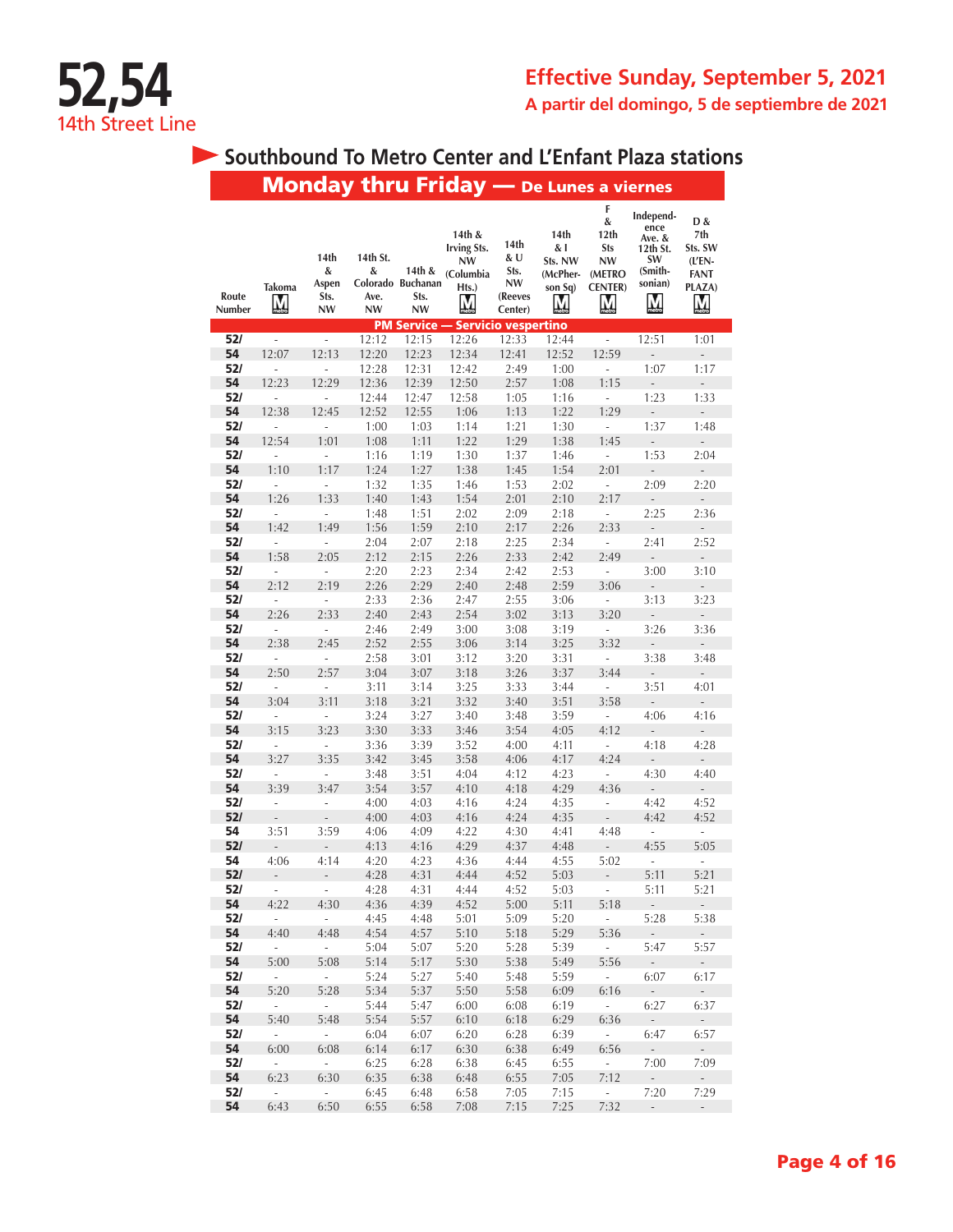

# Monday thru Friday — De Lunes a viernes **Southbound To Metro Center and L'Enfant Plaza stations**

| Route<br>Number | Takoma<br><u>М</u>       | 14th<br>&<br>Aspen<br>Sts.<br><b>NW</b> | 14th St.<br>&<br>Ave.<br><b>NW</b> | 14th &<br>Colorado Buchanan<br>Sts.<br><b>NW</b> | 14th &<br><b>Irving Sts.</b><br><b>NW</b><br>(Columbia<br>Hts.)<br>$\overline{\mathsf{M}}$ | 14th<br>&U<br>Sts.<br><b>NW</b><br>(Reeves<br>Center) | 14th<br>&1<br>Sts. NW<br>(McPher-<br>son Sq)<br>M | F<br>&<br>12th<br><b>Sts</b><br><b>NW</b><br>(METRO<br><b>CENTER</b> )<br>Ņ | Independ-<br>ence<br>Ave. &<br>12th St.<br>SW<br>(Smith-<br>sonian)<br>M | D &<br>7th<br>Sts. SW<br>$(L'EN -$<br><b>FANT</b><br>PLAZA)<br>M |  |
|-----------------|--------------------------|-----------------------------------------|------------------------------------|--------------------------------------------------|--------------------------------------------------------------------------------------------|-------------------------------------------------------|---------------------------------------------------|-----------------------------------------------------------------------------|--------------------------------------------------------------------------|------------------------------------------------------------------|--|
|                 |                          |                                         |                                    | <b>PM Service -</b>                              | - Servicio vespertino                                                                      |                                                       |                                                   |                                                                             |                                                                          |                                                                  |  |
| 52/             | L,                       | $\overline{a}$                          | 7:05                               | 7:08                                             | 7:18                                                                                       | 7:25                                                  | 7:35                                              | $\overline{\phantom{a}}$                                                    | 7:40                                                                     | 7:49                                                             |  |
| 54              | 7:03                     | 7:10                                    | 7:15                               | 7:18                                             | 7:28                                                                                       | 7:35                                                  | 7:45                                              | 7:52                                                                        | $\frac{1}{2}$                                                            | $\overline{\phantom{a}}$                                         |  |
| 52/             | L,                       | $\frac{1}{2}$                           | 7:25                               | 7:28                                             | 7:38                                                                                       | 7:45                                                  | 7:55                                              | $\overline{a}$                                                              | 8:00                                                                     | 8:09                                                             |  |
| 54              | 7:23                     | 7:30                                    | 7:35                               | 7:38                                             | 7:48                                                                                       | 7:55                                                  | 8:05                                              | 8:12                                                                        | $\sim$                                                                   | $\overline{\phantom{0}}$                                         |  |
| 52/             | $\frac{1}{2}$            | $\frac{1}{2}$                           | 7:45                               | 7:48                                             | 7:58                                                                                       | 8:05                                                  | 8:15                                              | $\blacksquare$                                                              | 8:20                                                                     | 8:29                                                             |  |
| 54              | 7:43                     | 7:50                                    | 7:55                               | 7:58                                             | 8:08                                                                                       | 8:15                                                  | 8:25                                              | 8:32                                                                        | $\sim$                                                                   | $\mathcal{L}_{\mathcal{A}}$                                      |  |
| 52/             | $\overline{\phantom{a}}$ | $\overline{\phantom{a}}$                | 8:05                               | 8:08                                             | 8:18                                                                                       | 8:25                                                  | 8:35                                              | $\blacksquare$                                                              | 8:40                                                                     | 8:49                                                             |  |
| 54              | 8:03                     | 8:10                                    | 8:15                               | 8:18                                             | 8:28                                                                                       | 8:35                                                  | 8:45                                              | 8:52                                                                        | $\overline{\phantom{a}}$                                                 | $\overline{\phantom{a}}$                                         |  |
| 52/             | ä,                       | $\overline{\phantom{a}}$                | 8:25                               | 8:28                                             | 8:38                                                                                       | 8:45                                                  | 8:55                                              | L,                                                                          | 9:00                                                                     | 9:09                                                             |  |
| 54              | 8:26                     | 8:32                                    | 8:37                               | 8:40                                             | 8:48                                                                                       | 8:54                                                  | 9:03                                              | 9:09                                                                        | $\overline{\phantom{a}}$                                                 | $\blacksquare$                                                   |  |
| 52/             | L,                       | $\overline{\phantom{a}}$                | 8:47                               | 8:50                                             | 8:58                                                                                       | 9:04                                                  | 9:13                                              | $\overline{\phantom{a}}$                                                    | 9:18                                                                     | 9:27                                                             |  |
| 54              | 8:46                     | 8:52                                    | 8:57                               | 9:00                                             | 9:08                                                                                       | 9:14                                                  | 9:23                                              | 9:29                                                                        | $\overline{\phantom{a}}$                                                 | $\overline{\phantom{a}}$                                         |  |
| 52/             | $\overline{a}$           | $\overline{\phantom{a}}$                | 9:07                               | 9:10                                             | 9:18                                                                                       | 9:24                                                  | 9:33                                              | $\overline{\phantom{a}}$                                                    | 9:38                                                                     | 9:47                                                             |  |
| 54              | 9:06                     | 9:12                                    | 9:17                               | 9:20                                             | 9:28                                                                                       | 9:34                                                  | 9:43                                              | 9:49                                                                        | $\overline{\phantom{a}}$                                                 |                                                                  |  |
| 52/             | $\frac{1}{2}$            | $\overline{a}$                          | 9:27                               | 9:30                                             | 9:38                                                                                       | 9:44                                                  | 9:53                                              | $\frac{1}{2}$                                                               | 9:58                                                                     | 10:07                                                            |  |
| 54              | 9:26                     | 9:32                                    | 9:37                               | 9:40                                             | 9:48                                                                                       | 9:54                                                  | 10:03                                             | 10:09                                                                       | $\sim$                                                                   | $\frac{1}{2}$                                                    |  |
| 52/             | ÷,                       | $\overline{a}$                          | 9:54                               | 9:57                                             | 10:05                                                                                      | 10:11                                                 | 10:20                                             | ÷,                                                                          | 10:25                                                                    | 10:34                                                            |  |
| 54              | 9:57                     | 10:03                                   | 10:08                              | 10:11                                            | 10:19                                                                                      | 10:25                                                 | 10:34                                             | 10:40                                                                       | $\frac{1}{2}$                                                            | $\overline{a}$                                                   |  |
| 52/             | $\overline{a}$           | L.                                      | 10:16                              | 10:19                                            | 10:27                                                                                      | 10:33                                                 | 10:42                                             | $\frac{1}{2}$                                                               | 10:47                                                                    | 10:56                                                            |  |
| 54              | 10:20                    | 10:26                                   | 10:31                              | 10:34                                            | 10:42                                                                                      | 10:48                                                 | 10:57                                             | 11:03                                                                       | $\overline{\phantom{a}}$                                                 | $\frac{1}{2}$                                                    |  |
| 52/             | $\overline{a}$           | $\overline{a}$                          | 10:46                              | 10:49                                            | 10:57                                                                                      | 11:03                                                 | 11:12                                             | $\overline{\phantom{a}}$                                                    | 11:17                                                                    | 11:26                                                            |  |
| 54              | 10:50                    | 10:56                                   | 11:01                              | 11:04                                            | 11:12                                                                                      | 11:18                                                 | 11:27                                             | 11:33                                                                       | $\overline{\phantom{a}}$                                                 |                                                                  |  |
| 52/             |                          |                                         | 11:16                              | 11:19                                            | 11:27                                                                                      | 11:33                                                 | 11:42                                             |                                                                             | 11:47                                                                    | 11:56                                                            |  |
| 54              | 11:20                    | 11:26                                   | 11:31                              | 11:34                                            | 11:42                                                                                      | 11:48                                                 | 11:57                                             | 12:03                                                                       | $\overline{a}$                                                           | $\overline{a}$                                                   |  |
| 52/             | L                        | ÷,                                      | 11:45                              | 11:47                                            | 11:54                                                                                      | 11:59                                                 | 12:05                                             | ÷,                                                                          | 12:10                                                                    | 12:18                                                            |  |
| 54              | 11:51                    | 11:56                                   | 12:00                              | 12:02                                            | 12:09                                                                                      | 12:14                                                 | 12:20                                             | 12:26                                                                       | $\overline{\phantom{a}}$                                                 | $\overline{\phantom{a}}$                                         |  |
|                 |                          |                                         | <b>After Midnight Service -</b>    |                                                  | Servicio después de la medianoche                                                          |                                                       |                                                   |                                                                             |                                                                          |                                                                  |  |
| 52              | 12:11                    | 12:16                                   | 12:20                              | 12:22                                            | 12:29                                                                                      | 12:34                                                 | 12:40                                             |                                                                             | 12:45                                                                    | 12:53                                                            |  |
| 52              | 12:31                    | 12:36                                   | 12:40                              | 12:42                                            | 12:49                                                                                      | 12:54                                                 | 1:00                                              |                                                                             | 1:05                                                                     | 1:13                                                             |  |
| 52              | 12:51                    | 12:56                                   | 1:00                               | 1:02                                             | 1:09                                                                                       | 1:14                                                  | 1:20                                              | $\overline{a}$                                                              | 1:25                                                                     | 1:33                                                             |  |
| 52              | 1:11                     | 1:16                                    | 1:20                               | 1:22                                             | 1:29                                                                                       | 1:34                                                  | 1:40                                              | $\overline{a}$                                                              | 1:45                                                                     | 1:53                                                             |  |
| 52              | 1:31                     | 1:36                                    | 1:40                               | 1:42                                             | 1:49                                                                                       | 1:54                                                  | 2:00                                              | i,                                                                          | 2:05                                                                     | 2:13                                                             |  |
| 52              | 1:51                     | 1:56                                    | 2:00                               | 2:02                                             | 2:09                                                                                       | 2:14                                                  | 2:20                                              |                                                                             | 2:25                                                                     | 2:33                                                             |  |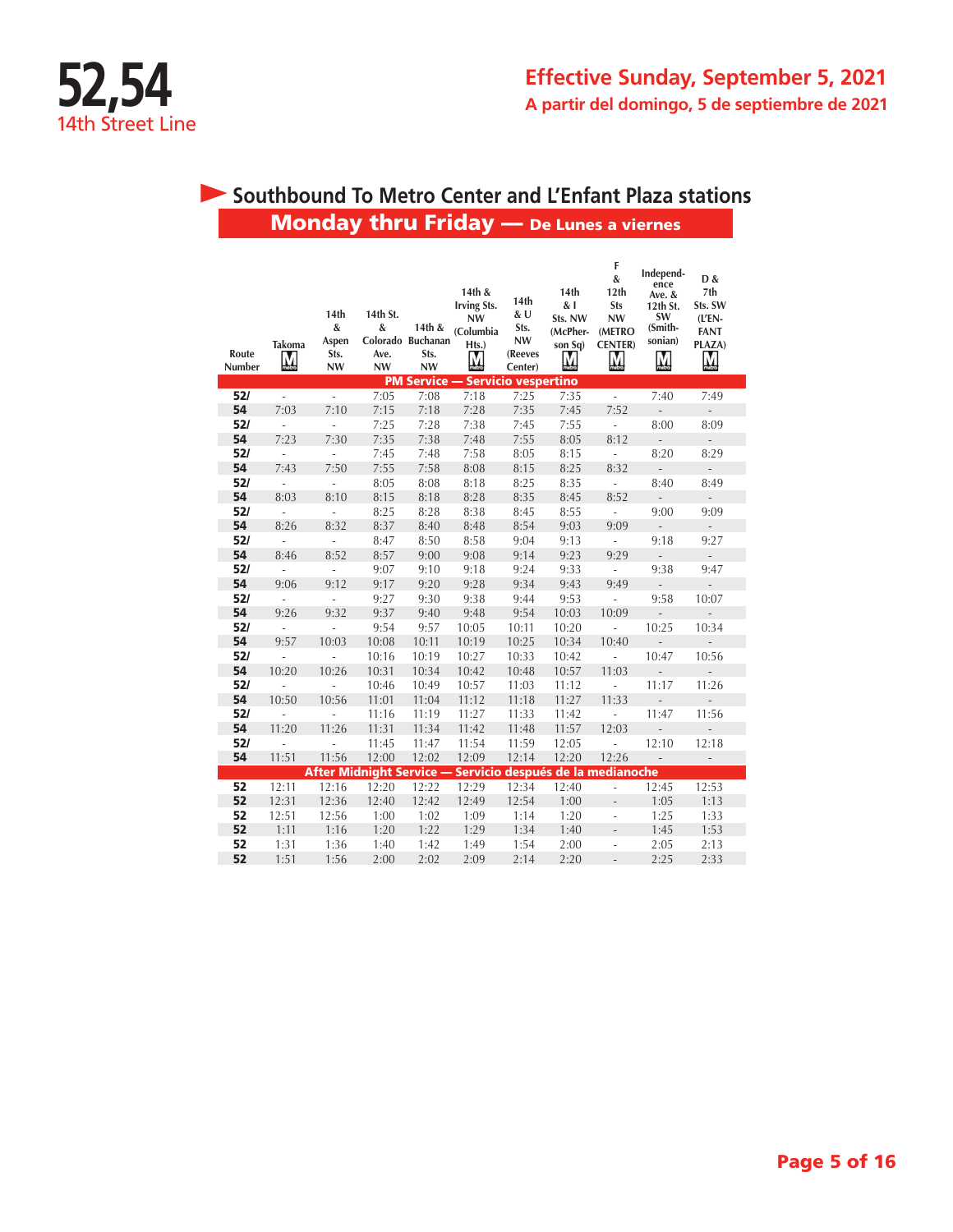**A partir del domingo, 5 de septiembre de 2021**

**• Northbound To Takoma station** 

**52,54**

14th Street Line

# Monday thru Friday — De Lunes a viernes

| Route<br>Number | D &<br>7th<br>Sts. SW<br>(L'En-<br>fant<br>Plaza)<br>M | Independ-<br>ence Ave.<br>& 12th St.<br>SW<br>(Smith-<br>sonian)<br>M | F<br>&<br>12th<br>Sts.<br><b>NW</b><br>(Metro<br>Center)<br>$\sum_{\text{meter}}$ | 14th<br><b>Street</b><br>&<br>New York<br>Ave | 14th &<br>ı<br>Sts.<br><b>NW</b><br>(McPher-<br>son Sq)<br>M | 14th<br>&<br>U<br>Sts.<br>NW<br>(Reeves<br>Center) | 14th &<br><b>Irving</b><br>Sts. NW<br>(Columbia<br>Hts.)<br>M | 14th<br>&<br>Buch-<br>anan<br>Sts.<br>NW | 14TH<br>ST.<br>&<br>COLO-<br><b>RADO</b><br>AVE.<br><b>NW</b> | 14th<br>&<br>Aspen<br>Sts.<br>NW  | <b>TAKOMA</b><br>M        |
|-----------------|--------------------------------------------------------|-----------------------------------------------------------------------|-----------------------------------------------------------------------------------|-----------------------------------------------|--------------------------------------------------------------|----------------------------------------------------|---------------------------------------------------------------|------------------------------------------|---------------------------------------------------------------|-----------------------------------|---------------------------|
|                 |                                                        |                                                                       |                                                                                   |                                               | <b>AM Service - Servicio matutino</b>                        |                                                    |                                                               |                                          |                                                               |                                   |                           |
| 52<br>52        | 4:45<br>5:08                                           | 4:51<br>5:14                                                          | $\overline{a}$<br>L.                                                              | 4:57<br>5:20                                  | 4:58<br>5:21                                                 | 5:07<br>5:30                                       | 5:13<br>5:36                                                  | 5:20<br>5:43                             | 5:22<br>5:45                                                  | 5:27<br>5:50                      | 5:33<br>5:56              |
| 52              | 5:32                                                   | 5:38                                                                  | $\frac{1}{2}$                                                                     | 5:44                                          | 5:45                                                         | 5:54                                               | 6:00                                                          | 6:07                                     | 6:09                                                          | 6:14                              | 6:20                      |
| 52              | 5:55                                                   | 6:01                                                                  |                                                                                   | 6:07                                          | 6:08                                                         | 6:18                                               | 6:26                                                          | 6:34                                     | 6:37                                                          | 6:43                              | 6:51                      |
| 52              | 6:11                                                   | 6:17                                                                  | ÷,                                                                                | 6:23                                          | 6:24                                                         | 6:34                                               | 6:42                                                          | 6:50                                     | 6:53                                                          | 6:59                              | 7:07                      |
| 52              | 6:29                                                   | 6:35                                                                  | $\overline{a}$                                                                    | 6:41                                          | 6:42                                                         | 6:52                                               | 7:00                                                          | 7:08                                     | 7:11                                                          | 7:17                              | 7:25                      |
| 52              | 6:49                                                   | 6:55                                                                  | ÷.                                                                                | 7:01                                          | 7:02                                                         | 7:12                                               | 7:20                                                          | 7:28                                     | 7:31                                                          | 7:37                              | 7:45                      |
| 52              | 7:04                                                   | 7:11                                                                  | ÷,                                                                                | 7:19                                          | 7:20                                                         | 7:31                                               | 7:40                                                          | 7:49                                     | 7:52                                                          | 7:59                              | 8:07                      |
| 52              | 7:16                                                   | 7:23                                                                  | ÷,                                                                                | 7:31                                          | 7:32                                                         | 7:43                                               | 7:52                                                          | 8:01                                     | 8:04                                                          | 8:11                              | 8:19                      |
| 52              | 7:28                                                   | 7:35                                                                  | $\overline{a}$                                                                    | 7:43                                          | 7:44                                                         | 7:55                                               | 8:04                                                          | 8:13                                     | 8:16                                                          | 8:23                              | 8:31                      |
| 52              | 7:40                                                   | 7:47                                                                  | ÷,                                                                                | 7:55                                          | 7:56                                                         | 8:07                                               | 8:16                                                          | 8:25                                     | 8:28                                                          | 8:35                              | 8:43                      |
| 52              | 7:52                                                   | 7:59                                                                  | $\overline{\phantom{a}}$                                                          | 8:07                                          | 8:08                                                         | 8:19                                               | 8:28                                                          | 8:37                                     | 8:40                                                          | 8:47                              | 8:55                      |
| 54              | $\Box$                                                 | $\Box$                                                                | 8:11                                                                              | 8:15                                          | 8:16                                                         | 8:27                                               | 8:36                                                          | 8:45                                     | 8:48                                                          | 8:55                              | 9:03                      |
| 52              | 8:11                                                   | 8:18                                                                  | $\frac{1}{2}$                                                                     | 8:26                                          | 8:27                                                         | 8:38                                               | 8:47                                                          | 8:56                                     | 8:59                                                          | 9:06                              | 9:14                      |
| 54              | $\overline{\phantom{a}}$                               | $\overline{\phantom{a}}$                                              | 8:31                                                                              | 8:35                                          | 8:36                                                         | 8:47                                               | 8:56                                                          | 9:05                                     | 9:08                                                          | 9:15                              | 9:23                      |
| 52/             | 8:31                                                   | 8:37                                                                  | $\overline{a}$                                                                    | 8:44                                          | 8:45                                                         | 8:57                                               | 9:05                                                          | 9:14                                     | 9:16                                                          | $\overline{\phantom{a}}$          | $\overline{a}$            |
| 54<br>52/       | $\overline{\phantom{a}}$<br>8:47                       | $\overline{\phantom{a}}$<br>8:53                                      | 8:48<br>$\overline{a}$                                                            | 8:52<br>9:00                                  | 8:53<br>9:01                                                 | 9:05<br>9:13                                       | 9:13<br>9:21                                                  | 9:22<br>9:30                             | 9:24<br>9:32                                                  | 9:30<br>$\overline{\phantom{a}}$  | 9:36<br>$\overline{a}$    |
| 54              | $\frac{1}{2}$                                          | $\overline{\phantom{a}}$                                              | 9:04                                                                              | 9:08                                          | 9:09                                                         | 9:21                                               | 9:29                                                          | 9:38                                     | 9:40                                                          | 9:46                              | 9:52                      |
| 52/             | 9:03                                                   | 9:09                                                                  | $\overline{\phantom{a}}$                                                          | 9:16                                          | 9:17                                                         | 9:29                                               | 9:37                                                          | 9:46                                     | 9:48                                                          | $\overline{\phantom{a}}$          | ÷.                        |
| 54              | ÷,                                                     | $\overline{\phantom{a}}$                                              | 9:20                                                                              | 9:24                                          | 9:25                                                         | 9:37                                               | 9:45                                                          | 9:54                                     | 9:56                                                          | 10:02                             | 10:08                     |
| 52/             | 9:19                                                   | 9:25                                                                  | $\overline{\phantom{a}}$                                                          | 9:32                                          | 9:33                                                         | 9:45                                               | 9:53                                                          | 10:02                                    | 10:04                                                         | $\overline{\phantom{a}}$          |                           |
| 54              | $\overline{\phantom{a}}$                               | $\overline{\phantom{a}}$                                              | 9:36                                                                              | 9:40                                          | 9:41                                                         | 9:53                                               | 10:01                                                         | 10:10                                    | 10:12                                                         | 10:18                             | 10:24                     |
| 52/             | 9:34                                                   | 9:41                                                                  | $\overline{\phantom{a}}$                                                          | 9:49                                          | 9:50                                                         | 10:01                                              | 10:09                                                         | 10:18                                    | 10:20                                                         | ÷,                                | ÷,                        |
| 54              | ä,                                                     | ÷,                                                                    | 9:53                                                                              | 9:57                                          | 9:58                                                         | 10:09                                              | 10:17                                                         | 10:26                                    | 10:28                                                         | 10:34                             | 10:40                     |
| 52/             | 9:50                                                   | 9:57                                                                  |                                                                                   | 10:05                                         | 10:06                                                        | 10:17                                              | 10:25                                                         | 10:34                                    | 10:36                                                         |                                   |                           |
| 54              | ÷,                                                     | ä,                                                                    | 10:09                                                                             | 10:13                                         | 10:14                                                        | 10:25                                              | 10:33                                                         | 10:42                                    | 10:44                                                         | 10:50                             | 10:56                     |
| 52/             | 10:06                                                  | 10:13                                                                 | $\qquad \qquad -$                                                                 | 10:21                                         | 10:22                                                        | 10:33                                              | 10:41                                                         | 10:50                                    | 10:52                                                         |                                   |                           |
| 54<br>52/       | ٠<br>10:22                                             | ÷,<br>10:29                                                           | 10:25                                                                             | 10:29<br>10:37                                | 10:30<br>10:38                                               | 10:41                                              | 10:49<br>10:57                                                | 10:58                                    | 11:00                                                         | 11:06                             | 11:12                     |
| 54              |                                                        | ÷,                                                                    | $\frac{1}{2}$<br>10:41                                                            | 10:45                                         | 10:46                                                        | 10:49<br>10:57                                     | 11:05                                                         | 11:06<br>11:14                           | 11:08<br>11:16                                                | $\overline{\phantom{m}}$<br>11:22 | 11:28                     |
| 52/             | 10:38                                                  | 10:45                                                                 | $\overline{\phantom{a}}$                                                          | 10:53                                         | 10:54                                                        | 11:05                                              | 11:13                                                         | 11:22                                    | 11:24                                                         | $\overline{\phantom{a}}$          | ÷,                        |
| 54              | $\overline{\phantom{a}}$                               | $\overline{\phantom{a}}$                                              | 10:57                                                                             | 11:01                                         | 11:02                                                        | 11:13                                              | 11:21                                                         | 11:30                                    | 11:32                                                         | 11:38                             | 11:44                     |
| 52/             | 10:54                                                  | 11:01                                                                 | $\overline{a}$                                                                    | 11:09                                         | 11:10                                                        | 11:21                                              | 11:29                                                         | 11:38                                    | 11:40                                                         | $\overline{\phantom{a}}$          | $\frac{1}{2}$             |
| 54              |                                                        | ÷,                                                                    | 11:13                                                                             | 11:17                                         | 11:18                                                        | 11:29                                              | 11:37                                                         | 11:46                                    | 11:48                                                         | 11:54                             | 12:00                     |
| 52/             | 11:10                                                  | 11:17                                                                 | $\overline{a}$                                                                    | 11:25                                         | 11:26                                                        | 11:37                                              | 11:45                                                         | 11:54                                    | 11:56                                                         | $\overline{a}$                    |                           |
| 54              | ÷,                                                     | ÷                                                                     | 11:29                                                                             | 11:33                                         | 11:34                                                        | 11:45                                              | 11:53                                                         | 12:02                                    | 12:04                                                         | 12:10                             | 12:16                     |
| 52/             | 11:26                                                  | 11:33                                                                 |                                                                                   | 11:41                                         | 11:42                                                        | 11:53                                              | 12:01                                                         | 12:10                                    | 12:12                                                         |                                   |                           |
| 54              |                                                        | ÷,                                                                    | 11:45                                                                             | 11:49                                         | 11:50                                                        | 12:01                                              | 12:09                                                         | 12:18                                    | 12:20                                                         | 12:26                             | 12:32                     |
| 52/             | 11:42<br>$\mathcal{L}$                                 | 11:49                                                                 |                                                                                   | 11:57                                         | 11:58                                                        | 12:09                                              | 12:17                                                         | 12:26                                    | 12:28                                                         |                                   |                           |
| 54<br>52/       | 11:58                                                  | $\overline{\phantom{a}}$<br>12:05                                     | 12:01<br>$\omega_{\rm{eff}}$                                                      | 12:05<br>12:13                                | 12:06<br>12:14                                               | 12:17<br>12:25                                     | 12:25<br>12:33                                                | 12:34<br>12:42                           | 12:36<br>12:44                                                | 12:42                             | 12:48<br>$\omega_{\rm c}$ |
|                 |                                                        |                                                                       |                                                                                   |                                               |                                                              |                                                    | <b>PM Service - Servicio vespertino</b>                       |                                          |                                                               | $\sim$                            |                           |
| 54              | $\sim 10^{-11}$                                        | $\omega_{\rm{eff}}$                                                   | 12:17                                                                             | 12:21                                         | 12:22                                                        | 12:33                                              | 12:41                                                         | 12:50                                    | 12:52                                                         | 12:58                             | 1:04                      |
| 52/             | 12:14                                                  | 12:21                                                                 | $\omega_{\rm{eff}}$                                                               | 12:29                                         | 12:30                                                        | 12:41                                              | 12:49                                                         | 12:58                                    | 1:00                                                          | $\mathcal{L}_{\mathcal{A}}$       | $\omega_{\rm{eff}}$       |
| 54              | $\mathcal{L}_{\mathcal{A}}$                            | $\mathbb{Z}^{\mathbb{Z}}$                                             | 12:33                                                                             | 12:37                                         | 12:38                                                        | 12:49                                              | 12:57                                                         | 1:06                                     | 1:08                                                          | 1:14                              | 1:20                      |
| 52/             | 12:30                                                  | 12:37                                                                 | $\omega_{\rm{eff}}$                                                               | 12:45                                         | 12:46                                                        | 12:57                                              | 1:05                                                          | 1:14                                     | 1:16                                                          | $\sim$                            | $\omega_{\rm{eff}}$       |
| 54              | $\omega_{\rm{eff}}$                                    | $\mathcal{L}_{\mathcal{A}}$                                           | 12:49                                                                             | 12:53                                         | 12:54                                                        | 1:05                                               | 1:13                                                          | 1:22                                     | 1:24                                                          | 1:30                              | 1:36                      |
| 52/             | 12:46                                                  | 12:53                                                                 | $\omega_{\rm{eff}}$                                                               | 1:01                                          | 1:02                                                         | 1:13                                               | 1:21                                                          | 1:30                                     | 1:32                                                          | $\sim$                            | $\omega_{\rm{eff}}$       |
| 54              | $\mathbb{Z}^2$                                         | $\omega$ .                                                            | 1:05                                                                              | 1:09                                          | 1:10                                                         | 1:21                                               | 1:29                                                          | 1:38                                     | 1:40                                                          | 1:46                              | 1:52                      |
| 52/             | 1:02                                                   | 1:09                                                                  | $\sim$                                                                            | 1:17                                          | 1:18                                                         | 1:29                                               | 1:37                                                          | 1:46                                     | 1:48                                                          | $\sim$                            | $\omega_{\rm{eff}}$       |
| 54              | $\omega$                                               | $\mathcal{L}_{\mathcal{A}}$<br>1:25                                   | 1:21                                                                              | 1:25                                          | 1:26                                                         | 1:37                                               | 1:45                                                          | 1:54                                     | 1:56                                                          | 2:02                              | 2:08                      |
| 52/<br>54       | 1:18<br>$\omega$                                       | $\mathcal{L}_{\mathcal{A}}$                                           | $\omega$<br>1:37                                                                  | 1:33<br>1:41                                  | 1:34<br>1:42                                                 | 1:45<br>1:53                                       | 1:53<br>2:01                                                  | 2:02<br>2:10                             | 2:04<br>2:12                                                  | $\sim$<br>2:18                    | $\omega_{\rm c}$<br>2:24  |
| 52/             | 1:34                                                   | 1:41                                                                  | $\sim$                                                                            | 1:49                                          | 1:50                                                         | 2:01                                               | 2:09                                                          | 2:18                                     | 2:20                                                          | $\sim$                            | $\omega$                  |
| 54              | $\sim$                                                 | $\mathbb{Z}^{\mathbb{Z}}$                                             | 1:53                                                                              | 1:57                                          | 1:58                                                         | 2:09                                               | 2:17                                                          | 2:26                                     | 2:28                                                          | 2:34                              | 2:40                      |
| 52/             | 1:50                                                   | 1:57                                                                  | $\sim$                                                                            | 2:05                                          | 2:06                                                         | 2:17                                               | 2:25                                                          | 2:34                                     | 2:36                                                          | $\sim$                            | $\sim$                    |
| 54              | $\sim$                                                 | $\sim$                                                                | 2:09                                                                              | 2:13                                          | 2:14                                                         | 2:25                                               | 2:33                                                          | 2:42                                     | 2:44                                                          | 2:50                              | 2:56                      |
| 52/             | 2:06                                                   | 2:13                                                                  | $\sim$ $-$                                                                        | 2:21                                          | 2:22                                                         | 2:33                                               | 2:41                                                          | 2:50                                     | 2:52                                                          | $\sim$                            | $\sim$                    |
| 54              | $\sim$                                                 | $\mathcal{L}_{\mathcal{A}}$                                           | 2:25                                                                              | 2:29                                          | 2:30                                                         | 2:41                                               | 2:49                                                          | 2:58                                     | 3:00                                                          | 3:06                              | 3:12                      |
| 52/             | 2:22                                                   | 2:29                                                                  | $\sim$                                                                            | 2:37                                          | 2:38                                                         | 2:49                                               | 2:57                                                          | 3:06                                     | 3:08                                                          | $\sim$                            | $\sim$                    |

Page 6 of 16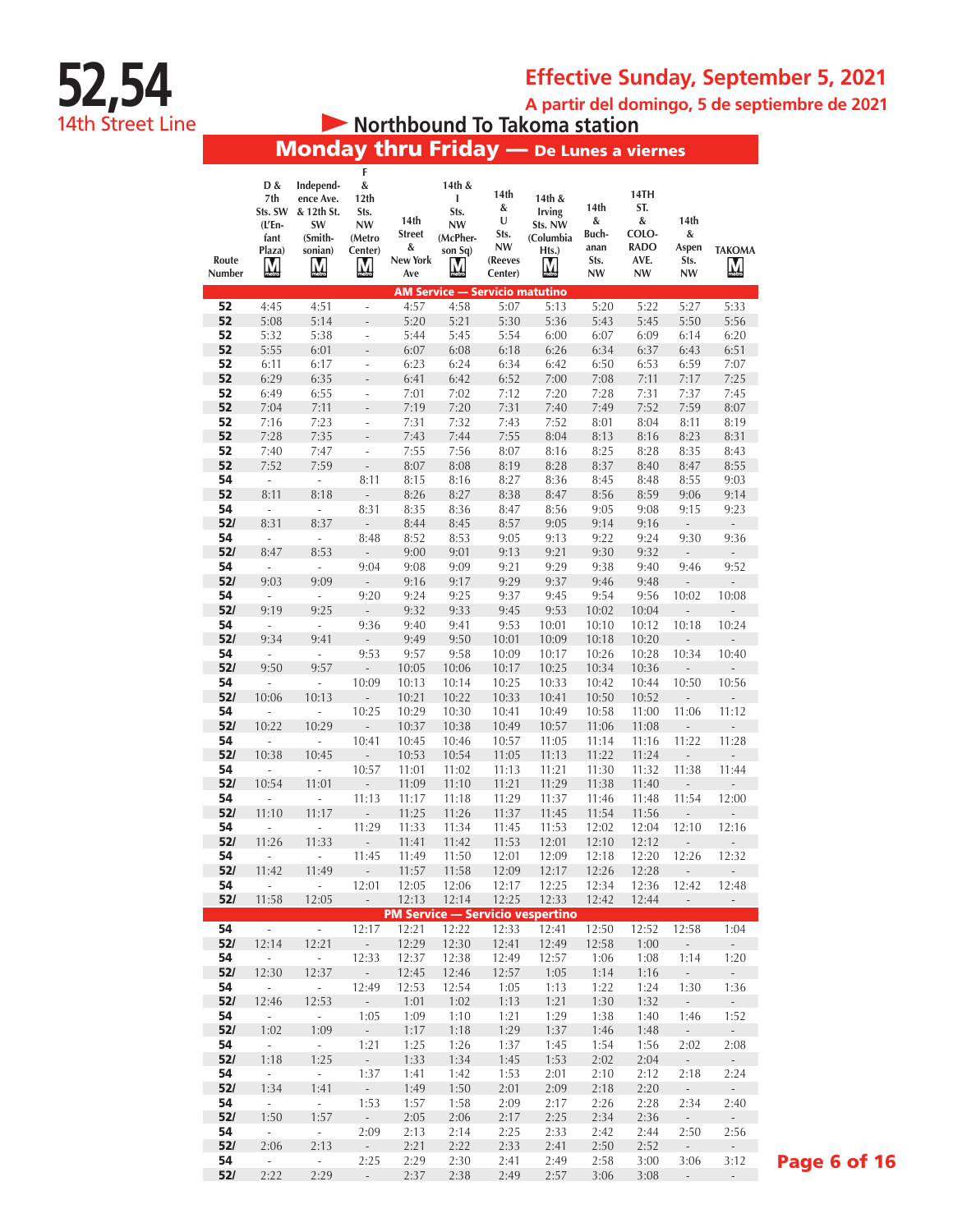**A partir del domingo, 5 de septiembre de 2021**

# **• Northbound To Takoma station**

# Monday thru Friday — De Lunes a viernes

**52,54**

14th Street Line

| $\&$<br>D &<br>Independ-<br>14th &<br>14th<br>12th<br>7th<br>T<br>14th &<br>ence Ave.<br>&<br>Sts.<br>Sts. SW<br>& 12th St.<br>Sts.<br>Irving<br>14th<br>U<br><b>NW</b><br><b>NW</b><br>Sts. NW<br>$(L'En -$<br>SW<br><b>Street</b><br>Sts.<br>(Smith-<br>(McPher-<br>(Columbia<br>fant<br>(Metro<br><b>NW</b><br>&<br>Plaza)<br>son Sq)<br>Hts.)<br>sonian)<br>Center)<br>Route<br>New York<br>(Reeves<br>M<br>M<br><u>M</u><br>M<br>M<br>Number<br>Ave<br>Center) | 14th<br>&<br>Buch-<br>anan<br>Sts.<br><b>NW</b> | 14TH<br>ST.<br>&<br>COLO-<br><b>RADO</b><br>AVE.<br><b>NW</b> | 14th<br>&<br>Aspen<br>Sts.<br><b>NW</b> | ТАКОМА<br>$\sum_{\text{model}}$  |
|---------------------------------------------------------------------------------------------------------------------------------------------------------------------------------------------------------------------------------------------------------------------------------------------------------------------------------------------------------------------------------------------------------------------------------------------------------------------|-------------------------------------------------|---------------------------------------------------------------|-----------------------------------------|----------------------------------|
| <b>PM Service - Servicio vespertino</b><br>2:57<br>54<br>÷.<br>L,<br>2:41<br>2:45<br>2:46                                                                                                                                                                                                                                                                                                                                                                           | 3:14                                            |                                                               |                                         |                                  |
| 3:05<br>2:55<br>52/<br>2:54<br>2:38<br>2:45<br>3:05<br>3:16                                                                                                                                                                                                                                                                                                                                                                                                         | 3:25                                            | 3:16<br>3:28                                                  | 3:22                                    | 3:28                             |
| 54<br>2:59<br>3:24<br>3:02<br>3:03<br>3:13<br>$\overline{\phantom{a}}$<br>$\overline{\phantom{a}}$                                                                                                                                                                                                                                                                                                                                                                  | 3:33                                            | 3:36                                                          | ÷,<br>3:43                              | 3:50                             |
| 52/<br>2:54<br>3:01<br>3:10<br>3:11<br>3:21<br>3:32<br>$\frac{1}{2}$                                                                                                                                                                                                                                                                                                                                                                                                | 3:41                                            | 3:44                                                          | $\overline{\phantom{a}}$                | $\overline{\phantom{a}}$         |
| 54<br>3:29<br>3:15<br>3:18<br>3:19<br>3:40<br>$\overline{\phantom{a}}$<br>$\overline{\phantom{a}}$                                                                                                                                                                                                                                                                                                                                                                  | 3:49                                            | 3:52                                                          | 3:59                                    | 4:06                             |
| 54<br>3:30<br>3:42<br>$\overline{a}$<br>$\frac{1}{2}$<br>$\overline{a}$<br>$\overline{a}$<br>L.                                                                                                                                                                                                                                                                                                                                                                     | 3:51                                            | 3:54                                                          | 4:01                                    | 4:08                             |
| 52/<br>3:10<br>3:26<br>3:27<br>3:37<br>3:48<br>3:17<br>$\overline{a}$                                                                                                                                                                                                                                                                                                                                                                                               | 3:57                                            | 4:00                                                          | $\overline{\phantom{a}}$                | ÷,                               |
| 54<br>L,<br>÷,<br>$\overline{a}$<br>$\overline{a}$<br>$\overline{\phantom{a}}$<br>÷,                                                                                                                                                                                                                                                                                                                                                                                | $\frac{1}{2}$                                   | L,                                                            | 4:07                                    | 4:14                             |
| 54<br>3:31<br>3:56<br>3:34<br>3:35<br>3:45<br>$\overline{\phantom{a}}$<br>$\overline{\phantom{a}}$                                                                                                                                                                                                                                                                                                                                                                  | 4:05                                            | 4:08                                                          | 4:15                                    | 4:22                             |
| 52/<br>3:25<br>3:32<br>3:52<br>3:41<br>3:42<br>4:03<br>L,                                                                                                                                                                                                                                                                                                                                                                                                           | 4:12                                            | 4:15                                                          | $\overline{\phantom{a}}$                | ÷,                               |
| 54<br>3:45<br>3:48<br>3:49<br>3:59<br>4:10<br>$\Box$<br>$\overline{\phantom{a}}$                                                                                                                                                                                                                                                                                                                                                                                    | 4:19                                            | 4:22                                                          | 4:29                                    | 4:36                             |
| 52/<br>3:55<br>3:56<br>4:06<br>3:39<br>3:46<br>4:17<br>$\overline{a}$                                                                                                                                                                                                                                                                                                                                                                                               | 4:26                                            | 4:29                                                          | $\overline{\phantom{a}}$                | $\frac{1}{2}$                    |
| 54<br>3:59<br>4:02<br>4:03<br>4:24<br>$\frac{1}{2}$<br>4:13<br>$\bar{\phantom{a}}$                                                                                                                                                                                                                                                                                                                                                                                  | 4:33                                            | 4:36                                                          | 4:43                                    | 4:50                             |
| 52/<br>4:31<br>3:53<br>4:00<br>4:09<br>4:10<br>4:20<br>$\overline{a}$                                                                                                                                                                                                                                                                                                                                                                                               | 4:40                                            | 4:43                                                          | $\overline{\phantom{a}}$                | $\frac{1}{2}$                    |
| 54<br>4:27<br>4:13<br>4:16<br>4:17<br>4:38<br>$\overline{\phantom{a}}$<br>$\sim$                                                                                                                                                                                                                                                                                                                                                                                    | 4:47                                            | 4:50                                                          | 4:57                                    | 5:04                             |
| 52/<br>4:08<br>4:16<br>4:24<br>4:25<br>4:36<br>4:46<br>÷,                                                                                                                                                                                                                                                                                                                                                                                                           | 4:55                                            | 4:58                                                          | $\overline{\phantom{a}}$                | $\overline{\phantom{a}}$         |
| 54<br>4:28<br>4:31<br>4:32<br>4:53<br>4:43<br>$\omega$<br>$\overline{\phantom{a}}$                                                                                                                                                                                                                                                                                                                                                                                  | 5:02                                            | 5:05                                                          | 5:13                                    | 5:21                             |
| 52/<br>4:39<br>4:22<br>4:30<br>4:38<br>4:50<br>5:00<br>$\overline{a}$                                                                                                                                                                                                                                                                                                                                                                                               | 5:09                                            | 5:12                                                          | $\overline{a}$                          | $\overline{a}$                   |
| 54<br>4:42<br>4:45<br>4:46<br>4:57<br>5:07<br>i,<br>$\overline{\phantom{a}}$                                                                                                                                                                                                                                                                                                                                                                                        | 5:16                                            | 5:19                                                          | 5:27                                    | 5:35                             |
| 52/<br>4:36<br>4:52<br>4:53<br>5:04<br>5:14<br>4:44<br>$\frac{1}{2}$                                                                                                                                                                                                                                                                                                                                                                                                | 5:23                                            | 5:26                                                          | $\overline{\phantom{a}}$                | $\overline{a}$                   |
| 54<br>4:56<br>4:59<br>5:00<br>5:11<br>5:21<br>$\mathbf{r}$<br>$\overline{\phantom{a}}$                                                                                                                                                                                                                                                                                                                                                                              | 5:30                                            | 5:33                                                          | 5:41                                    | 5:49                             |
| 52/<br>4:57<br>5:05<br>5:06<br>5:17<br>5:27<br>4:49<br>$\overline{\phantom{a}}$                                                                                                                                                                                                                                                                                                                                                                                     | 5:36                                            | 5:39                                                          | $\overline{\phantom{a}}$                | ÷,                               |
| 54<br>5:33<br>5:08<br>5:11<br>5:12<br>5:23<br>$\Box$<br>$\overline{\phantom{a}}$                                                                                                                                                                                                                                                                                                                                                                                    | 5:42                                            | 5:45                                                          | 5:53                                    | 6:01                             |
| 52/<br>5:19<br>5:20<br>5:31<br>5:41<br>5:00<br>5:09<br>$\overline{a}$                                                                                                                                                                                                                                                                                                                                                                                               | 5:49                                            | 5:52                                                          | $\frac{1}{2}$                           | $\overline{a}$                   |
| 54<br>5:21<br>5:25<br>5:26<br>5:37<br>5:47<br>ä,<br>$\overline{\phantom{a}}$                                                                                                                                                                                                                                                                                                                                                                                        | 5:55                                            | 5:58                                                          | 6:05                                    | 6:12                             |
| 52/<br>5:21<br>5:31<br>5:32<br>5:53<br>5:12<br>5:43<br>L,                                                                                                                                                                                                                                                                                                                                                                                                           | 6:01                                            | 6:04                                                          | L,                                      | $\frac{1}{2}$                    |
| 54<br>5:37<br>5:38<br>5:33<br>5:49<br>5:59<br>÷.<br>÷.                                                                                                                                                                                                                                                                                                                                                                                                              | 6:07                                            | 6:10                                                          | 6:17                                    | 6:24                             |
| 52/<br>5:24<br>5:55<br>5:33<br>5:43<br>5:44<br>6:05<br>$\mathbb{L}$                                                                                                                                                                                                                                                                                                                                                                                                 | 6:13                                            | 6:16                                                          | $\overline{\phantom{a}}$                | $\overline{a}$                   |
| 54<br>5:45<br>5:49<br>5:50<br>6:11<br>$\frac{1}{2}$<br>6:01<br>$\overline{\phantom{a}}$<br>52/                                                                                                                                                                                                                                                                                                                                                                      | 6:19                                            | 6:22                                                          | 6:29                                    | 6:36                             |
| 5:38<br>5:47<br>5:56<br>5:57<br>6:08<br>6:19<br>$\overline{a}$<br>54<br>6:04<br>6:05<br>6:16<br>6:27<br>6:00<br>$\overline{\phantom{a}}$<br>$\overline{\phantom{a}}$                                                                                                                                                                                                                                                                                                | 6:27<br>6:35                                    | 6:29<br>6:37                                                  | $\overline{\phantom{a}}$<br>6:44        | $\overline{\phantom{m}}$<br>6:50 |
| 52/<br>5:54<br>6:03<br>6:12<br>6:13<br>6:24<br>6:35<br>$\overline{a}$                                                                                                                                                                                                                                                                                                                                                                                               | 6:43                                            | 6:45                                                          | $\frac{1}{2}$                           |                                  |
| 54<br>6:16<br>6:20<br>6:21<br>6:32<br>6:43<br>ä,<br>$\overline{\phantom{a}}$                                                                                                                                                                                                                                                                                                                                                                                        | 6:51                                            | 6:53                                                          | 7:00                                    | 7:06                             |
| 52/<br>6:31<br>6:51<br>6:12<br>6:20<br>6:30<br>6:41<br>$\frac{1}{2}$                                                                                                                                                                                                                                                                                                                                                                                                | 6:59                                            | 7:01                                                          | $\blacksquare$                          | $\overline{\phantom{a}}$         |
| 54<br>6:32<br>6:36<br>6:37<br>6:47<br>6:57<br>$\Box$<br>$\overline{\phantom{a}}$                                                                                                                                                                                                                                                                                                                                                                                    | 7:05                                            | 7:07                                                          | 7:14                                    | 7:20                             |
|                                                                                                                                                                                                                                                                                                                                                                                                                                                                     |                                                 |                                                               |                                         |                                  |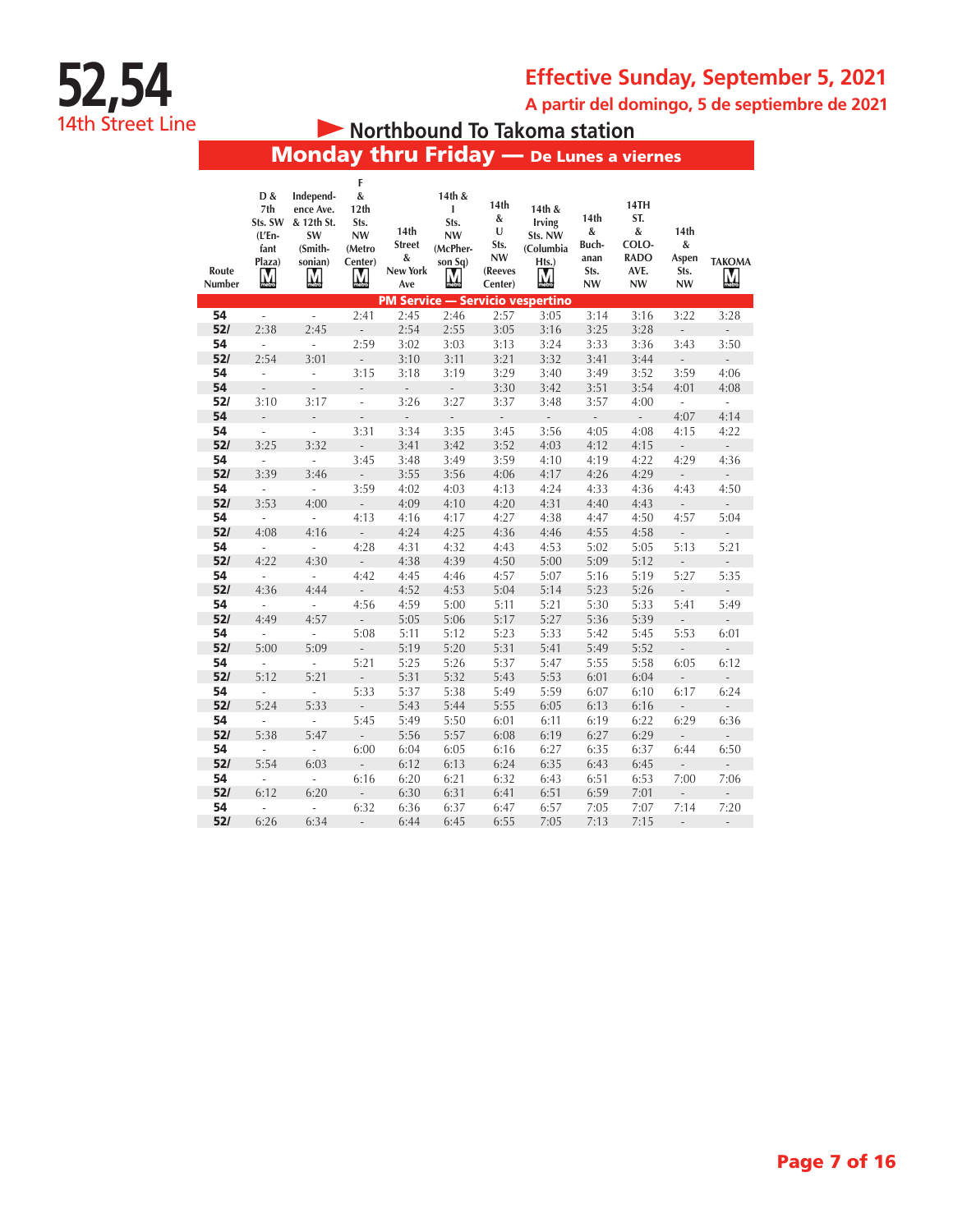## **Effective Sunday, September 5, 2021 A partir del domingo, 5 de septiembre de 2021**

# **• Northbound To Takoma station**

Monday thru Friday — De Lunes a viernes

| Route<br><b>Number</b> | D &<br>7th<br>Sts. SW<br>(L'En-<br>fant<br>Plaza)<br>M | Independ-<br>ence Ave.<br>& 12th St.<br>SW<br>(Smith-<br>sonian)<br>Ņ | F<br>&<br>12th<br>Sts.<br><b>NW</b><br>(Metro<br>Center)<br>M | 14 <sub>th</sub><br><b>Street</b><br>&<br><b>New York</b><br>Ave | 14th &<br>ı<br>Sts.<br><b>NW</b><br>(McPher-<br>son Sq)<br>Ņ | 14th<br>&<br>U<br>Sts.<br>NW<br>(Reeves<br>Center) | 14th &<br><b>Irving</b><br>Sts. NW<br>(Columbia<br>Hts.)<br>M | 14th<br>&<br>Buch-<br>anan<br>Sts.<br><b>NW</b> | 14TH<br>ST.<br>&<br>COLO-<br><b>RADO</b><br>AVE.<br><b>NW</b> | 14 <sub>th</sub><br>&<br>Aspen<br>Sts.<br><b>NW</b> | <b>TAKOMA</b><br>M |
|------------------------|--------------------------------------------------------|-----------------------------------------------------------------------|---------------------------------------------------------------|------------------------------------------------------------------|--------------------------------------------------------------|----------------------------------------------------|---------------------------------------------------------------|-------------------------------------------------|---------------------------------------------------------------|-----------------------------------------------------|--------------------|
|                        |                                                        |                                                                       |                                                               |                                                                  |                                                              |                                                    | <b>PM Service - Servicio vespertino</b>                       |                                                 |                                                               |                                                     |                    |
| 54                     | ÷,                                                     | $\overline{a}$                                                        | 6:48                                                          | 6:52                                                             | 6:53                                                         | 7:03                                               | 7:13                                                          | 7:21                                            | 7:23                                                          | 7:30                                                | 7:36               |
| 52/                    | 6:44                                                   | 6:52                                                                  |                                                               | 7:02                                                             | 7:03                                                         | 7:13                                               | 7:23                                                          | 7:31                                            | 7:33                                                          |                                                     |                    |
| 54                     | ä,                                                     | $\overline{\phantom{a}}$                                              | 7:08                                                          | 7:12                                                             | 7:13                                                         | 7:23                                               | 7:33                                                          | 7:41                                            | 7:43                                                          | 7:50                                                | 7:56               |
| 52/                    | 7:07                                                   | 7:14                                                                  | $\frac{1}{2}$                                                 | 7:21                                                             | 7:22                                                         | 7:33                                               | 7:41                                                          | 7:50                                            | 7:52                                                          | $\frac{1}{2}$                                       | $\frac{1}{2}$      |
| 54                     | ÷,                                                     | $\overline{\phantom{a}}$                                              | 7:25                                                          | 7:29                                                             | 7:30                                                         | 7:41                                               | 7:49                                                          | 7:58                                            | 8:00                                                          | 8:06                                                | 8:12               |
| 52/<br>54              | 7:25                                                   | 7:32<br>L.                                                            |                                                               | 7:39                                                             | 7:40                                                         | 7:51                                               | 7:59                                                          | 8:08                                            | 8:10                                                          | $\overline{a}$                                      | L                  |
| 52/                    | L.<br>7:45                                             | 7:52                                                                  | 7:45                                                          | 7:49<br>7:59                                                     | 7:50<br>8:00                                                 | 8:01<br>8:11                                       | 8:09<br>8:19                                                  | 8:18<br>8:28                                    | 8:20<br>8:30                                                  | 8:26                                                | 8:32               |
| 54                     | ä,                                                     | $\overline{a}$                                                        | $\overline{\phantom{a}}$<br>8:05                              | 8:09                                                             | 8:10                                                         | 8:21                                               | 8:29                                                          | 8:38                                            | 8:40                                                          | $\frac{1}{2}$<br>8:46                               | ÷,<br>8:52         |
| 52/                    | 8:05                                                   | 8:12                                                                  | $\overline{\phantom{m}}$                                      | 8:19                                                             | 8:20                                                         | 8:31                                               | 8:39                                                          | 8:48                                            | 8:50                                                          | $\overline{a}$                                      | $\overline{a}$     |
| 54                     | L.                                                     | ÷,                                                                    | 8:25                                                          | 8:29                                                             | 8:30                                                         | 8:41                                               | 8:49                                                          | 8:58                                            | 9:00                                                          | 9:06                                                | 9:12               |
| 52/                    | 8:25                                                   | 8:32                                                                  | $\frac{1}{2}$                                                 | 8:39                                                             | 8:40                                                         | 8:51                                               | 8:59                                                          | 9:08                                            | 9:10                                                          | $\frac{1}{2}$                                       | $\frac{1}{2}$      |
| 54                     | $\overline{\phantom{a}}$                               | $\overline{\phantom{a}}$                                              | 8:46                                                          | 8:50                                                             | 8:51                                                         | 9:01                                               | 9:07                                                          | 9:15                                            | 9:17                                                          | 9:23                                                | 9:29               |
| 52/                    | 8:47                                                   | 8:53                                                                  | $\overline{a}$                                                | 9:00                                                             | 9:01                                                         | 9:11                                               | 9:17                                                          | 9:25                                            | 9:27                                                          | $\overline{a}$                                      | $\overline{a}$     |
| 54                     | ÷,                                                     | $\overline{a}$                                                        | 9:06                                                          | 9:10                                                             | 9:11                                                         | 9:21                                               | 9:27                                                          | 9:35                                            | 9:37                                                          | 9:43                                                | 9:49               |
| 52/                    | 9:07                                                   | 9:13                                                                  | $\overline{\phantom{0}}$                                      | 9:20                                                             | 9:21                                                         | 9:31                                               | 9:37                                                          | 9:45                                            | 9:47                                                          | $\overline{a}$                                      | L                  |
| 54                     | $\overline{a}$                                         | $\overline{a}$                                                        | 9:26                                                          | 9:30                                                             | 9:31                                                         | 9:41                                               | 9:47                                                          | 9:55                                            | 9:57                                                          | 10:03                                               | 10:09              |
| 52/                    | 9:27                                                   | 9:33                                                                  | $\overline{a}$                                                | 9:40                                                             | 9:41                                                         | 9:51                                               | 9:57                                                          | 10:05                                           | 10:07                                                         |                                                     |                    |
| 54                     | $\overline{\phantom{a}}$                               | $\overline{\phantom{a}}$                                              | 9:46                                                          | 9:50                                                             | 9:51                                                         | 10:01                                              | 10:07                                                         | 10:15                                           | 10:17                                                         | 10:23                                               | 10:29              |
| 52/                    | 9:47                                                   | 9:53                                                                  | $\frac{1}{2}$                                                 | 10:00                                                            | 10:01                                                        | 10:11                                              | 10:17                                                         | 10:25                                           | 10:27                                                         | $\frac{1}{2}$                                       | L                  |
| 54                     | $\overline{\phantom{a}}$                               | i,                                                                    | 10:06                                                         | 10:10                                                            | 10:11                                                        | 10:21                                              | 10:27                                                         | 10:35                                           | 10:37                                                         | 10:43                                               | 10:49              |
| 52/                    | 10:07                                                  | 10:13                                                                 | $\overline{a}$                                                | 10:20                                                            | 10:21                                                        | 10:31                                              | 10:37                                                         | 10:45                                           | 10:47                                                         | $\overline{a}$                                      |                    |
| 54                     |                                                        | $\overline{a}$                                                        | 10:26                                                         | 10:30                                                            | 10:31                                                        | 10:41                                              | 10:47                                                         | 10:55                                           | 10:57                                                         | 11:03                                               | 11:09              |
| 52/                    | 10:27                                                  | 10:33                                                                 | $\overline{a}$                                                | 10:40                                                            | 10:41                                                        | 10:51                                              | 10:57                                                         | 11:05                                           | 11:07                                                         |                                                     |                    |
| 54                     | L.                                                     | $\overline{a}$                                                        | 10:46                                                         | 10:50                                                            | 10:51                                                        | 11:01                                              | 11:07                                                         | 11:15                                           | 11:17                                                         | 11:23                                               | 11:29              |
| 52/                    | 10:47                                                  | 10:53                                                                 |                                                               | 11:00                                                            | 11:01                                                        | 11:11                                              | 11:17                                                         | 11:25                                           | 11:27                                                         | $\overline{a}$                                      |                    |
| 54                     | ÷.                                                     | L.                                                                    | 11:11                                                         | 11:15                                                            | 11:16                                                        | 11:26                                              | 11:32                                                         | 11:40                                           | 11:42                                                         | 11:48                                               | 11:54              |
| 52/                    | 11:17                                                  | 11:23                                                                 | $\overline{a}$                                                | 11:30                                                            | 11:31                                                        | 11:41                                              | 11:47                                                         | 11:55                                           | 11:57                                                         | L.                                                  |                    |
| 54                     |                                                        | $\overline{a}$                                                        | 11:41                                                         | 11:45                                                            | 11:46                                                        | 11:56                                              | 12:02                                                         | 12:10                                           | 12:12                                                         | 12:18                                               | 12:24              |
| 52                     | 11:47                                                  | 11:53                                                                 | $\qquad \qquad \blacksquare$                                  | 11:59                                                            | 12:00                                                        | 12:08                                              | 12:13                                                         | 12:19                                           | 12:21                                                         | 12:27                                               | 12:33              |
|                        |                                                        |                                                                       |                                                               |                                                                  |                                                              |                                                    | After Midnight Service - Servicio después de la medianoche    |                                                 |                                                               |                                                     |                    |
| 52                     | 12:07                                                  | 12:13                                                                 | $\overline{a}$                                                | 12:19                                                            | 12:20                                                        | 12:28                                              | 12:33                                                         | 12:39                                           | 12:41                                                         | 12:47                                               | 12:53              |
| 52                     | 12:27                                                  | 12:33                                                                 | $\overline{a}$                                                | 12:39                                                            | 12:40                                                        | 12:48                                              | 12:53                                                         | 12:59                                           | 1:01                                                          | 1:07                                                | 1:13               |
| 52<br>52               | 12:47                                                  | 12:53                                                                 | ÷,<br>$\overline{a}$                                          | 12:59                                                            | 1:00                                                         | 1:08                                               | 1:13                                                          | 1:19                                            | 1:21                                                          | 1:27                                                | 1:33               |
| 52                     | 1:07<br>1:27                                           | 1:13<br>1:33                                                          | L,                                                            | 1:19<br>1:39                                                     | 1:20<br>1:40                                                 | 1:28<br>1:48                                       | 1:33<br>1:53                                                  | 1:39<br>1:59                                    | 1:41<br>2:01                                                  | 1:47<br>2:07                                        | 1:53<br>2:13       |
| 52                     | 1:47                                                   | 1:53                                                                  | L,                                                            | 1:59                                                             | 2:00                                                         | 2:08                                               | 2:13                                                          | 2:19                                            | 2:21                                                          | 2:27                                                | 2:33               |
|                        |                                                        |                                                                       |                                                               |                                                                  |                                                              |                                                    |                                                               |                                                 |                                                               |                                                     |                    |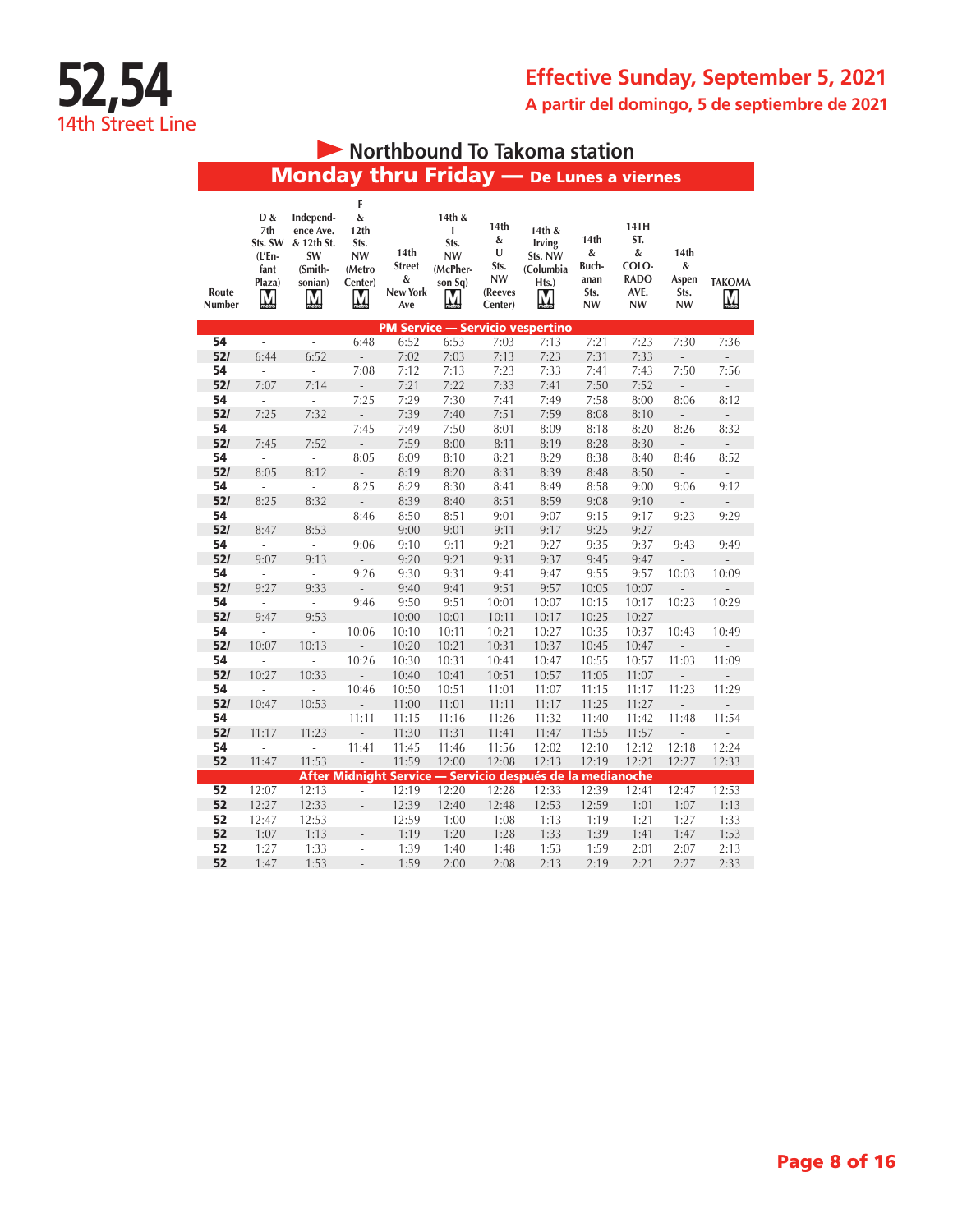

## **Effective Sunday, September 5, 2021 A partir del domingo, 5 de septiembre de 2021**

**Southbound to Metro Center & L'Enfant Plaza stations** 

|                 |                                          |                                         |                                                |                                                                       | <b>Saturday</b> — Sábados                                            |                                                                                    |                                                    |                                                                                         |                                                                          |                                                                         |
|-----------------|------------------------------------------|-----------------------------------------|------------------------------------------------|-----------------------------------------------------------------------|----------------------------------------------------------------------|------------------------------------------------------------------------------------|----------------------------------------------------|-----------------------------------------------------------------------------------------|--------------------------------------------------------------------------|-------------------------------------------------------------------------|
| Route<br>Number | <b>Takoma</b><br>$\overline{\mathsf{M}}$ | 14th<br>&<br>Aspen<br>Sts.<br><b>NW</b> | 14th St.<br>&<br>Colorado<br>Ave.<br><b>NW</b> | 14th &<br><b>Buchanan</b><br>Sts.<br><b>NW</b><br><b>AM Service -</b> | 14th &<br><b>Irving Sts.</b><br><b>NW</b><br>(Columbia<br>Hts.)<br>M | 14th<br>& U<br>Sts.<br><b>NW</b><br>(Reeves<br>Center)<br><b>Servicio matutino</b> | 14th<br>& I<br>Sts. NW<br>(McPher-<br>son Sq)<br>M | F<br>&<br>12 <sub>th</sub><br><b>Sts</b><br><b>NW</b><br>(METRO<br><b>CENTER</b> )<br>M | Independ-<br>ence<br>Ave. &<br>12th St.<br>SW<br>(Smith-<br>sonian)<br>M | D &<br>7th<br>Sts. SW<br>$(L'EN -$<br><b>FANT</b><br>PLAZA)<br>$\bf{M}$ |
| 52              | $\overline{a}$                           | ä,                                      | 4:30                                           | 4:33                                                                  | 4:41                                                                 | 4:46                                                                               | 4:54                                               | ÷,                                                                                      | 4:58                                                                     | 5:06                                                                    |
| 52              | $\overline{a}$                           | $\overline{a}$                          | 5:00                                           | 5:03                                                                  | 5:11                                                                 | 5:16                                                                               | 5:24                                               | $\overline{a}$                                                                          | 5:28                                                                     | 5:36                                                                    |
| 52              | i,                                       | ÷,                                      | 5:20                                           | 5:23                                                                  | 5:31                                                                 | 5:36                                                                               | 5:44                                               | ÷,                                                                                      | 5:48                                                                     | 5:56                                                                    |
| 52              | $\overline{a}$                           | $\overline{a}$                          | 5:40                                           | 5:43                                                                  | 5:51                                                                 | 5:56                                                                               | 6:04                                               |                                                                                         | 6:08                                                                     | 6:16                                                                    |
| 52              | 5:44                                     | 5:50                                    | 5:57                                           | 6:00                                                                  | 6:09                                                                 | 6:15                                                                               | 6:23                                               | ÷                                                                                       | 6:28                                                                     | 6:36                                                                    |
| 52<br>54        | $\overline{a}$<br>6:11                   | Ĭ.<br>6:17                              | 6:12<br>6:24                                   | 6:15<br>6:27                                                          | 6:23<br>6:36                                                         | 6:28<br>6:42                                                                       | 6:36                                               | $\overline{a}$<br>6:56                                                                  | 6:40<br>÷,                                                               | 6:48                                                                    |
| 52              | L.                                       |                                         | 6:36                                           | 6:39                                                                  | 6:48                                                                 | 6:54                                                                               | 6:50<br>7:02                                       | $\overline{a}$                                                                          | 7:07                                                                     | 7:15                                                                    |
| 54              | 6:35                                     | 6:41                                    | 6:48                                           | 6:51                                                                  | 7:00                                                                 | 7:06                                                                               | 7:14                                               | 7:20                                                                                    |                                                                          |                                                                         |
| 52              | L,                                       |                                         | 7:00                                           | 7:03                                                                  | 7:12                                                                 | 7:18                                                                               | 7:26                                               | L,                                                                                      | 7:31                                                                     | 7:39                                                                    |
| 54              | 6:57                                     | 7:03                                    | 7:10                                           | 7:13                                                                  | 7:22                                                                 | 7:28                                                                               | 7:36                                               | 7:42                                                                                    |                                                                          |                                                                         |
| 52              | $\overline{\phantom{m}}$                 | $\overline{\phantom{a}}$                | 7:20                                           | 7:23                                                                  | 7:32                                                                 | 7:38                                                                               | 7:46                                               | $\overline{\phantom{m}}$                                                                | 7:51                                                                     | 7:59                                                                    |
| 54              | 7:17                                     | 7:23                                    | 7:30                                           | 7:33                                                                  | 7:42                                                                 | 7:48                                                                               | 7:56                                               | 8:02                                                                                    | ÷,                                                                       |                                                                         |
| 52<br>54        | ÷,<br>7:37                               | $\frac{1}{2}$<br>7:43                   | 7:40<br>7:50                                   | 7:43<br>7:53                                                          | 7:52<br>8:02                                                         | 7:58<br>8:08                                                                       | 8:06<br>8:16                                       | ÷,<br>8:22                                                                              | 8:11<br>ä,                                                               | 8:19                                                                    |
| 52              | $\overline{a}$                           |                                         | 8:00                                           | 8:03                                                                  | 8:12                                                                 | 8:18                                                                               | 8:26                                               | $\overline{a}$                                                                          | 8:31                                                                     | 8:39                                                                    |
| 54              | 7:57                                     | 8:03                                    | 8:10                                           | 8:13                                                                  | 8:22                                                                 | 8:28                                                                               | 8:36                                               | 8:42                                                                                    | ä,                                                                       |                                                                         |
| 52              | Ĭ.                                       |                                         | 8:20                                           | 8:23                                                                  | 8:32                                                                 | 8:38                                                                               | 8:46                                               |                                                                                         | 8:51                                                                     | 8:59                                                                    |
| 54              | 8:17                                     | 8:23                                    | 8:30                                           | 8:33                                                                  | 8:42                                                                 | 8:48                                                                               | 8:56                                               | 9:02                                                                                    | ä,                                                                       |                                                                         |
| 52              | $\overline{a}$                           |                                         | 8:40                                           | 8:43                                                                  | 8:52                                                                 | 8:58                                                                               | 9:06                                               | $\overline{\phantom{m}}$                                                                | 9:11                                                                     | 9:19                                                                    |
| 54<br>52        | 8:37<br>$\frac{1}{2}$                    | 8:43<br>$\overline{a}$                  | 8:50<br>9:00                                   | 8:53<br>9:03                                                          | 9:04<br>9:14                                                         | 9:11<br>9:21                                                                       | 9:20<br>9:30                                       | 9:26<br>$\frac{1}{2}$                                                                   | ä,<br>9:36                                                               | 9:45                                                                    |
| 54              | 8:57                                     | 9:03                                    | 9:10                                           | 9:13                                                                  | 9:24                                                                 | 9:31                                                                               | 9:40                                               | 9:46                                                                                    |                                                                          |                                                                         |
| 52              | $\overline{a}$                           | $\overline{a}$                          | 9:20                                           | 9:23                                                                  | 9:34                                                                 | 9:41                                                                               | 9:50                                               | $\overline{a}$                                                                          | 9:56                                                                     | 10:05                                                                   |
| 54              | 9:17                                     | 9:23                                    | 9:30                                           | 9:33                                                                  | 9:44                                                                 | 9:51                                                                               | 10:00                                              | 10:06                                                                                   |                                                                          |                                                                         |
| 52              | $\frac{1}{2}$                            | L,                                      | 9:40                                           | 9:43                                                                  | 9:54                                                                 | 10:01                                                                              | 10:10                                              |                                                                                         | 10:16                                                                    | 10:25                                                                   |
| 54<br>52        | 9:37<br>Ē,                               | 9:43<br>L,                              | 9:50                                           | 9:53                                                                  | 10:04                                                                | 10:11                                                                              | 10:20                                              | 10:26                                                                                   | 10:36                                                                    | 10:45                                                                   |
| 54              | 9:57                                     | 10:03                                   | 10:00<br>10:10                                 | 10:03<br>10:13                                                        | 10:14<br>10:24                                                       | 10:21<br>10:31                                                                     | 10:30<br>10:40                                     | 10:46                                                                                   |                                                                          |                                                                         |
| 52              |                                          |                                         | 10:20                                          | 10:23                                                                 | 10:34                                                                | 10:41                                                                              | 10:50                                              |                                                                                         | 10:56                                                                    | 11:05                                                                   |
| 54              | 10:17                                    | 10:23                                   | 10:30                                          | 10:33                                                                 | 10:44                                                                | 10:51                                                                              | 11:00                                              | 11:06                                                                                   |                                                                          |                                                                         |
| 52              | $\overline{a}$                           | $\overline{a}$                          | 10:40                                          | 10:43                                                                 | 10:56                                                                | 11:03                                                                              | 11:13                                              | $\overline{a}$                                                                          | 11:21                                                                    | 11:30                                                                   |
| 54              | 10:37                                    | 10:43                                   | 10:50                                          | 10:53                                                                 | 11:06                                                                | 11:13                                                                              | 11:23                                              | 11:29                                                                                   |                                                                          |                                                                         |
| 52<br>54        | 10:57                                    | 11:03                                   | 11:00<br>11:10                                 | 11:03<br>11:13                                                        | 11:16<br>11:26                                                       | 11:23<br>11:33                                                                     | 11:33<br>11:43                                     | 11:49                                                                                   | 11:41                                                                    | 11:50                                                                   |
| 52              |                                          |                                         | 11:20                                          | 11:23                                                                 | 11:36                                                                | 11:43                                                                              | 11:53                                              |                                                                                         | 12:01                                                                    | 12:10                                                                   |
| 54              | 11:17                                    | 11:23                                   | 11:30                                          | 11:33                                                                 | 11:46                                                                | 11:53                                                                              | 12:03                                              | 12:09                                                                                   | i.                                                                       |                                                                         |
| 52              | $\sim$                                   | $\sim$                                  | 11:40                                          | 11:43                                                                 | 11:56                                                                | 12:03                                                                              | 12:13                                              | $\sim 10^7$                                                                             | 12:21                                                                    | 12:30                                                                   |
| 54              | 11:37                                    | 11:43                                   | 11:50                                          | 11:53                                                                 | 12:06                                                                | 12:13                                                                              | 12:23                                              | 12:29                                                                                   | $\overline{\phantom{a}}$                                                 |                                                                         |
| 52<br>54        | 11:56                                    | 12:03                                   | 12:00<br>12:10                                 | 12:03<br>12:13                                                        | 12:16<br>12:26                                                       | 12:23<br>12:33                                                                     | 12:34<br>12:44                                     | $\overline{\phantom{a}}$<br>12:50                                                       | 12:43<br>$\mathcal{L}_{\mathcal{A}}$                                     | 12:52<br>÷,                                                             |
|                 |                                          |                                         |                                                |                                                                       | <b>PM Service - Servicio vespertino</b>                              |                                                                                    |                                                    |                                                                                         |                                                                          |                                                                         |
| 52              | $\sim 100$                               | $\sim 10^{-11}$                         | 12:20                                          | 12:23                                                                 | 12:36                                                                | 12:43                                                                              | 12:54                                              | $\sim$                                                                                  | 1:03                                                                     | 1:12                                                                    |
| 54              | 12:16                                    | 12:23                                   | 12:30                                          | 12:33                                                                 | 12:46                                                                | 12:53                                                                              | 1:04                                               | 1:10                                                                                    | $\overline{\phantom{a}}$                                                 |                                                                         |
| 52              | $\overline{\phantom{a}}$                 | $\mathcal{L}_{\mathcal{A}}$             | 12:40                                          | 12:43                                                                 | 12:56                                                                | 1:03                                                                               | 1:14                                               | $\omega$                                                                                | 1:23                                                                     | 1:32                                                                    |
| 54<br>52        | 12:36<br>$\overline{\phantom{a}}$        | 12:43<br>$\sim$                         | 12:50<br>1:00                                  | 12:53<br>1:03                                                         | 1:06<br>1:16                                                         | 1:13<br>1:23                                                                       | 1:24<br>1:34                                       | 1:30<br>$\sim$                                                                          | $\sim$<br>1:43                                                           | 1:52                                                                    |
| 54              | 12:56                                    | 1:03                                    | 1:10                                           | 1:13                                                                  | 1:26                                                                 | 1:33                                                                               | 1:44                                               | 1:50                                                                                    | $\sim$                                                                   | $\overline{\phantom{m}}$                                                |
| 52              | $\overline{\phantom{a}}$                 | $\mathcal{L}_{\mathcal{A}}$             | 1:20                                           | 1:23                                                                  | 1:36                                                                 | 1:43                                                                               | 1:54                                               | $\sim$                                                                                  | 2:03                                                                     | 2:12                                                                    |
| 54              | 1:16                                     | 1:23                                    | 1:30                                           | 1:33                                                                  | 1:46                                                                 | 1:53                                                                               | 2:04                                               | 2:10                                                                                    | $\sim$                                                                   |                                                                         |
| 52              | $\overline{\phantom{a}}$                 | $\omega$                                | 1:40                                           | 1:43                                                                  | 1:56                                                                 | 2:03                                                                               | 2:14                                               | $\omega$                                                                                | 2:23                                                                     | 2:32                                                                    |
| 54<br>52        | 1:36<br>$\overline{\phantom{a}}$         | 1:43<br>$\overline{\phantom{a}}$        | 1:50<br>2:00                                   | 1:53<br>2:03                                                          | 2:06<br>2:16                                                         | 2:13<br>2:23                                                                       | 2:24<br>2:34                                       | 2:30<br>$\bar{\phantom{a}}$                                                             | $\sim$<br>2:43                                                           | 2:52                                                                    |
| 54              | 1:57                                     | 2:04                                    | 2:10                                           | 2:13                                                                  | 2:25                                                                 | 2:32                                                                               | 2:43                                               | 2:49                                                                                    | $\sim$                                                                   |                                                                         |
| 52              | ä,                                       | $\omega$                                | 2:20                                           | 2:23                                                                  | 2:35                                                                 | 2:42                                                                               | 2:53                                               | $\omega$                                                                                | 3:01                                                                     | 3:12                                                                    |
| 54              | 2:17                                     | 2:24                                    | 2:30                                           | 2:33                                                                  | 2:45                                                                 | 2:52                                                                               | 3:03                                               | 3:09                                                                                    | $\sim$                                                                   |                                                                         |
| 52              | $\omega$                                 | $\omega$ .                              | 2:40                                           | 2:43                                                                  | 2:55                                                                 | 3:02                                                                               | 3:13                                               | $\sim$                                                                                  | 3:21                                                                     | 3:32                                                                    |
| 54<br>52        | 2:37<br>$\overline{\phantom{a}}$         | 2:44<br>÷.                              | 2:50<br>3:00                                   | 2:53<br>3:03                                                          | 3:05<br>3:15                                                         | 3:12<br>3:22                                                                       | 3:23<br>3:33                                       | 3:29<br>$\sim$                                                                          | $\overline{\phantom{a}}$<br>3:41                                         | 3:52                                                                    |
| 54              | 2:57                                     | 3:04                                    | 3:10                                           | 3:13                                                                  | 3:25                                                                 | 3:32                                                                               | 3:43                                               | 3:49                                                                                    | $\sim$                                                                   |                                                                         |
| 52              | $\Box$                                   | $\overline{\phantom{a}}$                | 3:20                                           | 3:23                                                                  | 3:35                                                                 | 3:42                                                                               | 3:53                                               | $\sim$                                                                                  | 4:01                                                                     | 4:12                                                                    |
| 54              | 3:17                                     | 3:24                                    | 3:30                                           | 3:33                                                                  | 3:45                                                                 | 3:52                                                                               | 4:03                                               | 4:09                                                                                    | $\overline{\phantom{a}}$                                                 | $\overline{\phantom{a}}$                                                |

Page 9 of 16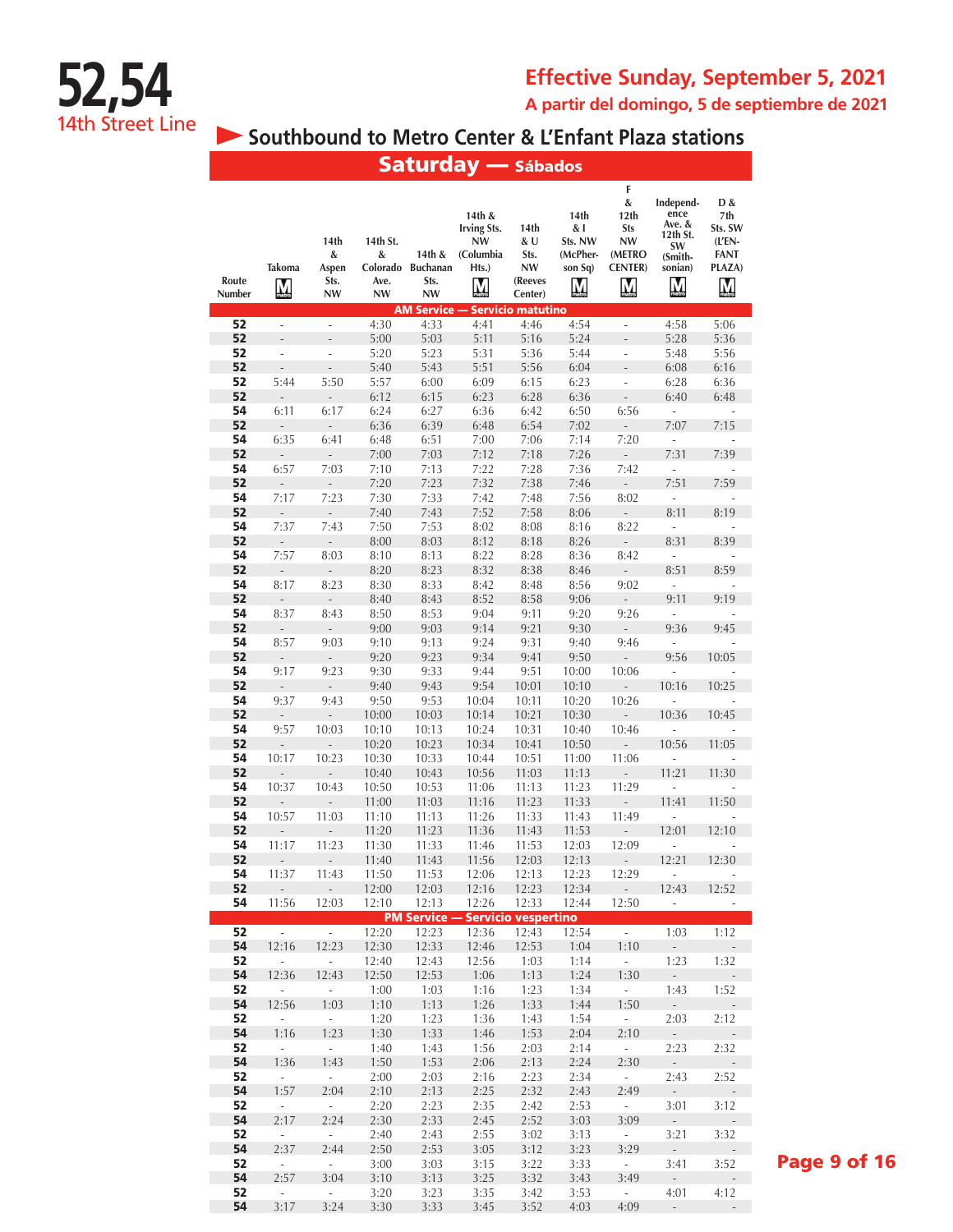

## **Southbound to Metro Center & L'Enfant Plaza stations**

|                 |                                          |                                         |                                                |                                         | <b>Saturday</b> — Sábados                                            |                                                 |                                                    |                                                                                                   |                                                                            |                                                                                       |
|-----------------|------------------------------------------|-----------------------------------------|------------------------------------------------|-----------------------------------------|----------------------------------------------------------------------|-------------------------------------------------|----------------------------------------------------|---------------------------------------------------------------------------------------------------|----------------------------------------------------------------------------|---------------------------------------------------------------------------------------|
| Route<br>Number | <b>Takoma</b><br>$\overline{\mathsf{M}}$ | 14th<br>&<br>Aspen<br>Sts.<br><b>NW</b> | 14th St.<br>&<br>Colorado<br>Ave.<br><b>NW</b> | 14th &<br><b>Buchanan</b><br>Sts.<br>NW | 14th &<br><b>Irving Sts.</b><br><b>NW</b><br>(Columbia<br>Hts.)<br>M | 14th<br>& U<br>Sts.<br>NW<br>(Reeves<br>Center) | 14th<br>& I<br>Sts. NW<br>(McPher-<br>son Sq)<br>M | F<br>&<br>12th<br><b>Sts</b><br><b>NW</b><br>(METRO<br><b>CENTER</b> )<br>$\overline{\mathsf{M}}$ | Independ-<br>ence<br>Ave. $&$<br>12th St.<br>SW<br>(Smith-<br>sonian)<br>M | D &<br>7th<br>Sts. SW<br>$($ ĽEN-<br><b>FANT</b><br>PLAZA)<br>$\overline{\mathsf{M}}$ |
| 52              | $\overline{\phantom{a}}$                 | $\overline{\phantom{a}}$                | 3:40                                           | 3:43                                    | <b>PM Service - Servicio vespertino</b><br>3:55                      | 4:02                                            |                                                    | $\overline{\phantom{a}}$                                                                          |                                                                            | 4:32                                                                                  |
| 54              | 3:37                                     | 3:44                                    | 3:50                                           | 3:53                                    | 4:05                                                                 | 4:12                                            | 4:13<br>4:23                                       | 4:29                                                                                              | 4:21<br>L,                                                                 |                                                                                       |
| 52              | ÷                                        | $\overline{\phantom{a}}$                | 4:00                                           | 4:03                                    | 4:15                                                                 | 4:22                                            | 4:33                                               | ÷                                                                                                 | 4:41                                                                       | 4:52                                                                                  |
| 54              | 3:57                                     | 4:04                                    | 4:10                                           | 4:13                                    | 4:25                                                                 | 4:32                                            | 4:43                                               | 4:49                                                                                              | $\overline{a}$                                                             |                                                                                       |
| 52              | ÷,                                       | $\overline{\phantom{a}}$                | 4:20                                           | 4:23                                    | 4:35                                                                 | 4:42                                            | 4:53                                               | $\overline{\phantom{a}}$                                                                          | 5:01                                                                       | 5:12                                                                                  |
| 54              | 4:17                                     | 4:24                                    | 4:30                                           | 4:33                                    | 4:45                                                                 | 4:52                                            | 5:03                                               | 5:09                                                                                              | $\frac{1}{2}$                                                              |                                                                                       |
| 52              | i,                                       | i,                                      | 4:40                                           | 4:43                                    | 4:55                                                                 | 5:02                                            | 5:13                                               | ÷,                                                                                                | 5:21                                                                       | 5:32                                                                                  |
| 54              | 4:37                                     | 4:44                                    | 4:50                                           | 4:53                                    | 5:05                                                                 | 5:12                                            | 5:23                                               | 5:29                                                                                              | $\overline{a}$                                                             |                                                                                       |
| 52              | $\frac{1}{2}$                            | $\frac{1}{2}$                           | 5:00                                           | 5:03                                    | 5:15                                                                 | 5:22                                            | 5:33                                               | $\overline{\phantom{a}}$                                                                          | 5:41                                                                       | 5:52                                                                                  |
| 54              | 4:57                                     | 5:04                                    | 5:10                                           | 5:13                                    | 5:25                                                                 | 5:32                                            | 5:43                                               | 5:49                                                                                              | $\overline{a}$                                                             |                                                                                       |
| 52              | ÷,                                       | ä,                                      | 5:20                                           | 5:23                                    | 5:35                                                                 | 5:42                                            | 5:53                                               | ÷,                                                                                                | 6:01                                                                       | 6:12                                                                                  |
| 54              | 5:17                                     | 5:24                                    | 5:30                                           | 5:33                                    | 5:45                                                                 | 5:52                                            | 6:03                                               | 6:09                                                                                              |                                                                            |                                                                                       |
| 52              | ÷,                                       | $\frac{1}{2}$                           | 5:40                                           | 5:43                                    | 5:55                                                                 | 6:02                                            | 6:13                                               | $\overline{\phantom{a}}$                                                                          | 6:21                                                                       | 6:32                                                                                  |
| 54              | 5:37                                     | 5:44                                    | 5:50                                           | 5:53                                    | 6:05                                                                 | 6:12                                            | 6:23                                               | 6:29                                                                                              | Ĭ.                                                                         |                                                                                       |
| 52              | ÷,                                       | ÷,                                      | 6:00                                           | 6:03                                    | 6:14                                                                 | 6:21                                            | 6:31                                               | ÷,                                                                                                | 6:36                                                                       | 6:46                                                                                  |
| 54              | 5:58                                     | 6:04                                    | 6:10                                           | 6:13                                    | 6:24                                                                 | 6:31                                            | 6:41                                               | 6:47                                                                                              | $\overline{a}$                                                             |                                                                                       |
| 52<br>54        | $\overline{\phantom{a}}$                 | ÷                                       | 6:20                                           | 6:23                                    | 6:34                                                                 | 6:41                                            | 6:51                                               | $\overline{\phantom{a}}$                                                                          | 6:56                                                                       | 7:06                                                                                  |
| 52              | 6:18<br>$\overline{\phantom{a}}$         | 6:24<br>$\blacksquare$                  | 6:30<br>6:40                                   | 6:33<br>6:43                            | 6:44<br>6:54                                                         | 6:51<br>7:01                                    | 7:01<br>7:11                                       | 7:07<br>$\overline{\phantom{a}}$                                                                  | ÷,<br>7:16                                                                 | 7:26                                                                                  |
| 54              | 6:38                                     | 6:44                                    | 6:50                                           | 6:53                                    | 7:04                                                                 | 7:11                                            | 7:21                                               | 7:27                                                                                              | $\overline{a}$                                                             |                                                                                       |
| 52              | $\overline{a}$                           | $\overline{a}$                          | 7:00                                           | 7:03                                    | 7:14                                                                 | 7:21                                            | 7:31                                               | i,                                                                                                | 7:36                                                                       | 7:46                                                                                  |
| 54              | 6:58                                     | 7:04                                    | 7:10                                           | 7:13                                    | 7:24                                                                 | 7:31                                            | 7:41                                               | 7:47                                                                                              | Ĭ.                                                                         |                                                                                       |
| 52              | $\overline{\phantom{a}}$                 | $\frac{1}{2}$                           | 7:20                                           | 7:23                                    | 7:34                                                                 | 7:41                                            | 7:51                                               | L,                                                                                                | 7:56                                                                       | 8:06                                                                                  |
| 54              | 7:18                                     | 7:24                                    | 7:30                                           | 7:33                                    | 7:44                                                                 | 7:51                                            | 8:01                                               | 8:07                                                                                              | $\overline{a}$                                                             |                                                                                       |
| 52              | ÷,                                       | $\overline{a}$                          | 7:40                                           | 7:43                                    | 7:54                                                                 | 8:01                                            | 8:11                                               | $\overline{a}$                                                                                    | 8:16                                                                       | 8:26                                                                                  |
| 54              | 7:38                                     | 7:44                                    | 7:50                                           | 7:53                                    | 8:04                                                                 | 8:11                                            | 8:21                                               | 8:27                                                                                              | L,                                                                         |                                                                                       |
| 52              | ÷,                                       | $\frac{1}{2}$                           | 8:00                                           | 8:03                                    | 8:14                                                                 | 8:21                                            | 8:31                                               | $\overline{\phantom{a}}$                                                                          | 8:36                                                                       | 8:46                                                                                  |
| 54              | 7:58                                     | 8:04                                    | 8:10                                           | 8:13                                    | 8:22                                                                 | 8:29                                            | 8:39                                               | 8:45                                                                                              | ÷                                                                          |                                                                                       |
| 52              | ÷,                                       | ÷,                                      | 8:20                                           | 8:23                                    | 8:32                                                                 | 8:40                                            | 8:50                                               | ÷,                                                                                                | 8:55                                                                       | 9:04                                                                                  |
| 54              | 8:18                                     | 8:24                                    | 8:30                                           | 8:33                                    | 8:42                                                                 | 8:49                                            | 8:59                                               | 9:05                                                                                              | $\overline{a}$                                                             |                                                                                       |
| 52              | ÷,                                       | ÷,                                      | 8:40                                           | 8:43                                    | 8:52                                                                 | 9:00                                            | 9:10                                               | ÷,                                                                                                | 9:15                                                                       | 9:24                                                                                  |
| 54              | 8:38                                     | 8:44                                    | 8:50                                           | 8:53                                    | 9:02                                                                 | 9:09                                            | 9:19                                               | 9:25                                                                                              | $\qquad \qquad -$                                                          |                                                                                       |
| 52              | ٠                                        | ÷,                                      | 9:00                                           | 9:03                                    | 9:12                                                                 | 9:20                                            | 9:30                                               | ÷                                                                                                 | 9:35                                                                       | 9:44                                                                                  |
| 54<br>52        | 8:58<br>÷,                               | 9:04<br>÷,                              | 9:10<br>9:20                                   | 9:13<br>9:23                            | 9:22<br>9:32                                                         | 9:29<br>9:40                                    | 9:39<br>9:50                                       | 9:45<br>÷,                                                                                        | 9:55                                                                       | 10:04                                                                                 |
| 54              | 9:18                                     | 9:24                                    | 9:30                                           | 9:33                                    | 9:42                                                                 | 9:49                                            | 9:59                                               | 10:05                                                                                             | $\overline{a}$                                                             |                                                                                       |
| 52              | -                                        | -                                       | 9:40                                           | 9:43                                    | 9:52                                                                 | 10:00                                           | 10:10                                              | $\overline{\phantom{a}}$                                                                          | 10:15                                                                      | 10:24                                                                                 |
| 54              | 9:38                                     | 9:44                                    | 9:50                                           | 9:53                                    | 10:02                                                                | 10:09                                           | 10:19                                              | 10:25                                                                                             | $\mathbb{Z}^2$                                                             |                                                                                       |
| 52              | $\overline{\phantom{a}}$                 | L,                                      | 10:00                                          | 10:03                                   | 10:12                                                                | 10:20                                           | 10:30                                              | ÷.                                                                                                | 10:35                                                                      | 10:44                                                                                 |
| 54              | 9:58                                     | 10:04                                   | 10:10                                          | 10:13                                   | 10:22                                                                | 10:29                                           | 10:39                                              | 10:45                                                                                             | $\overline{\phantom{a}}$                                                   |                                                                                       |
| 52              | $\overline{\phantom{a}}$                 | L,                                      | 10:25                                          | 10:28                                   | 10:37                                                                | 10:45                                           | 10:55                                              | ÷.                                                                                                | 11:00                                                                      | 11:09                                                                                 |
| 54              | 10:28                                    | 10:34                                   | 10:40                                          | 10:43                                   | 10:52                                                                | 10:59                                           | 11:09                                              | 11:15                                                                                             | $\overline{\phantom{a}}$                                                   |                                                                                       |
| 52              | ÷                                        | ÷.                                      | 10:55                                          | 10:58                                   | 11:07                                                                | 11:15                                           | 11:25                                              | $\overline{\phantom{a}}$                                                                          | 11:30                                                                      | 11:39                                                                                 |
| 54              | 10:58                                    | 11:04                                   | 11:10                                          | 11:13                                   | 11:22                                                                | 11:29                                           | 11:39                                              | 11:45                                                                                             | $\overline{\phantom{a}}$                                                   |                                                                                       |
| 52              | $\overline{a}$                           |                                         | 11:25                                          | 11:28                                   | 11:37                                                                | 11:45                                           | 11:55                                              | ÷,                                                                                                | 12:00                                                                      | 12:09                                                                                 |
| 52              | 11:28                                    | 11:34                                   | 11:40                                          | 11:43                                   | 11:52                                                                | 12:00                                           | 12:10                                              | $\frac{1}{2}$                                                                                     | 12:15                                                                      | 12:24                                                                                 |
| 52              | 11:43                                    | 11:49                                   | 11:55                                          | 11:58                                   | 12:07<br>After Midnight Service - Servicio después de la medianoche  | 12:15                                           | 12:25                                              |                                                                                                   | 12:30                                                                      | 12:39                                                                                 |
| 52              | 12:10                                    | 12:15                                   | 12:20                                          | 12:22                                   | 12:29                                                                | 12:35                                           | 12:45                                              | ä,                                                                                                | 12:49                                                                      | 12:57                                                                                 |
| 52              | 12:30                                    | 12:35                                   | 12:40                                          | 12:42                                   | 12:49                                                                | 12:55                                           | 1:05                                               | $\label{eq:reduced}$                                                                              | 1:09                                                                       | 1:17                                                                                  |
| 52              | 12:50                                    | 12:55                                   | 1:00                                           | 1:02                                    | 1:09                                                                 | 1:15                                            | 1:25                                               | $\blacksquare$                                                                                    | 1:29                                                                       | 1:37                                                                                  |
| 52              | 1:10                                     | 1:15                                    | 1:20                                           | 1:22                                    | 1:29                                                                 | 1:35                                            | 1:45                                               | ÷,                                                                                                | 1:49                                                                       | 1:57                                                                                  |
| 52              | 1:30                                     | 1:35                                    | 1:40                                           | 1:42                                    | 1:49                                                                 | 1:55                                            | 2:05                                               | $\overline{a}$                                                                                    | 2:09                                                                       | 2:17                                                                                  |
| 52              | 1:50                                     | 1:55                                    | 2:00                                           | 2:02                                    | 2:09                                                                 | 2:15                                            | 2:25                                               | $\label{eq:1}$                                                                                    | 2:29                                                                       | 2:37                                                                                  |

*On four Federal holidays, Columbus Day, Veterans' Day, Martin Luther King, Jr. Day, and Presidents' Day, the Saturday schedule will be in effect.*

*Metrobus proveerá servicio con horario de sábado durante los cuatro días festivos de Columbus Day, Veterans Day, Martin Luther King Jr. Day, y Presidents' Day.*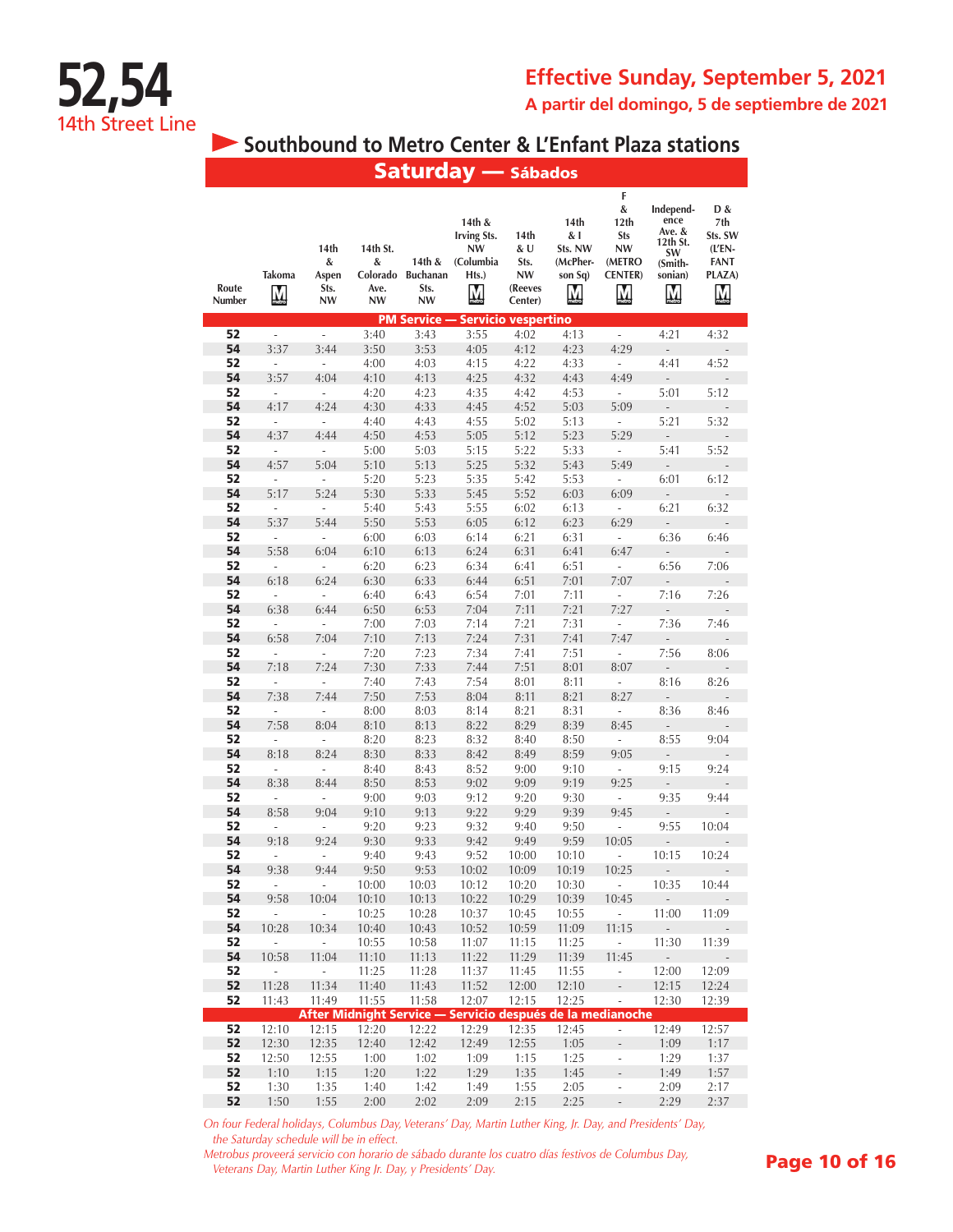**A partir del domingo, 5 de septiembre de 2021**

# **52,54** 14th Street Line

# **• Northbound to Takoma station**

|                 |                                                        |                                                                                                  |                                                               |                                |                                                                             |                                                    | <b>Saturday — Sábados</b>                                          |                                          |                                                        |                                  |                                     |
|-----------------|--------------------------------------------------------|--------------------------------------------------------------------------------------------------|---------------------------------------------------------------|--------------------------------|-----------------------------------------------------------------------------|----------------------------------------------------|--------------------------------------------------------------------|------------------------------------------|--------------------------------------------------------|----------------------------------|-------------------------------------|
| Route<br>Number | D &<br>7th<br>Sts. SW<br>(L'En-<br>fant<br>Plaza)<br>M | Inde-<br>pend-<br>ence Ave.<br>& 12th<br>St. SW<br>(Smith-<br>sonian)<br>$\sum_{n\in\mathbb{N}}$ | F<br>&<br>12th<br>Sts.<br>NW<br>(Metro<br>Center)<br><u>M</u> | 14th St.<br>& New<br>York Ave. | 14th &<br>I<br>Sts.<br>NW<br>(McPher-<br>son Sq)<br>$\overline{\mathsf{M}}$ | 14th<br>&<br>U<br>Sts.<br>NW<br>(Reeves<br>Center) | 14th &<br><b>Irving</b><br>Sts. NW<br>(Colum-<br>bia<br>Hts.)<br>M | 14th<br>&<br>Buch-<br>anan<br>Sts.<br>NW | 14TH<br>ST.<br>&<br>COLO-<br><b>RADO</b><br>AVE.<br>NW | 14th<br>&<br>Aspen<br>Sts.<br>NW | <b>TAKOMA</b><br><u>M</u>           |
|                 |                                                        |                                                                                                  |                                                               |                                |                                                                             |                                                    | <b>AM Service - Servicio matutino</b>                              |                                          |                                                        |                                  |                                     |
| 52              | 4:45                                                   | 4:51                                                                                             | $\overline{a}$                                                | 4:57                           | 4:58                                                                        | 5:06                                               | 5:12                                                               | 5:19                                     | 5:21                                                   | 5:25                             | 5:31                                |
| 52              | 5:15                                                   | 5:21<br>5:51                                                                                     | $\overline{a}$                                                | 5:27                           | 5:28<br>5:58                                                                | 5:36                                               | 5:42                                                               | 5:49                                     | 5:51<br>6:21                                           | 5:55                             | 6:01<br>6:31                        |
| 52<br>52        | 5:45<br>6:05                                           | 6:11                                                                                             | ÷<br>$\overline{a}$                                           | 5:57<br>6:17                   | 6:18                                                                        | 6:06<br>6:26                                       | 6:12<br>6:32                                                       | 6:19<br>6:39                             | 6:41                                                   | 6:25<br>6:45                     | 6:51                                |
| 52              | 6:25                                                   | 6:31                                                                                             | $\overline{\phantom{a}}$                                      | 6:37                           | 6:38                                                                        | 6:46                                               | 6:52                                                               | 6:59                                     | 7:02                                                   | 7:07                             | 7:13                                |
| 52/             | 6:45                                                   | 6:51                                                                                             | $\frac{1}{2}$                                                 | 6:57                           | 6:58                                                                        | 7:06                                               | 7:12                                                               | 7:19                                     | 7:22                                                   | $\qquad \qquad \blacksquare$     | $\qquad \qquad \blacksquare$        |
| 54              | L,                                                     | ÷,                                                                                               | 7:09                                                          | 7:11                           | 7:12                                                                        | 7:20                                               | 7:26                                                               | 7:33                                     | 7:36                                                   | 7:41                             | 7:47                                |
| 52/             | 7:11                                                   | 7:17                                                                                             | L,                                                            | 7:23                           | 7:24                                                                        | 7:32                                               | 7:38                                                               | 7:45                                     | 7:48                                                   | $\qquad \qquad \blacksquare$     | $\overline{\phantom{0}}$            |
| 54              | $\overline{a}$                                         | $\overline{\phantom{a}}$                                                                         | 7:33                                                          | 7:35                           | 7:36                                                                        | 7:44                                               | 7:50                                                               | 7:57                                     | 8:00                                                   | 8:05                             | 8:11                                |
| 52/<br>54       | 7:35                                                   | 7:41<br>$\overline{\phantom{a}}$                                                                 | L,<br>7:57                                                    | 7:47<br>7:59                   | 7:48                                                                        | 7:56                                               | 8:02                                                               | 8:09                                     | 8:12                                                   | $\overline{\phantom{a}}$<br>8:29 | $\overline{a}$<br>8:35              |
| 52/             | i,<br>7:59                                             | 8:05                                                                                             | ÷,                                                            | 8:11                           | 8:00<br>8:12                                                                | 8:08<br>8:20                                       | 8:14<br>8:26                                                       | 8:21<br>8:33                             | 8:24<br>8:36                                           | $\overline{\phantom{a}}$         | $\overline{\phantom{a}}$            |
| 54              | ÷                                                      | ÷,                                                                                               | 8:21                                                          | 8:23                           | 8:24                                                                        | 8:32                                               | 8:38                                                               | 8:45                                     | 8:48                                                   | 8:53                             | 8:59                                |
| 52/             | 8:22                                                   | 8:28                                                                                             | $\overline{a}$                                                | 8:34                           | 8:35                                                                        | 8:43                                               | 8:49                                                               | 8:56                                     | 8:59                                                   | $\overline{a}$                   | L,                                  |
| 54              | ÷,                                                     | ÷,                                                                                               | 8:42                                                          | 8:44                           | 8:45                                                                        | 8:53                                               | 8:59                                                               | 9:06                                     | 9:09                                                   | 9:14                             | 9:20                                |
| 52/             | 8:41                                                   | 8:47                                                                                             | $\overline{a}$                                                | 8:54                           | 8:55                                                                        | 9:05                                               | 9:13                                                               | 9:22                                     | 9:25                                                   | $\overline{\phantom{a}}$         | $\qquad \qquad -$                   |
| 54              | ÷,                                                     | ÷,                                                                                               | 9:02                                                          | 9:04                           | 9:05                                                                        | 9:15                                               | 9:23                                                               | 9:32                                     | 9:35                                                   | 9:41                             | 9:48                                |
| 52/<br>54       | 9:03<br>÷,                                             | 9:09<br>÷,                                                                                       | $\overline{a}$<br>9:22                                        | 9:16<br>9:24                   | 9:17<br>9:25                                                                | 9:27<br>9:35                                       | 9:35<br>9:43                                                       | 9:44<br>9:52                             | 9:47<br>9:55                                           | 10:01                            | 10:08                               |
| 52/             | 9:23                                                   | 9:29                                                                                             | $\overline{a}$                                                | 9:36                           | 9:37                                                                        | 9:47                                               | 9:55                                                               | 10:04                                    | 10:07                                                  | $\overline{\phantom{m}}$         |                                     |
| 54              | $\overline{a}$                                         | ÷,                                                                                               | 9:42                                                          | 9:44                           | 9:45                                                                        | 9:55                                               | 10:03                                                              | 10:12                                    | 10:15                                                  | 10:21                            | 10:28                               |
| 52/             | 9:41                                                   | 9:47                                                                                             | $\overline{a}$                                                | 9:54                           | 9:55                                                                        | 10:05                                              | 10:13                                                              | 10:22                                    | 10:25                                                  | ÷,                               | $\overline{a}$                      |
| 54              | $\overline{a}$                                         | $\overline{\phantom{a}}$                                                                         | 10:02                                                         | 10:04                          | 10:05                                                                       | 10:15                                              | 10:23                                                              | 10:32                                    | 10:35                                                  | 10:41                            | 10:48                               |
| 52/             | 10:01                                                  | 10:07                                                                                            | $\overline{a}$                                                | 10:14                          | 10:15                                                                       | 10:25                                              | 10:33                                                              | 10:42                                    | 10:45                                                  | $\frac{1}{2}$                    |                                     |
| 54<br>52/       | i,<br>10:20                                            | ÷,<br>10:26                                                                                      | 10:22                                                         | 10:24<br>10:34                 | 10:25<br>10:35                                                              | 10:35<br>10:46                                     | 10:43<br>10:55                                                     | 10:52<br>11:04                           | 10:55<br>11:07                                         | 11:01<br>$\overline{a}$          | 11:08<br>$\overline{a}$             |
| 54              | i,                                                     | L,                                                                                               | 10:41                                                         | 10:44                          | 10:45                                                                       | 10:56                                              | 11:05                                                              | 11:14                                    | 11:17                                                  | 11:23                            | 11:29                               |
| 52/             | 10:40                                                  | 10:46                                                                                            |                                                               | 10:54                          | 10:55                                                                       | 11:06                                              | 11:15                                                              | 11:24                                    | 11:27                                                  |                                  |                                     |
| 54              | i,                                                     | L,                                                                                               | 11:01                                                         | 11:04                          | 11:05                                                                       | 11:16                                              | 11:25                                                              | 11:34                                    | 11:37                                                  | 11:43                            | 11:49                               |
| 52/             | 11:00                                                  | 11:06                                                                                            | $\overline{a}$                                                | 11:14                          | 11:15                                                                       | 11:26                                              | 11:35                                                              | 11:44                                    | 11:47                                                  | $\overline{\phantom{m}}$         | $\overline{a}$                      |
| 54              | í,                                                     | $\overline{a}$                                                                                   | 11:21                                                         | 11:24                          | 11:25                                                                       | 11:36                                              | 11:45                                                              | 11:54                                    | 11:57                                                  | 12:03                            | 12:09                               |
| 52/<br>54       | 11:20<br>÷,                                            | 11:26<br>$\overline{\phantom{a}}$                                                                | $\overline{a}$<br>11:41                                       | 11:34<br>11:44                 | 11:35<br>11:45                                                              | 11:46<br>11:56                                     | 11:55<br>12:05                                                     | 12:04<br>12:14                           | 12:07<br>12:17                                         | 12:23                            | 12:29                               |
| 52/             | 11:40                                                  | 11:46                                                                                            | $\frac{1}{2}$                                                 | 11:54                          | 11:55                                                                       | 12:06                                              | 12:15                                                              | 12:24                                    | 12:27                                                  | $\overline{\phantom{a}}$         | $\overline{\phantom{a}}$            |
|                 |                                                        |                                                                                                  |                                                               |                                |                                                                             |                                                    | <b>PM Service - Servicio vespertino</b>                            |                                          |                                                        |                                  |                                     |
| 54              | $\overline{a}$                                         | $\overline{\phantom{a}}$                                                                         | 12:01                                                         | 12:04                          | 12:05                                                                       | 12:16                                              | 12:25                                                              | 12:34                                    | 12:37                                                  | 12:43                            | 12:49                               |
| 521             | 12:00                                                  | 12:06                                                                                            | $\sim 10^{-11}$                                               | 12:14                          | 12:15                                                                       | 12:26                                              | 12:35                                                              | 12:44                                    | 12:4/                                                  | $\sim$                           |                                     |
| 54<br>52/       | $\overline{\phantom{a}}$<br>12:20                      | ÷.<br>12:26                                                                                      | 12:21<br>$\sim$                                               | 12:24<br>12:34                 | 12:25<br>12:35                                                              | 12:36<br>12:46                                     | 12:45<br>12:55                                                     | 12:54<br>1:04                            | 12:57<br>1:07                                          | 1:03<br>$\sim$                   | 1:09<br>$\mathcal{L}^{\pm}$         |
| 54              | ÷,                                                     | $\mathcal{L}_{\mathcal{A}}$                                                                      | 12:41                                                         | 12:44                          | 12:45                                                                       | 12:56                                              | 1:05                                                               | 1:14                                     | 1:17                                                   | 1:23                             | 1:29                                |
| 52/             | 12:40                                                  | 12:46                                                                                            | $\omega_{\rm c}$                                              | 12:54                          | 12:55                                                                       | 1:06                                               | 1:15                                                               | 1:24                                     | 1:27                                                   | $\sim$                           | $\omega_{\rm{eff}}$                 |
| 54              | $\overline{\phantom{a}}$                               | $\sim$                                                                                           | 1:01                                                          | 1:04                           | 1:05                                                                        | 1:16                                               | 1:25                                                               | 1:34                                     | 1:37                                                   | 1:43                             | 1:49                                |
| 52/             | 12:58                                                  | 1:04                                                                                             | $\sim$                                                        | 1:14                           | 1:15                                                                        | 1:26                                               | 1:35                                                               | 1:44                                     | 1:47                                                   | $\overline{\phantom{a}}$         | $\sim$                              |
| 54<br>52/       | $\overline{\phantom{a}}$<br>1:18                       | $\omega_{\rm{eff}}$<br>1:24                                                                      | 1:20<br>$\sim$                                                | 1:24<br>1:34                   | 1:25<br>1:35                                                                | 1:36                                               | 1:45<br>1:55                                                       | 1:54                                     | 1:57                                                   | 2:03                             | 2:09<br>$\omega$                    |
| 54              | $\sim$                                                 | $\sim$                                                                                           | 1:40                                                          | 1:44                           | 1:45                                                                        | 1:46<br>1:56                                       | 2:05                                                               | 2:04<br>2:14                             | 2:07<br>2:17                                           | $\sim$<br>2:23                   | 2:29                                |
| 52/             | 1:38                                                   | 1:44                                                                                             | $\sim$                                                        | 1:54                           | 1:55                                                                        | 2:06                                               | 2:15                                                               | 2:24                                     | 2:27                                                   | $\sim$                           | $\sim$                              |
| 54              | $\omega$                                               | $\sim$                                                                                           | 2:00                                                          | 2:04                           | 2:05                                                                        | 2:16                                               | 2:25                                                               | 2:34                                     | 2:37                                                   | 2:43                             | 2:49                                |
| 52/             | 1:58                                                   | 2:04                                                                                             | $\sim$ $\sim$                                                 | 2:14                           | 2:15                                                                        | 2:26                                               | 2:35                                                               | 2:44                                     | 2:47                                                   | $\sim$                           | $\sim$                              |
| 54              | $\sim$                                                 | $\sim$                                                                                           | 2:20                                                          | 2:24                           | 2:25                                                                        | 2:36                                               | 2:45                                                               | 2:54                                     | 2:57                                                   | 3:03                             | 3:09                                |
| 52/<br>54       | 2:18<br>$\sim$                                         | 2:24<br>$\sim$                                                                                   | $\sim$<br>2:40                                                | 2:34<br>2:44                   | 2:35<br>2:45                                                                | 2:46<br>2:56                                       | 2:55<br>3:05                                                       | 3:04<br>3:14                             | 3:07<br>3:17                                           | $\sim$<br>3:23                   | $\mathcal{L}_{\mathcal{A}}$<br>3:29 |
| 52/             | 2:38                                                   | 2:44                                                                                             | $\sim$                                                        | 2:54                           | 2:55                                                                        | 3:06                                               | 3:15                                                               | 3:24                                     | 3:27                                                   | $\sim$                           | $\sim$                              |
| 54              | $\sim$                                                 | $\sim$                                                                                           | 3:00                                                          | 3:04                           | 3:05                                                                        | 3:17                                               | 3:26                                                               | 3:35                                     | 3:38                                                   | 3:44                             | 3:50                                |
| 52/             | 2:57                                                   | 3:04                                                                                             | $\sim$                                                        | 3:14                           | 3:15                                                                        | 3:27                                               | 3:36                                                               | 3:45                                     | 3:48                                                   | $\sim$                           | $\omega_{\rm{eff}}$                 |
| 54              | $\sim$                                                 | $\sim$                                                                                           | 3:20                                                          | 3:24                           | 3:25                                                                        | 3:37                                               | 3:46                                                               | 3:55                                     | 3:58                                                   | 4:04                             | 4:10                                |
| 52/             | 3:17                                                   | 3:24                                                                                             | $\sim$                                                        | 3:34                           | 3:35                                                                        | 3:47                                               | 3:56                                                               | 4:05                                     | 4:08                                                   | $\sim$                           | $\sim$                              |
| 54<br>52/       | $\mathcal{L}_{\mathcal{A}}$<br>3:37                    | $\sim$<br>3:44                                                                                   | 3:40<br>$\sim 10^{-11}$                                       | 3:44<br>3:54                   | 3:45<br>3:55                                                                | 3:57<br>4:07                                       | 4:06<br>4:16                                                       | 4:15<br>4:25                             | 4:18<br>4:28                                           | 4:24<br>$\sim$ $-$               | 4:30<br>$\sim$                      |

Page 11 of 16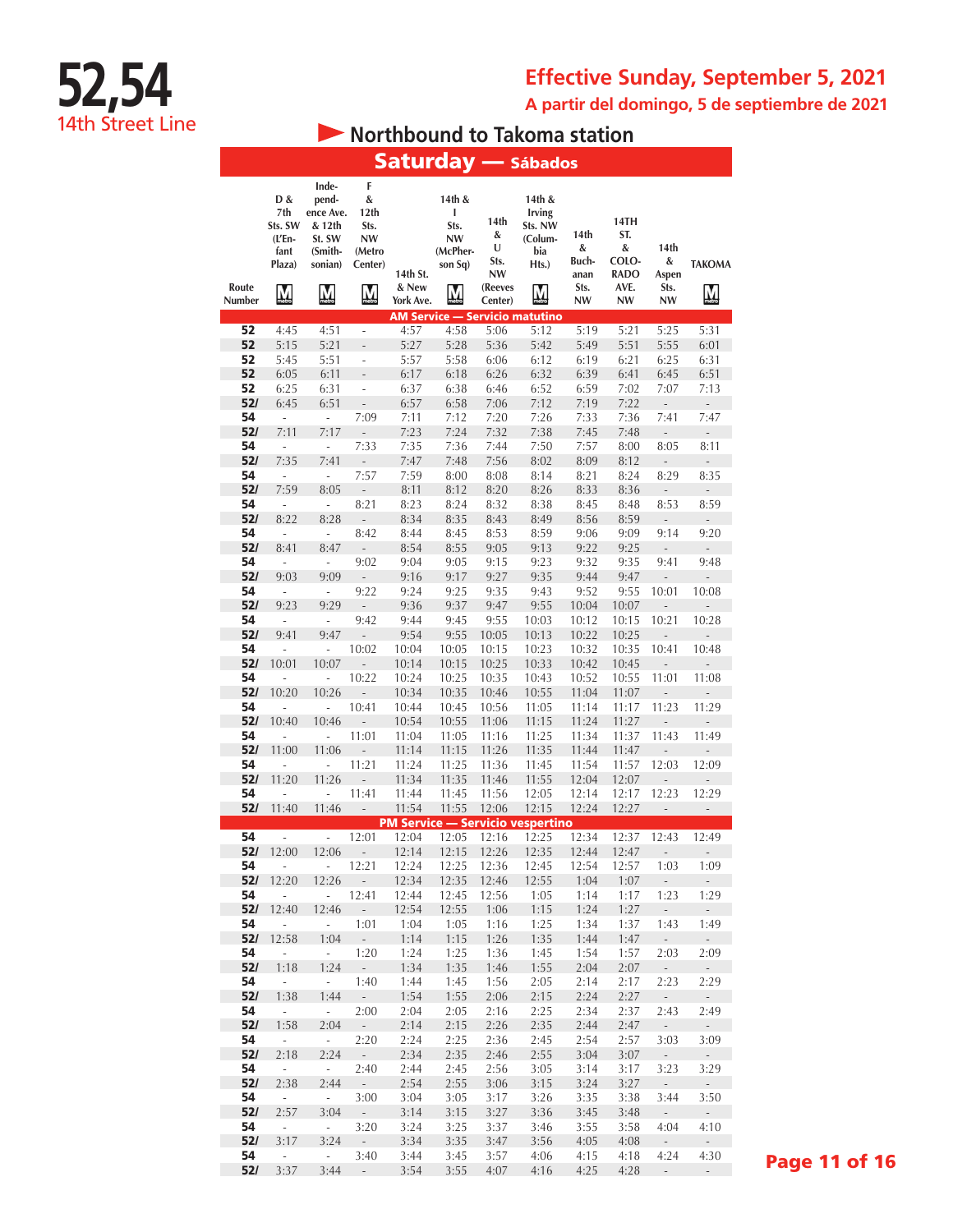**A partir del domingo, 5 de septiembre de 2021**

# **52,54** 14th Street Line

# **• Northbound to Takoma station**

|                 |                                                        |                                                                                                  |                                                        |                                |                                                                                    |                                                    | <b>Saturday — Sábados</b>                                           |                                                 |                                                 |                                         |                                          |
|-----------------|--------------------------------------------------------|--------------------------------------------------------------------------------------------------|--------------------------------------------------------|--------------------------------|------------------------------------------------------------------------------------|----------------------------------------------------|---------------------------------------------------------------------|-------------------------------------------------|-------------------------------------------------|-----------------------------------------|------------------------------------------|
| Route<br>Number | D &<br>7th<br>Sts. SW<br>(L'En-<br>fant<br>Plaza)<br>M | Inde-<br>pend-<br>ence Ave.<br>& 12th<br>St. SW<br>(Smith-<br>sonian)<br>$\overline{\mathbf{M}}$ | F<br>&<br>12th<br>Sts.<br>NW<br>(Metro<br>Center)<br>M | 14th St.<br>& New<br>York Ave. | 14th &<br>ı<br>Sts.<br><b>NW</b><br>(McPher-<br>son Sq)<br>$\overline{\mathsf{M}}$ | 14th<br>&<br>U<br>Sts.<br>NW<br>(Reeves<br>Center) | 14th &<br><b>Irving</b><br>Sts. NW<br>(Colum-<br>bia<br>Hts.)<br>Ņ  | 14th<br>&<br>Buch-<br>anan<br>Sts.<br><b>NW</b> | 14TH<br>ST.<br>&<br>COLO-<br>RADO<br>AVE.<br>NW | 14th<br>&<br>Aspen<br>Sts.<br><b>NW</b> | <b>TAKOMA</b><br>$\overline{\mathsf{M}}$ |
|                 |                                                        |                                                                                                  |                                                        |                                |                                                                                    |                                                    | <b>PM Service - Servicio vespertino</b>                             |                                                 |                                                 |                                         |                                          |
| 54              | $\frac{1}{2}$                                          | $\overline{a}$                                                                                   | 4:00                                                   | 4:04                           | 4:05                                                                               | 4:17                                               | 4:26                                                                | 4:35                                            | 4:38                                            | 4:44                                    | 4:50                                     |
| 52/             | 3:57                                                   | 4:04                                                                                             | $\overline{\phantom{a}}$                               | 4:14                           | 4:15                                                                               | 4:27                                               | 4:36                                                                | 4:45                                            | 4:48                                            | L,                                      | ÷,                                       |
| 54<br>52/       | i,<br>4:17                                             | $\overline{\phantom{a}}$<br>4:24                                                                 | 4:20                                                   | 4:24<br>4:34                   | 4:25<br>4:35                                                                       | 4:37<br>4:47                                       | 4:46<br>4:56                                                        | 4:55                                            | 4:58                                            | 5:04                                    | 5:10                                     |
| 54              | i,                                                     | ÷,                                                                                               | ÷,<br>4:40                                             | 4:44                           | 4:45                                                                               | 4:57                                               | 5:06                                                                | 5:05<br>5:15                                    | 5:08<br>5:18                                    | ÷,<br>5:24                              | ÷,<br>5:30                               |
| 52/             | 4:37                                                   | 4:44                                                                                             | $\overline{a}$                                         | 4:54                           | 4:55                                                                               | 5:07                                               | 5:16                                                                | 5:25                                            | 5:28                                            | $\overline{a}$                          | $\overline{\phantom{a}}$                 |
| 54              | ÷,                                                     | ÷,                                                                                               | 5:00                                                   | 5:04                           | 5:05                                                                               | 5:17                                               | 5:26                                                                | 5:35                                            | 5:38                                            | 5:44                                    | 5:50                                     |
| 52/             | 4:57                                                   | 5:04                                                                                             | $\overline{a}$                                         | 5:14                           | 5:15                                                                               | 5:27                                               | 5:36                                                                | 5:45                                            | 5:48                                            | $\overline{a}$                          | Ĭ.                                       |
| 54<br>52/       | $\frac{1}{2}$                                          | ÷,                                                                                               | 5:20                                                   | 5:24                           | 5:25                                                                               | 5:37                                               | 5:46                                                                | 5:55                                            | 5:58                                            | 6:04                                    | 6:10                                     |
| 54              | 5:17<br>÷,                                             | 5:24<br>$\overline{\phantom{a}}$                                                                 | $\frac{1}{2}$<br>5:40                                  | 5:34<br>5:44                   | 5:35<br>5:45                                                                       | 5:48<br>5:58                                       | 5:56<br>6:06                                                        | 6:05<br>6:15                                    | 6:08<br>6:18                                    | $\overline{\phantom{m}}$<br>6:24        | $\overline{a}$<br>6:30                   |
| 52/             | 5:37                                                   | 5:44                                                                                             | $\overline{\phantom{a}}$                               | 5:54                           | 5:55                                                                               | 6:08                                               | 6:16                                                                | 6:25                                            | 6:28                                            | ÷,                                      | ÷,                                       |
| 54              | ÷                                                      | $\overline{\phantom{a}}$                                                                         | 6:00                                                   | 6:04                           | 6:05                                                                               | 6:18                                               | 6:26                                                                | 6:35                                            | 6:38                                            | 6:44                                    | 6:50                                     |
| 52/             | 5:57                                                   | 6:04                                                                                             | $\overline{a}$                                         | 6:14                           | 6:15                                                                               | 6:28                                               | 6:36                                                                | 6:45                                            | 6:48                                            | ÷,                                      | ÷,                                       |
| 54              | $\overline{\phantom{a}}$                               | $\overline{\phantom{a}}$                                                                         | 6:20                                                   | 6:24                           | 6:25                                                                               | 6:38                                               | 6:46                                                                | 6:55                                            | 6:58                                            | 7:04                                    | 7:10                                     |
| 52/<br>54       | 6:17<br>$\overline{\phantom{a}}$                       | 6:24<br>$\overline{\phantom{a}}$                                                                 | $\overline{a}$<br>6:40                                 | 6:34<br>6:44                   | 6:35                                                                               | 6:48<br>6:58                                       | 6:56<br>7:06                                                        | 7:05                                            | 7:08                                            | $\overline{a}$<br>7:24                  | $\overline{a}$<br>7:30                   |
| 52/             | 6:37                                                   | 6:44                                                                                             | $\overline{a}$                                         | 6:54                           | 6:45<br>6:55                                                                       | 7:08                                               | 7:16                                                                | 7:15<br>7:25                                    | 7:18<br>7:28                                    | $\overline{a}$                          | ÷,                                       |
| 54              | $\overline{a}$                                         | i,                                                                                               | 7:00                                                   | 7:04                           | 7:05                                                                               | 7:18                                               | 7:26                                                                | 7:35                                            | 7:38                                            | 7:44                                    | 7:50                                     |
| 52/             | 6:57                                                   | 7:04                                                                                             | $\overline{\phantom{m}}$                               | 7:14                           | 7:15                                                                               | 7:28                                               | 7:36                                                                | 7:45                                            | 7:48                                            | $\overline{\phantom{m}}$                | L,                                       |
| 54              | i,                                                     | $\overline{\phantom{a}}$                                                                         | 7:20                                                   | 7:24                           | 7:25                                                                               | 7:38                                               | 7:46                                                                | 7:55                                            | 7:58                                            | 8:04                                    | 8:10                                     |
| 52/             | 7:17                                                   | 7:24                                                                                             | $\overline{\phantom{a}}$                               | 7:34                           | 7:35                                                                               | 7:48                                               | 7:56                                                                | 8:05                                            | 8:08                                            | ÷,                                      | ÷,                                       |
| 54<br>52/       | i,<br>7:39                                             | ÷,<br>7:46                                                                                       | 7:40<br>÷,                                             | 7:44<br>7:54                   | 7:45<br>7:55                                                                       | 7:58<br>8:08                                       | 8:06<br>8:15                                                        | 8:15<br>8:24                                    | 8:18<br>8:27                                    | 8:24<br>-                               | 8:30<br>-                                |
| 54              | $\frac{1}{2}$                                          | $\overline{\phantom{a}}$                                                                         | 8:00                                                   | 8:04                           | 8:05                                                                               | 8:18                                               | 8:25                                                                | 8:34                                            | 8:37                                            | 8:43                                    | 8:49                                     |
| 52/             | 7:59                                                   | 8:06                                                                                             | $\overline{a}$                                         | 8:14                           | 8:15                                                                               | 8:28                                               | 8:35                                                                | 8:44                                            | 8:47                                            | $\overline{a}$                          | $\overline{a}$                           |
| 54              | $\frac{1}{2}$                                          | ÷,                                                                                               | 8:20                                                   | 8:24                           | 8:25                                                                               | 8:38                                               | 8:45                                                                | 8:54                                            | 8:57                                            | 9:03                                    | 9:09                                     |
| 52/             | 8:19                                                   | 8:26                                                                                             |                                                        | 8:34                           | 8:35                                                                               | 8:48                                               | 8:55                                                                | 9:04                                            | 9:07                                            |                                         |                                          |
| 54<br>52/       | $\frac{1}{2}$<br>8:39                                  | ÷,<br>8:46                                                                                       | 8:40<br>$\overline{a}$                                 | 8:44<br>8:54                   | 8:45<br>8:55                                                                       | 8:58<br>9:08                                       | 9:05<br>9:15                                                        | 9:14<br>9:24                                    | 9:17<br>9:27                                    | 9:23<br>L,                              | 9:29<br>$\overline{a}$                   |
| 54              | ÷,                                                     | ÷,                                                                                               | 9:00                                                   | 9:04                           | 9:05                                                                               | 9:18                                               | 9:25                                                                | 9:34                                            | 9:37                                            | 9:43                                    | 9:49                                     |
| 52/             | 8:59                                                   | 9:06                                                                                             | $\overline{\phantom{a}}$                               | 9:14                           | 9:15                                                                               | 9:28                                               | 9:35                                                                | 9:44                                            | 9:47                                            | L,                                      | ÷,                                       |
| 54              | $\overline{\phantom{a}}$                               | ÷                                                                                                | 9:20                                                   | 9:24                           | 9:25                                                                               | 9:38                                               | 9:45                                                                | 9:54                                            | 9:57                                            | 10:03                                   | 10:09                                    |
| 52/             | 9:19                                                   | 9:26                                                                                             | ÷,                                                     | 9:34                           | 9:35                                                                               | 9:48                                               | 9:55                                                                | 10:04                                           | 10:07                                           |                                         |                                          |
| 54<br>52/       | $\overline{\phantom{a}}$<br>9:39                       | ÷,<br>9:46                                                                                       | 9:40<br>$\overline{a}$                                 | 9:44<br>9:54                   | 9:45<br>9:55                                                                       | 9:58                                               | 10:05<br>10:15                                                      | 10:14<br>10:24                                  | 10:17<br>10:27                                  | 10:23<br>$\overline{a}$                 | 10:29                                    |
| 54              | L,                                                     | L,                                                                                               | 10:00                                                  | 10:04                          | 10:05                                                                              | 10:08<br>10:18                                     | 10:25                                                               | 10:34                                           | 10:37                                           | 10:43                                   | $\qquad \qquad -$<br>10:49               |
| 52/             | 9:59                                                   | 10:06                                                                                            | $\frac{1}{2}$                                          | 10:14                          | 10:15                                                                              | 10:28                                              | 10:35                                                               | 10:44                                           | 10:47                                           | $\frac{1}{2}$                           | $\overline{\phantom{a}}$                 |
| 54              | $\overline{\phantom{a}}$                               | ÷,                                                                                               | 10:20                                                  | 10:24                          | 10:25                                                                              | 10:38                                              | 10:45                                                               | 10:54                                           | 10:57                                           | 11:03                                   | 11:09                                    |
| 52/             | 10:19                                                  | 10:26                                                                                            | $\mathcal{L}_{\mathcal{A}}$                            | 10:34                          | 10:35                                                                              | 10:48                                              | 10:55                                                               | 11:04                                           | 11:07                                           | $\sim$                                  | ÷.                                       |
| 54<br>52/       | L,                                                     | $\overline{\phantom{a}}$                                                                         | 10:40                                                  | 10:44                          | 10:45                                                                              | 10:58                                              | 11:05                                                               | 11:14                                           | 11:17                                           | 11:23                                   | 11:29                                    |
| 54              | 10:39<br>÷,                                            | 10:46<br>ä,                                                                                      | $\overline{\phantom{a}}$<br>11:00                      | 10:54<br>11:04                 | 10:55<br>11:05                                                                     | 11:08<br>11:18                                     | 11:15<br>11:25                                                      | 11:24<br>11:34                                  | 11:27<br>11:37                                  | $\overline{\phantom{a}}$<br>11:43       | $\overline{\phantom{a}}$<br>11:49        |
| 52/             | 11:00                                                  | 11:06                                                                                            | $\overline{\phantom{a}}$                               | 11:14                          | 11:15                                                                              | 11:30                                              | 11:36                                                               | 11:44                                           | 11:46                                           | ÷,                                      | ÷,                                       |
| 54              | $\overline{\phantom{a}}$                               | ä,                                                                                               | 11:25                                                  | 11:29                          | 11:30                                                                              | 11:45                                              | 11:51                                                               | 11:59                                           | 12:01                                           | 12:06                                   | 12:12                                    |
| 52/             | 11:30                                                  | 11:36                                                                                            | ÷,                                                     | 11:44                          | 11:45                                                                              | 12:00                                              | 12:06                                                               | 12:14                                           | 12:16                                           | -                                       | $\overline{\phantom{a}}$                 |
| 54              | ÷,                                                     | $\overline{\phantom{a}}$                                                                         | 11:55                                                  | 11:59                          | 12:00                                                                              | 12:15                                              | 12:21                                                               | 12:29                                           | 12:31                                           | 12:36                                   | 12:42                                    |
| 52/             | 12:00                                                  | 12:06                                                                                            | $\overline{\phantom{0}}$                               | 12:14                          | 12:15                                                                              | 12:30                                              | After Midnight Service — Servicio después de la medianoche<br>12:36 | 12:44                                           | 12:46                                           | $\omega$                                | $\mathbb{Z}^2$                           |
| 52              | 12:20                                                  | 12:26                                                                                            | $\bar{\phantom{a}}$                                    | 12:34                          | 12:35                                                                              | 12:50                                              | 12:56                                                               | 1:04                                            | 1:06                                            | 1:11                                    | 1:17                                     |
| 52              | 12:40                                                  | 12:46                                                                                            | $\frac{1}{2}$                                          | 12:54                          | 12:55                                                                              | 1:10                                               | 1:16                                                                | 1:24                                            | 1:26                                            | 1:31                                    | 1:37                                     |
| 52              | 1:00                                                   | 1:06                                                                                             | ÷,                                                     | 1:14                           | 1:15                                                                               | 1:30                                               | 1:36                                                                | 1:44                                            | 1:46                                            | 1:51                                    | 1:57                                     |
| 52              | 1:26                                                   | 1:31                                                                                             | $\overline{\phantom{a}}$                               | 1:37                           | 1:38                                                                               | 1:50                                               | 1:56                                                                | 2:03                                            | 2:05                                            | 2:10                                    | 2:16                                     |
| 52              | 1:46                                                   | 1:51                                                                                             | $\Box$                                                 | 1:57                           | 1:58                                                                               | 2:10                                               | 2:16                                                                | 2:23                                            | 2:25                                            | 2:30                                    | 2:36                                     |

*On four Federal holidays, Columbus Day, Veterans' Day, Martin Luther King, Jr. Day, and Presidents' Day, the Saturday schedule will be in effect.*

*Metrobus proveerá servicio con horario de sábado durante los cuatro días festivos de Columbus Day, Veterans Day, Martin Luther King Jr. Day, y Presidents' Day.*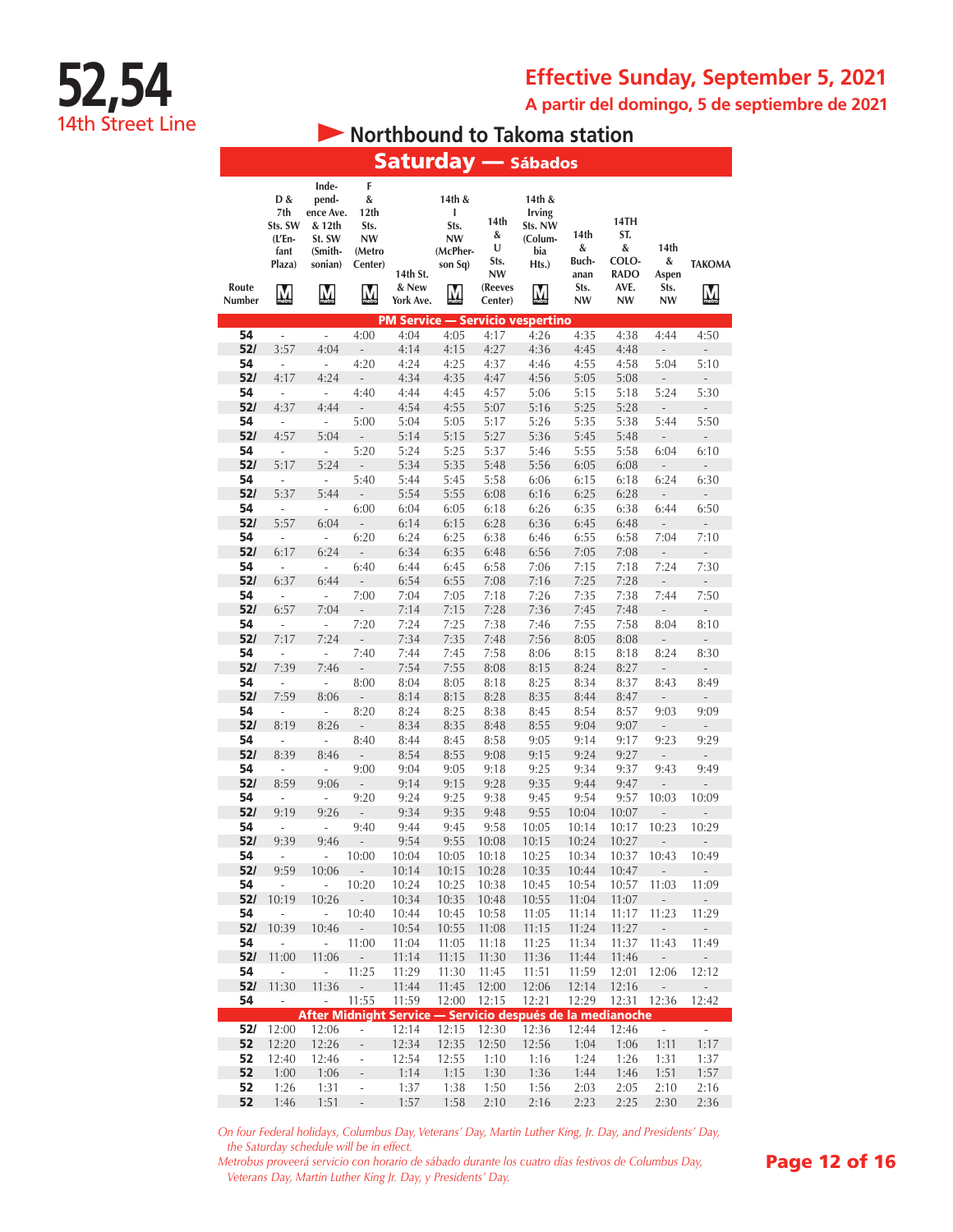**Southbound to Metro Center and L'Enfant Plaza stations** 

|                 | <b>Sunday</b> — Domingos |                                         |                                    |                                                            |                                                           |                                                |                                                             |                                                                        |                                                                                 |                                                                  |  |  |  |
|-----------------|--------------------------|-----------------------------------------|------------------------------------|------------------------------------------------------------|-----------------------------------------------------------|------------------------------------------------|-------------------------------------------------------------|------------------------------------------------------------------------|---------------------------------------------------------------------------------|------------------------------------------------------------------|--|--|--|
| Route<br>Number | Takoma<br>$\mathbf M$    | 14th<br>&<br>Aspen<br>Sts.<br><b>NW</b> | 14th St.<br>&<br>Ave.<br><b>NW</b> | 14th &<br>Colorado Buchanan bia Hts.)<br>Sts.<br><b>NW</b> | 14th &<br><b>Irving Sts.</b><br><b>NW</b><br>(Colum-<br>M | 14th<br>&U<br>Sts.<br>NW<br>(Reeves<br>Center) | 14th<br>&1<br>Sts. NW<br>son Sq)<br>$\overline{\mathsf{M}}$ | F<br>&<br>12th<br>Sts<br>NW<br>(McPher- (METRO<br><b>CENTER</b> )<br>Ņ | Independ-<br>ence<br>Ave. &<br>12th St.<br><b>SW</b><br>(Smith-<br>sonian)<br>M | D &<br>7th<br>Sts. SW<br>$(L'EN -$<br><b>FANT</b><br>PLAZA)<br>M |  |  |  |
|                 |                          |                                         |                                    |                                                            | <b>AM Service - Servicio matutino</b>                     |                                                |                                                             |                                                                        |                                                                                 |                                                                  |  |  |  |
| 52              | ä,                       | ä,                                      | 5:00                               | 5:02                                                       | 5:09                                                      | 5:13                                           | 5:19                                                        | ÷,                                                                     | 5:24                                                                            | 5:31                                                             |  |  |  |
| 52              | $\overline{a}$           | $\overline{a}$                          | 5:30                               | 5:32                                                       | 5:39                                                      | 5:43                                           | 5:49                                                        | -                                                                      | 5:54                                                                            | 6:01                                                             |  |  |  |
| 52              | L                        | ÷,                                      | 6:00                               | 6:02                                                       | 6:09                                                      | 6:13                                           | 6:19                                                        | ÷,                                                                     | 6:24                                                                            | 6:31                                                             |  |  |  |
| 52              | $\overline{a}$           | ÷,                                      | 6:20                               | 6:23                                                       | 6:31                                                      | 6:36                                           | 6:44                                                        | -                                                                      | 6:49                                                                            | 6:56                                                             |  |  |  |
| 52              | 6:34                     | 6:39                                    | 6:45                               | 6:48                                                       | 6:56                                                      | 7:01                                           | 7:09                                                        | $\overline{\phantom{a}}$                                               | 7:14                                                                            | 7:21                                                             |  |  |  |
| 54              | 6:46                     | 6:51                                    | 6:57                               | 7:00                                                       | 7:08                                                      | 7:13                                           | 7:21                                                        | 7:27                                                                   | $\sim$                                                                          | $\sim$                                                           |  |  |  |
| 52              | $\overline{\phantom{a}}$ | $\overline{\phantom{a}}$                | 7:09                               | 7:12                                                       | 7:20                                                      | 7:25                                           | 7:33                                                        | $\overline{\phantom{a}}$                                               | 7:38                                                                            | 7:45                                                             |  |  |  |
| 54              | 7:10                     | 7:15                                    | 7:21                               | 7:24                                                       | 7:32                                                      | 7:37                                           | 7:45                                                        | 7:51                                                                   | $\overline{\phantom{a}}$                                                        | $\frac{1}{2}$                                                    |  |  |  |
| 52              | $\overline{a}$           | $\overline{\phantom{a}}$                | 7:29                               | 7:32                                                       | 7:43                                                      | 7:49                                           | 7:58                                                        | $\overline{\phantom{a}}$                                               | 8:05                                                                            | 8:13                                                             |  |  |  |
| 54              | 7:28                     | 7:34                                    | 7:41                               | 7:44                                                       | 7:55                                                      | 8:01                                           | 8:10                                                        | 8:16                                                                   | $\overline{a}$                                                                  | $\frac{1}{2}$                                                    |  |  |  |
| 52              | $\overline{\phantom{a}}$ | $\overline{\phantom{a}}$                | 7:53                               | 7:56                                                       | 8:07                                                      | 8:13                                           | 8:22                                                        | $\frac{1}{2}$                                                          | 8:29                                                                            | 8:37                                                             |  |  |  |
| 54              | 7:52                     | 7:58                                    | 8:05                               | 8:08                                                       | 8:19                                                      | 8:25                                           | 8:34                                                        | 8:40                                                                   | ÷,                                                                              | $\overline{\phantom{a}}$                                         |  |  |  |
| 52<br>54        | $\overline{a}$           | $\overline{\phantom{a}}$                | 8:17                               | 8:20                                                       | 8:31                                                      | 8:37                                           | 8:46                                                        | L,                                                                     | 8:53                                                                            | 9:01                                                             |  |  |  |
| 52              | 8:16                     | 8:22                                    | 8:29                               | 8:32                                                       | 8:43                                                      | 8:49                                           | 8:58                                                        | 9:04                                                                   | $\overline{a}$                                                                  | $\frac{1}{2}$                                                    |  |  |  |
| 54              | L,<br>8:40               | $\frac{1}{2}$<br>8:46                   | 8:41<br>8:53                       | 8:44<br>8:56                                               | 8:55<br>9:07                                              | 9:01<br>9:13                                   | 9:10<br>9:22                                                | $\overline{\phantom{a}}$<br>9:28                                       | 9:17<br>$\overline{a}$                                                          | 9:25<br>$\mathbb{Z}^{\mathbb{Z}}$                                |  |  |  |
| 52              | $\overline{\phantom{a}}$ | $\overline{\phantom{a}}$                | 9:05                               | 9:08                                                       | 9:19                                                      | 9:25                                           | 9:34                                                        | $\overline{\phantom{a}}$                                               | 9:41                                                                            | 9:49                                                             |  |  |  |
| 54              | 9:04                     | 9:10                                    | 9:17                               | 9:20                                                       | 9:31                                                      | 9:37                                           | 9:46                                                        | 9:52                                                                   | $\overline{a}$                                                                  | $\frac{1}{2}$                                                    |  |  |  |
| 52              | $\overline{\phantom{a}}$ | ÷,                                      | 9:29                               | 9:32                                                       | 9:43                                                      | 9:49                                           | 9:58                                                        | ÷,                                                                     | 10:05                                                                           | 10:13                                                            |  |  |  |
| 54              | 9:28                     | 9:34                                    | 9:41                               | 9:44                                                       | 9:55                                                      | 10:01                                          | 0:10                                                        | 10:16                                                                  | $\overline{a}$                                                                  | $\overline{a}$                                                   |  |  |  |
| 52              | $\Box$                   | ÷                                       | 9:53                               | 9:56                                                       | 10:07                                                     | 10:13                                          | 0:22                                                        | L,                                                                     | 10:29                                                                           | 10:37                                                            |  |  |  |
| 54              | 9:52                     | 9:58                                    | 10:05                              | 10:08                                                      | 10:19                                                     | 10:25                                          | 0:34                                                        | 10:40                                                                  | $\overline{a}$                                                                  | $\overline{\phantom{m}}$                                         |  |  |  |
| 52              | i,                       | $\overline{\phantom{a}}$                | 10:17                              | 10:20                                                      | 10:31                                                     | 10:37                                          | 0:46                                                        | L,                                                                     | 10:53                                                                           | 11:01                                                            |  |  |  |
| 54              | 10:16                    | 10:22                                   | 10:29                              | 10:32                                                      | 10:43                                                     | 10:49                                          | 0:58                                                        | 11:04                                                                  | $\overline{a}$                                                                  | L,                                                               |  |  |  |
| 52              | Ĭ.                       | ÷,                                      | 10:38                              | 10:42                                                      | 10:54                                                     | 10:01                                          | 1:11                                                        | L,                                                                     | 11:19                                                                           | 11:27                                                            |  |  |  |
| 54              | 10:35                    | 10:42                                   | 10:50                              | 10:54                                                      | 11:06                                                     | 11:13                                          | 1:23                                                        | 11:29                                                                  | $\overline{\phantom{0}}$                                                        | $\overline{\phantom{a}}$                                         |  |  |  |
| 52              | Ĭ.                       | $\overline{a}$                          | 11:02                              | 11:06                                                      | 11:18                                                     | 11:25                                          | 1:35                                                        | ÷,                                                                     | 11:43                                                                           | 11:51                                                            |  |  |  |
| 54              | 10:59                    | 11:06                                   | 11:14                              | 11:18                                                      | 11:30                                                     | 11:37                                          | 1:47                                                        | 11:53                                                                  | $\overline{a}$                                                                  | $\overline{a}$                                                   |  |  |  |
| 52              | ÷,                       | $\overline{\phantom{a}}$                | 11:26                              | 11:30                                                      | 11:42                                                     | 11:49                                          | 1:59                                                        | $\overline{\phantom{a}}$                                               | 12:07                                                                           | 12:15                                                            |  |  |  |
| 54              | 11:23                    | 11:30                                   | 11:38                              | 11:42                                                      | 11:54                                                     | 12:01                                          | 2:11                                                        | 12:17                                                                  | $\frac{1}{2}$                                                                   | $\overline{a}$                                                   |  |  |  |
| 52              | ÷,                       | $\overline{\phantom{a}}$                | 11:50                              | 11:54                                                      | 12:06                                                     | 12:13                                          | 2:23                                                        | ÷                                                                      | 12:31                                                                           | 12:39                                                            |  |  |  |
| 54              | 11:47                    | 11:54                                   | 12:02                              | 12:06                                                      | 12:18                                                     | 12:25                                          | 2:35                                                        | 12:41                                                                  | $\overline{\phantom{0}}$                                                        | $\overline{\phantom{a}}$                                         |  |  |  |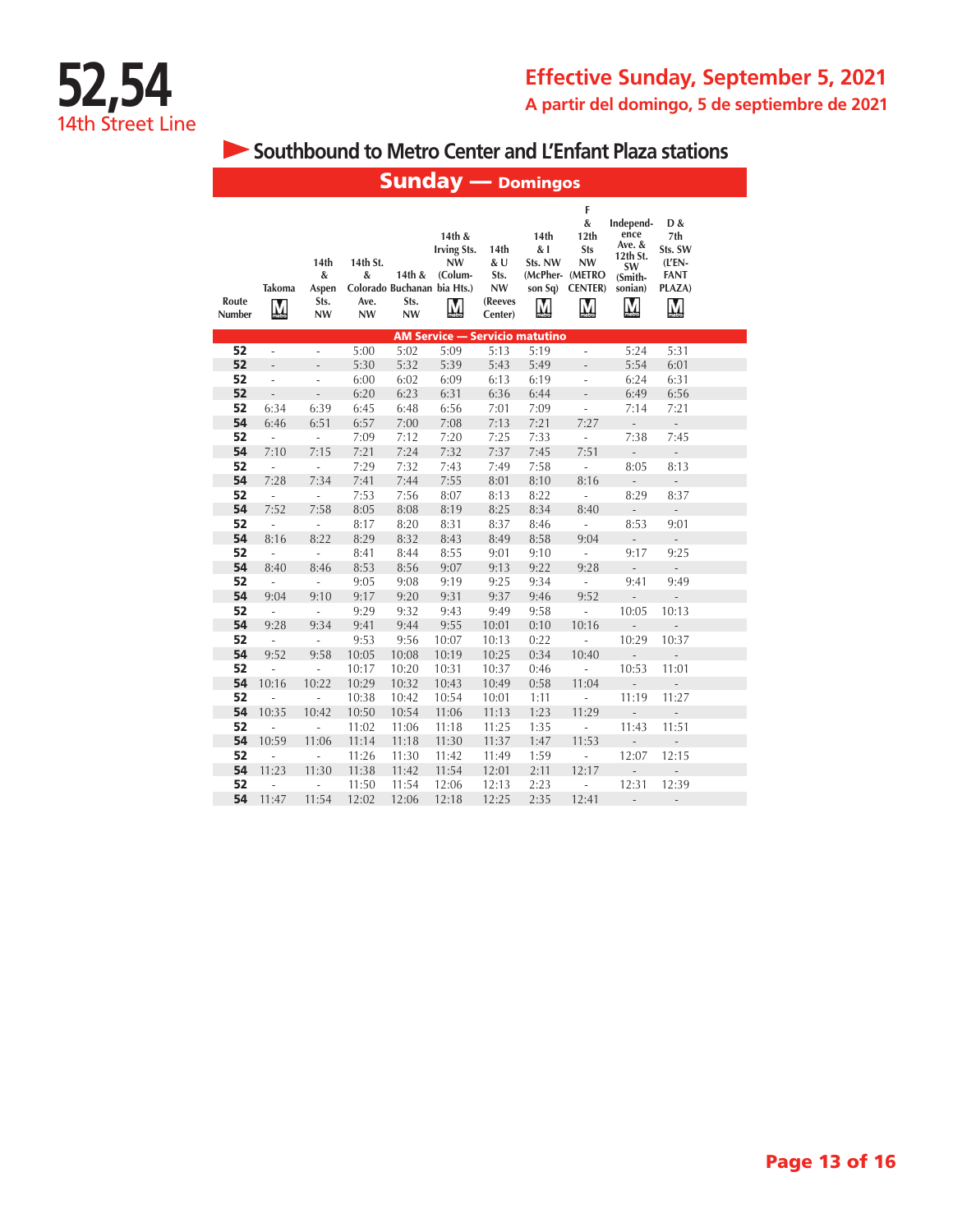**Southbound to Metro Center and L'Enfant Plaza stations** 

|                 |                             |                                  |                                    | <b>Sunday — Domingos</b>                                   |                                                    |                                                 |                                        |                                                                               |                                                                          |                                                                  |  |
|-----------------|-----------------------------|----------------------------------|------------------------------------|------------------------------------------------------------|----------------------------------------------------|-------------------------------------------------|----------------------------------------|-------------------------------------------------------------------------------|--------------------------------------------------------------------------|------------------------------------------------------------------|--|
| Route<br>Number | Takoma<br>M                 | 14th<br>&<br>Aspen<br>Sts.<br>NW | 14th St.<br>&<br>Ave.<br><b>NW</b> | 14th &<br>Colorado Buchanan bia Hts.)<br>Sts.<br><b>NW</b> | 14th &<br><b>Irving Sts.</b><br>NW<br>(Colum-<br>M | 14th<br>& U<br>Sts.<br>NW<br>(Reeves<br>Center) | 14th<br>& I<br>Sts. NW<br>son Sq)<br>M | F<br>&<br>12th<br><b>Sts</b><br>NW<br>(McPher- (METRO<br><b>CENTER</b> )<br>M | Independ-<br>ence<br>Ave. &<br>12th St.<br>SW<br>(Smith-<br>sonian)<br>M | D &<br>7th<br>Sts. SW<br>$(L'EN -$<br><b>FANT</b><br>PLAZA)<br>M |  |
| 52              | i,                          | $\mathcal{L}_{\mathcal{A}}$      | 12:14                              | <b>PM Service - Servicio vespertino</b><br>12:18           | 12:30                                              | 12:37                                           | 2:47                                   | ÷,                                                                            | 12:55                                                                    | 1:03                                                             |  |
| 54              | 12:11                       | 12:18                            | 12:26                              | 12:30                                                      | 12:42                                              | 12:49                                           | 2:59                                   | 1:05                                                                          | $\overline{a}$                                                           | $\overline{a}$                                                   |  |
| 52              | L,                          | i,                               | 12:38                              | 12:42                                                      | 12:54                                              | 1:01                                            | 1:11                                   | ÷,                                                                            | 1:19                                                                     | 1:27                                                             |  |
| 54              | 12:35                       | 12:42                            | 12:50                              | 12:54                                                      | 1:06                                               | 1:13                                            | 1:23                                   | 1:29                                                                          | $\overline{a}$                                                           | $\frac{1}{2}$                                                    |  |
| 52              | $\overline{a}$              | i,                               | 1:02                               | 1:06                                                       | 1:18                                               | 1:25                                            | 1:35                                   | ÷,                                                                            | 1:43                                                                     | 1:51                                                             |  |
| 54              | 12:59                       | 1:06                             | 1:14                               | 1:18                                                       | 1:30                                               | 1:37                                            | 1:47                                   | 1:53                                                                          | ÷,                                                                       | ÷,                                                               |  |
| 52<br>54        | $\overline{a}$<br>1:25      | i,<br>1:32                       | 1:27<br>1:39                       | 1:30<br>1:42                                               | 1:42<br>1:54                                       | 1:49<br>2:01                                    | 1:58<br>2:10                           | ÷<br>2:16                                                                     | 2:05<br>÷,                                                               | 2:14<br>L,                                                       |  |
| 52              | ÷                           | $\overline{\phantom{a}}$         | 1:51                               | 1:54                                                       | 2:06                                               | 2:13                                            | 2:22                                   | $\overline{\phantom{a}}$                                                      | 2:29                                                                     | 2:38                                                             |  |
| 54              | 1:49                        | 1:56                             | 2:03                               | 2:06                                                       | 2:18                                               | 2:25                                            | 2:34                                   | 2:40                                                                          | ÷,                                                                       | $\Box$                                                           |  |
| 52              | $\overline{\phantom{a}}$    | ÷,                               | 2:15                               | 2:18                                                       | 2:30                                               | 2:37                                            | 2:46                                   | $\overline{\phantom{a}}$                                                      | 2:53                                                                     | 3:02                                                             |  |
| 54              | 2:13                        | 2:20                             | 2:27                               | 2:30                                                       | 2:42                                               | 2:49                                            | 2:58                                   | 3:04                                                                          | -                                                                        | $\overline{a}$                                                   |  |
| 52              | ÷,                          | ÷,                               | 2:39                               | 2:42                                                       | 2:54                                               | 3:01                                            | 3:10                                   | $\overline{\phantom{a}}$                                                      | 3:17                                                                     | 3:26                                                             |  |
| 54<br>52        | 2:37<br>÷,                  | 2:44<br>÷,                       | 2:51<br>3:03                       | 2:54<br>3:06                                               | 3:06<br>3:18                                       | 3:13<br>3:25                                    | 3:22<br>3:34                           | 3:28<br>÷,                                                                    | ÷,<br>3:41                                                               | $\frac{1}{2}$<br>3:50                                            |  |
| 54              | 3:01                        | 3:08                             | 3:15                               | 3:18                                                       | 3:30                                               | 3:37                                            | 3:46                                   | 3:52                                                                          | $\overline{\phantom{0}}$                                                 | $\overline{\phantom{a}}$                                         |  |
| 52              | $\overline{\phantom{a}}$    | $\overline{\phantom{a}}$         | 3:27                               | 3:30                                                       | 3:42                                               | 3:49                                            | 3:58                                   | ÷,                                                                            | 4:05                                                                     | 4:14                                                             |  |
| 54              | 3:25                        | 3:32                             | 3:39                               | 3:42                                                       | 3:54                                               | 4:01                                            | 4:10                                   | 4:16                                                                          | ÷,                                                                       | $\overline{\phantom{a}}$                                         |  |
| 52              | $\Box$                      | $\overline{\phantom{a}}$         | 3:51                               | 3:54                                                       | 4:06                                               | 4:13                                            | 4:22                                   | ÷                                                                             | 4:29                                                                     | 4:38                                                             |  |
| 54              | 3:49                        | 3:56                             | 4:03                               | 4:06                                                       | 4:18                                               | 4:25                                            | 4:34                                   | 4:40                                                                          | $\overline{\phantom{0}}$                                                 | $\mathbb{Z}^2$                                                   |  |
| 52<br>54        | ÷<br>4:13                   | $\overline{\phantom{a}}$<br>4:20 | 4:15<br>4:27                       | 4:18<br>4:30                                               | 4:30<br>4:42                                       | 4:37<br>4:49                                    | 4:46<br>4:58                           | ÷<br>5:04                                                                     | 4:53<br>L,                                                               | 5:02<br>$\frac{1}{2}$                                            |  |
| 52              | L,                          | $\blacksquare$                   | 4:39                               | 4:42                                                       | 4:54                                               | 5:01                                            | 5:10                                   | ÷,                                                                            | 5:17                                                                     | 5:26                                                             |  |
| 54              | 4:37                        | 4:44                             | 4:51                               | 4:54                                                       | 5:06                                               | 5:13                                            | 5:22                                   | 5:28                                                                          | $\overline{a}$                                                           | $\overline{\phantom{a}}$                                         |  |
| 52              | $\overline{a}$              | ÷                                | 5:03                               | 5:06                                                       | 5:18                                               | 5:25                                            | 5:34                                   | ÷                                                                             | 5:41                                                                     | 5:50                                                             |  |
| 54              | 5:01                        | 5:08                             | 5:15                               | 5:18                                                       | 5:30                                               | 5:37                                            | 5:46                                   | 5:52                                                                          | $\overline{\phantom{a}}$                                                 | ÷,                                                               |  |
| 52              | i,                          | $\overline{\phantom{a}}$         | 5:27                               | 5:30                                                       | 5:42                                               | 5:49                                            | 5:58                                   | L,                                                                            | 6:05                                                                     | 6:14                                                             |  |
| 54<br>52        | 5:25<br>$\overline{a}$      | 5:32<br>$\blacksquare$           | 5:39<br>5:51                       | 5:42<br>5:54                                               | 5:54<br>6:06                                       | 6:01<br>6:13                                    | 6:10<br>6:22                           | 6:16<br>$\overline{\phantom{a}}$                                              | ÷,<br>6:29                                                               | $\overline{\phantom{a}}$<br>6:38                                 |  |
| 54              | 5:49                        | 5:56                             | 6:03                               | 6:06                                                       | 6:18                                               | 6:25                                            | 6:34                                   | 6:40                                                                          | ÷,                                                                       | ÷,                                                               |  |
| 52              | $\frac{1}{2}$               | $\overline{\phantom{a}}$         | 6:15                               | 6:18                                                       | 6:30                                               | 6:37                                            | 6:46                                   | $\overline{\phantom{a}}$                                                      | 6:53                                                                     | 7:02                                                             |  |
| 54              | 6:13                        | 6:20                             | 6:27                               | 6:30                                                       | 6:42                                               | 6:49                                            | 6:58                                   | 7:04                                                                          | $\overline{\phantom{a}}$                                                 | $\centerdot$                                                     |  |
| 52              | ÷,                          | $\overline{\phantom{a}}$         | 6:39                               | 6:42                                                       | 6:52                                               | 7:01                                            | 7:06                                   | ÷,                                                                            | 7:11                                                                     | 7:19                                                             |  |
| 54              | 6:39                        | 6:45                             | 6:51                               | 6:54                                                       | 7:04                                               | 7:13                                            | 7:18                                   | 7:24                                                                          | $\frac{1}{2}$                                                            | $\frac{1}{2}$                                                    |  |
| 52<br>54        | $\frac{1}{2}$<br>7:03       | $\overline{\phantom{a}}$<br>7:09 | 7:03<br>7:15                       | 7:06<br>7:18                                               | 7:16<br>7:28                                       | 7:25<br>7:37                                    | 7:30<br>7:42                           | ÷,<br>7:48                                                                    | 7:35<br>$\frac{1}{2}$                                                    | 7:43<br>÷.                                                       |  |
| 52              | -                           | $\overline{\phantom{a}}$         | 7:27                               | 7:30                                                       | 7:40                                               | 7:49                                            | 7:54                                   | ÷,                                                                            | 7:59                                                                     | 8:07                                                             |  |
| 54              | 7:27                        | 7:33                             | 7:39                               | 7:42                                                       | 7:52                                               | 8:01                                            | 8:06                                   | 8:12                                                                          | $\Box$                                                                   | $\Box$                                                           |  |
| 52              | $\overline{\phantom{a}}$    | ÷.                               | 7:51                               | 7:54                                                       | 8:04                                               | 8:13                                            | 8:18                                   | $\overline{\phantom{a}}$                                                      | 8:23                                                                     | 8:31                                                             |  |
| 54              | 7:51                        | 7:57                             | 8:03                               | 8:06                                                       | 8:16                                               | 8:25                                            | 8:30                                   | 8:36                                                                          | ÷,                                                                       | $\mathcal{L}_{\mathcal{A}}$                                      |  |
| 52<br>54        | $\Box$<br>8:20              | $\sim$<br>8:26                   | 8:15<br>8:31                       | 8:18<br>8:34                                               | 8:28<br>8:43                                       | 8:37<br>8:49                                    | 8:42<br>8:57                           | $\overline{\phantom{a}}$<br>9:03                                              | 8:47<br>$\mathcal{L}_{\mathcal{A}}$                                      | 8:55<br>$\mathcal{L}_{\mathcal{A}}$                              |  |
| 52              | $\mathcal{L}_{\mathcal{A}}$ | $\mathbb{Z}^{\times}$            | 8:43                               | 8:46                                                       | 8:55                                               | 9:01                                            | 9:09                                   | ÷.                                                                            | 9:14                                                                     | 9:22                                                             |  |
| 52              | 8:44                        | 8:50                             | 8:55                               | 8:58                                                       | 9:07                                               | 9:13                                            | 9:21                                   | $\frac{1}{2}$                                                                 | 9:26                                                                     | 9:34                                                             |  |
| 52              | 8:59                        | 9:05                             | 9:10                               | 9:13                                                       | 9:22                                               | 9:28                                            | 9:36                                   | Ĩ,                                                                            | 9:41                                                                     | 9:49                                                             |  |
| 52              | 9:19                        | 9:25                             | 9:30                               | 9:33                                                       | 9:42                                               | 9:48                                            | 9:56                                   | $\overline{\phantom{a}}$                                                      | 10:01                                                                    | 10:09                                                            |  |
| 52              | 9:39                        | 9:45                             | 9:50                               | 9:53                                                       | 10:02                                              | 10:08                                           | 10:16                                  | ÷,                                                                            | 10:21                                                                    | 10:29                                                            |  |
| 52<br>52        | 9:59<br>10:19               | 10:05<br>10:25                   | 10:10<br>10:30                     | 10:13<br>10:33                                             | 10:22<br>10:42                                     | 10:28<br>10:48                                  | 10:36<br>10:56                         | ÷,<br>$\Box$                                                                  | 10:41<br>11:01                                                           | 10:49<br>11:09                                                   |  |
| 52              | 10:49                       | 10:55                            | 11:00                              | 11:03                                                      | 11:12                                              | 11:18                                           | 11:26                                  | $\frac{1}{2}$                                                                 | 11:31                                                                    | 11:39                                                            |  |
| 52              | 11:19                       | 11:25                            | 11:30                              | 11:33                                                      | 11:42                                              | 11:48                                           | 11:56                                  | $\overline{\phantom{a}}$                                                      | 12:01                                                                    | 12:09                                                            |  |
| 52              | 11:50                       | 11:56                            | 12:00                              | 12:02                                                      | 12:09                                              | 12:13                                           | 12:19                                  | $\bar{\phantom{a}}$                                                           | 12:24                                                                    | 12:32                                                            |  |
|                 |                             |                                  |                                    | After Midnight Service - Servicio después de la medianoche |                                                    |                                                 |                                        |                                                                               |                                                                          |                                                                  |  |
| 52              | 12:20                       | 12:26                            | 12:30                              | 12:32                                                      | 12:39                                              | 12:43                                           | 12:49                                  | ÷.                                                                            | 12:54                                                                    | 1:02                                                             |  |
| 52<br>52        | 12:50<br>1:20               | 12:56<br>1:26                    | 1:00<br>1:30                       | 1:02<br>1:32                                               | 1:09<br>1:39                                       | 1:13<br>1:43                                    | 1:19<br>1:49                           | L,<br>Ĭ,                                                                      | 1:24<br>1:54                                                             | 1:32<br>2:02                                                     |  |
| 52              | 1:50                        | 1:56                             | 2:00                               | 2:02                                                       | 2:09                                               | 2:13                                            | 2:19                                   | $\overline{\phantom{a}}$                                                      | 2:24                                                                     | 2:32                                                             |  |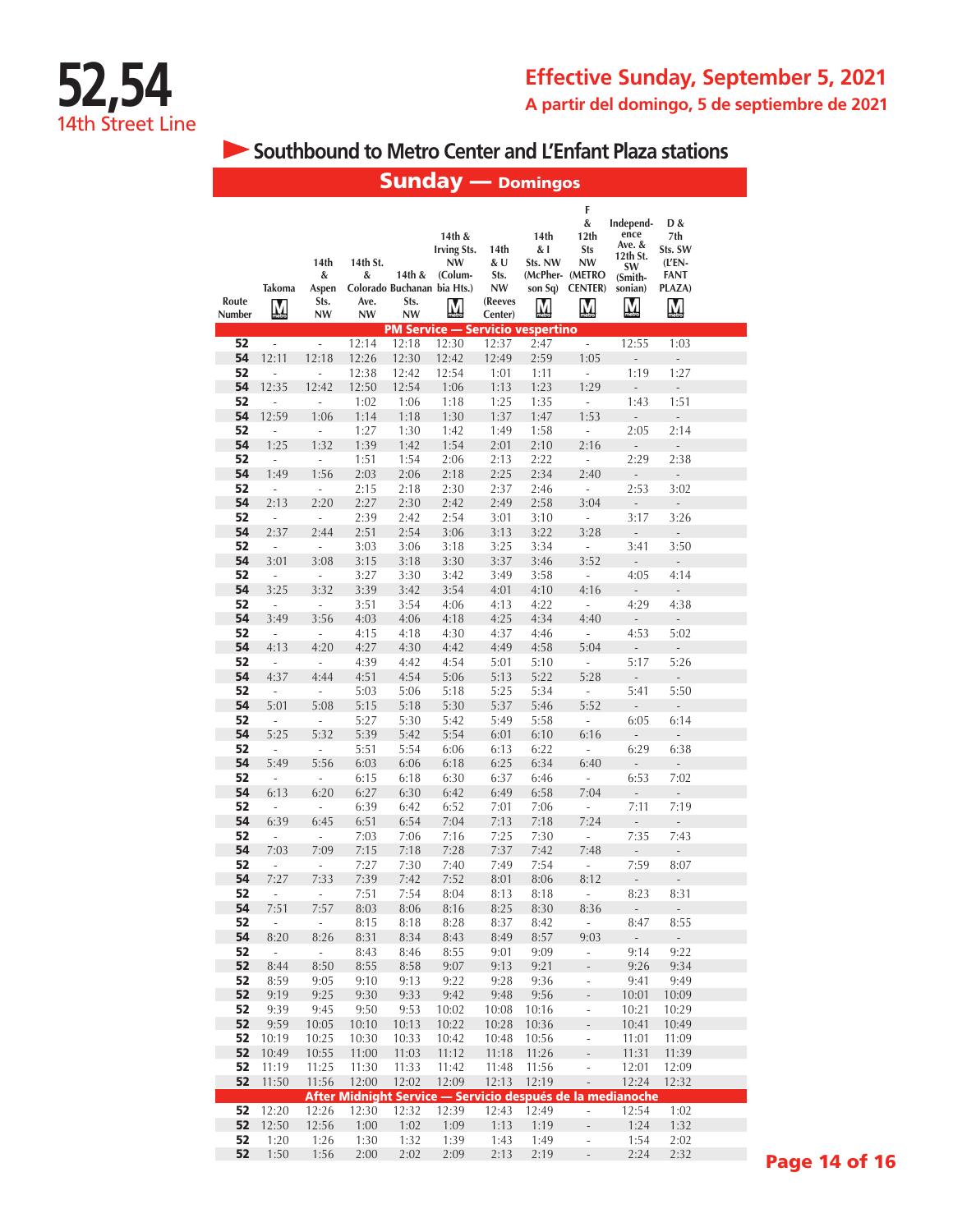



# **• Northbound to Takoma station**

| <b>Sunday — Domingos</b>              |                                                                              |                                                                                             |                                                                             |                                                |                                                                         |                                                                |                                                             |                                                 |                                                               |                                            |                                  |
|---------------------------------------|------------------------------------------------------------------------------|---------------------------------------------------------------------------------------------|-----------------------------------------------------------------------------|------------------------------------------------|-------------------------------------------------------------------------|----------------------------------------------------------------|-------------------------------------------------------------|-------------------------------------------------|---------------------------------------------------------------|--------------------------------------------|----------------------------------|
| Route<br>Number                       | D &<br>7th<br>Sts. SW<br>(L'En-<br>fant<br>Plaza)<br>$\overline{\mathsf{M}}$ | Independ-<br>ence Ave.<br>& 12th St.<br>SW<br>(Smith-<br>sonian)<br>$\overline{\mathsf{M}}$ | F<br>$\&$<br>12th<br>Sts.<br><b>NW</b><br>(Metro<br>$\overline{\mathsf{M}}$ | Center) 14th St. & son Sq)<br>New York<br>Ave. | 14th &<br>I<br>Sts.<br><b>NW</b><br>(McPher-<br>$\overline{\mathsf{M}}$ | 14th<br>&<br>$\cup$<br>Sts.<br><b>NW</b><br>(Reeves<br>Center) | 14th &<br>Irving<br>Sts. NW<br>(Colum-<br>bia<br>Hts.)<br>M | 14th<br>&<br>Buch-<br>anan<br>Sts.<br><b>NW</b> | 14TH<br>ST.<br>&<br>COLO-<br><b>RADO</b><br>AVE.<br><b>NW</b> | 14th<br>$\&$<br>Aspen<br>Sts.<br><b>NW</b> | <b>TAKOMA</b><br>M               |
| <b>AM Service - Servicio matutino</b> |                                                                              |                                                                                             |                                                                             |                                                |                                                                         |                                                                |                                                             |                                                 |                                                               |                                            |                                  |
| 52/                                   | 4:45                                                                         | 4:50                                                                                        | ÷,                                                                          | 4:56                                           | 4:57                                                                    | 5:05                                                           | 5:10                                                        | 5:17                                            | 5:19                                                          | $\overline{\phantom{a}}$                   | $\overline{\phantom{a}}$         |
| 52/                                   | 5:15                                                                         | 5:20                                                                                        | $\overline{a}$                                                              | 5:26                                           | 5:27                                                                    | 5:35                                                           | 5:40                                                        | 5:47                                            | 5:49                                                          | ÷,                                         | $\overline{a}$                   |
| 52                                    | 5:45                                                                         | 5:50                                                                                        | $\overline{\phantom{a}}$                                                    | 5:56                                           | 5:57                                                                    | 6:05                                                           | 6:10                                                        | 6:17                                            | 6:19                                                          | 6:24                                       | 6:30                             |
| 52                                    | 6:15                                                                         | 6:20                                                                                        | $\overline{a}$                                                              | 6:26                                           | 6:27                                                                    | 6:35                                                           | 6:40                                                        | 6:47                                            | 6:49                                                          | 6:54                                       | 7:00                             |
| 52                                    | 6:34                                                                         | 6:40                                                                                        | L,                                                                          | 6:46                                           | 6:47                                                                    | 6:55                                                           | 7:02                                                        | 7:09                                            | 7:12                                                          | 7:17                                       | 7:23                             |
| 54                                    | $\overline{a}$                                                               | $\overline{\phantom{a}}$                                                                    | 6:55                                                                        | 6:59                                           | 7:00                                                                    | 7:07                                                           | 7:13                                                        | 7:20                                            | 7:23                                                          | 7:28                                       | 7:34                             |
| 52                                    | 6:58                                                                         | 7:04                                                                                        | ÷,                                                                          | 7:10                                           | 7:11                                                                    | 7:19                                                           | 7:26                                                        | 7:33                                            | 7:36                                                          | 7:41                                       | 7:47                             |
| 54                                    | $\overline{\phantom{a}}$                                                     | $\overline{\phantom{a}}$                                                                    | 7:19                                                                        | 7:23                                           | 7:24                                                                    | 7:31                                                           | 7:37                                                        | 7:44                                            | 7:47                                                          | 7:52                                       | 7:58                             |
| 52/                                   | 7:22                                                                         | 7:28                                                                                        | L,                                                                          | 7:34                                           | 7:35                                                                    | 7:43                                                           | 7:50                                                        | 7:57                                            | 8:00                                                          | $\overline{a}$                             | ÷                                |
| 54                                    | L,                                                                           | $\qquad \qquad -$                                                                           | 7:43                                                                        | 7:47                                           | 7:48                                                                    | 7:55                                                           | 8:01                                                        | 8:08                                            | 8:11                                                          | 8:16                                       | 8:22                             |
| 52/<br>54                             | 7:46<br>$\frac{1}{2}$                                                        | 7:52                                                                                        | $\overline{\phantom{a}}$<br>8:07                                            | 7:58<br>8:11                                   | 7:59<br>8:12                                                            | 8:07<br>8:19                                                   | 8:14<br>8:25                                                | 8:21<br>8:32                                    | 8:24<br>8:35                                                  | L,<br>8:40                                 | ÷,<br>8:46                       |
| 52/                                   | 8:10                                                                         | $\overline{\phantom{a}}$<br>8:16                                                            | L,                                                                          | 8:22                                           | 8:23                                                                    | 8:31                                                           | 8:38                                                        | 8:45                                            | 8:48                                                          |                                            |                                  |
| 54                                    |                                                                              |                                                                                             | 8:31                                                                        | 8:35                                           | 8:36                                                                    | 8:43                                                           | 8:49                                                        | 8:56                                            | 8:59                                                          | L,<br>9:04                                 | $\overline{a}$<br>9:10           |
| 52/                                   | $\frac{1}{2}$<br>8:34                                                        | $\frac{1}{2}$<br>8:40                                                                       | $\overline{\phantom{a}}$                                                    | 8:46                                           | 8:47                                                                    | 8:55                                                           | 9:02                                                        | 9:09                                            | 9:12                                                          | ÷,                                         |                                  |
| 54                                    | $\overline{\phantom{a}}$                                                     |                                                                                             | 8:52                                                                        | 8:56                                           | 8:57                                                                    | 9:07                                                           | 9:14                                                        | 9:23                                            | 9:26                                                          | 9:33                                       | $\overline{\phantom{a}}$<br>9:39 |
| 52/                                   | 8:54                                                                         | $\sim$<br>9:00                                                                              | L,                                                                          | 9:08                                           | 9:09                                                                    | 9:19                                                           | 9:27                                                        | 9:36                                            | 9:39                                                          | ÷,                                         | L,                               |
| 54                                    | $\overline{a}$                                                               | $\overline{\phantom{m}}$                                                                    | 9:16                                                                        | 9:20                                           | 9:21                                                                    | 9:31                                                           | 9:38                                                        | 9:47                                            | 9:50                                                          | 9:57                                       | 10:03                            |
| 52/                                   | 9:18                                                                         | 9:24                                                                                        | $\overline{a}$                                                              | 9:32                                           | 9:33                                                                    | 9:43                                                           | 9:51                                                        | 10:00                                           | 10:03                                                         | $\overline{a}$                             | L                                |
| 54                                    | $\frac{1}{2}$                                                                | $\mathcal{L}^{\pm}$                                                                         | 9:40                                                                        | 9:44                                           | 9:45                                                                    | 9:55                                                           | 10:02                                                       | 10:11                                           | 10:14                                                         | 10:21                                      | 10:27                            |
| 52/                                   | 9:42                                                                         | 9:48                                                                                        | L,                                                                          | 9:56                                           | 9:57                                                                    | 10:07                                                          | 10:15                                                       | 10:24                                           | 10:27                                                         | L,                                         | $\overline{a}$                   |
| 54                                    | $\overline{a}$                                                               | $\overline{\phantom{a}}$                                                                    | 10:04                                                                       | 10:08                                          | 10:09                                                                   | 10:19                                                          | 10:26                                                       | 10:35                                           | 10:38                                                         | 10:45                                      | 10:51                            |
| 52/                                   | 10:06                                                                        | 10:12                                                                                       | $\overline{a}$                                                              | 10:20                                          | 10:21                                                                   | 10:31                                                          | 10:39                                                       | 10:48                                           | 10:51                                                         | $\overline{a}$                             | L,                               |
| 54                                    | $\overline{a}$                                                               | $\sim$                                                                                      | 10:28                                                                       | 10:32                                          | 10:33                                                                   | 10:43                                                          | 10:50                                                       | 10:59                                           | 11:02                                                         | 11:09                                      | 11:15                            |
| 52/                                   | 10:30                                                                        | 10:36                                                                                       | $\overline{a}$                                                              | 10:44                                          | 10:45                                                                   | 10:55                                                          | 11:03                                                       | 11:12                                           | 11:15                                                         | ÷,                                         |                                  |
| 54                                    |                                                                              |                                                                                             | 10:52                                                                       | 10:56                                          | 10:57                                                                   | 11:07                                                          | 11:14                                                       | 11:23                                           | 11:26                                                         | 11:33                                      | 11:39                            |
| 52/                                   | 10:54                                                                        | 11:00                                                                                       | $\overline{a}$                                                              | 11:08                                          | 11:09                                                                   | 11:19                                                          | 11:27                                                       | 11:36                                           | 11:39                                                         | ÷,                                         | Ĭ.                               |
| 54                                    | $\overline{a}$                                                               | ÷.                                                                                          | 11:16                                                                       | 11:20                                          | 11:21                                                                   | 11:31                                                          | 11:38                                                       | 11:47                                           | 11:50                                                         | 11:57                                      | 12:03                            |
| 52/                                   | 11:18                                                                        | 11:24                                                                                       | L,                                                                          | 11:32                                          | 11:33                                                                   | 11:43                                                          | 11:51                                                       | 12:00                                           | 12:03                                                         | ÷                                          | $\overline{a}$                   |
| 54                                    |                                                                              |                                                                                             | 11:40                                                                       | 11:44                                          | 11:45                                                                   | 11:55                                                          | 12:02                                                       | 12:11                                           | 12:14                                                         | 12:21                                      | 12:27                            |
| 52/                                   | 11:42                                                                        | 11:48                                                                                       | ÷,                                                                          | 11:56                                          | 11:57                                                                   | 12:07                                                          | 12:15                                                       | 12:24                                           | 12:27                                                         | ÷,                                         | ÷                                |